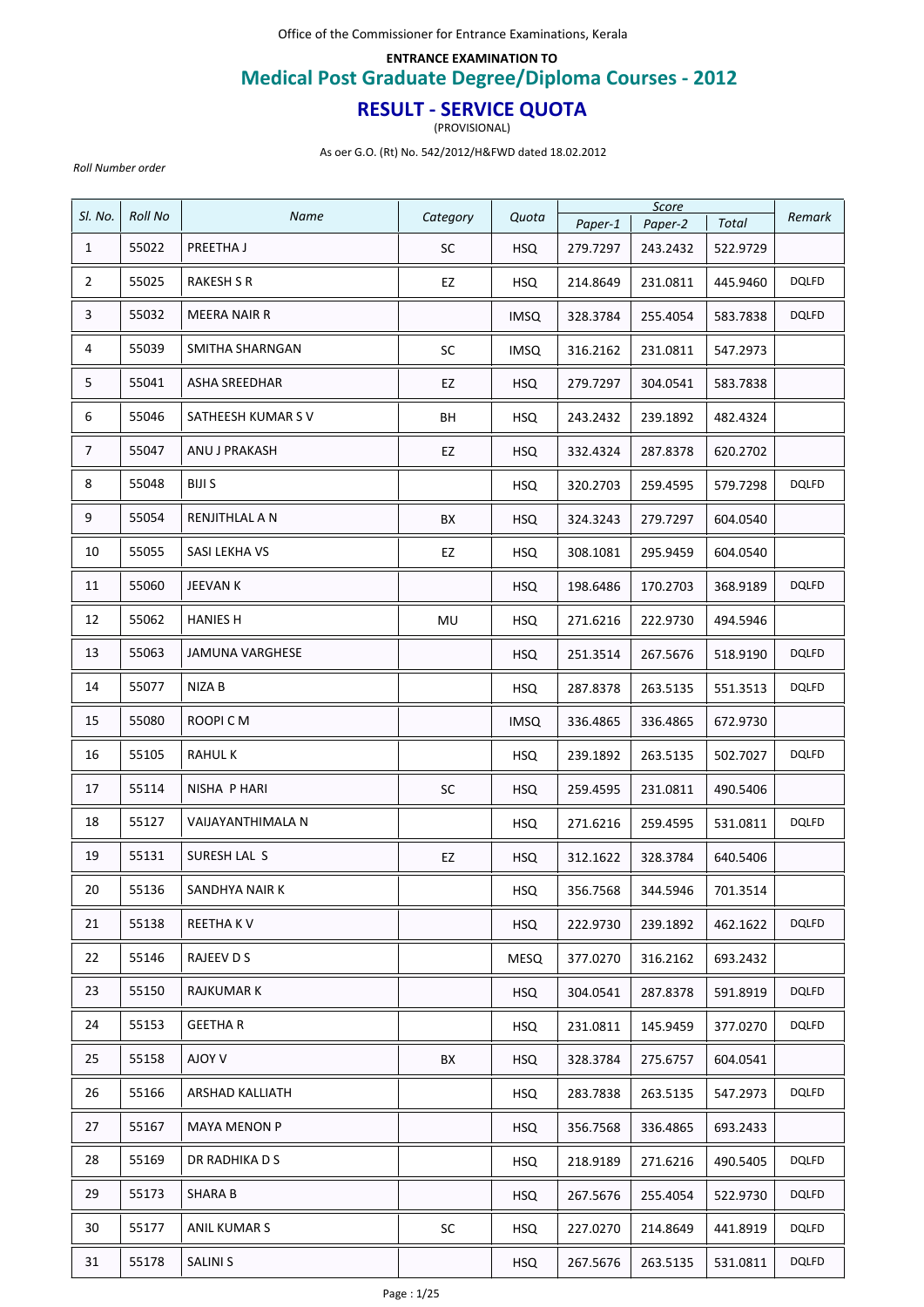|         |                |                   |           |             |          | Score    |          |              |
|---------|----------------|-------------------|-----------|-------------|----------|----------|----------|--------------|
| SI. No. | <b>Roll No</b> | Name              | Category  | Quota       | Paper-1  | Paper-2  | Total    | Remark       |
| 32      | 55187          | AMBILI A          | SC        | <b>HSQ</b>  | 320.2703 | 283.7838 | 604.0541 |              |
| 33      | 55204          | ANULEKSHMI C G    | BH        | <b>HSQ</b>  | 312.1622 | 308.1081 | 620.2703 |              |
| 34      | 55207          | SHERIN VIMAL      | ВX        | <b>HSQ</b>  | 316.2162 | 308.1081 | 624.3243 |              |
| 35      | 55213          | FATHIMA RASHEED   | MU        | <b>HSQ</b>  | 340.5405 | 328.3784 | 668.9189 |              |
| 36      | 55225          | SMITHA MADHAVAN P |           | <b>HSQ</b>  | 324.3243 | 316.2162 | 640.5405 |              |
| 37      | 55226          | JOBIN JOSEPH G    |           | <b>HSQ</b>  | 364.8649 | 279.7297 | 644.5946 |              |
| 38      | 55228          | <b>ANUPAMAS</b>   | SC        | <b>HSQ</b>  | 235.1351 | 259.4595 | 494.5946 |              |
| 39      | 55234          | ANU THOMAS        |           | <b>HSQ</b>  | 332.4324 | 275.6757 | 608.1081 |              |
| 40      | 55238          | NADEERA A         |           | <b>IMSQ</b> | 210.8108 | 178.3784 | 389.1892 | DQLFD        |
| 41      | 55240          | VINEETHA K        |           | <b>HSQ</b>  | 360.8108 | 324.3243 | 685.1351 |              |
| 42      | 55252          | DEEPU SURENDRAN   |           | <b>HSQ</b>  | 210.8108 | 235.1351 | 445.9459 | <b>DQLFD</b> |
| 43      | 55253          | DEEPA V K         |           | <b>HSQ</b>  | 267.5676 | 344.5946 | 612.1622 |              |
| 44      | 55258          | AJEESH RAJ R      | BH        | <b>HSQ</b>  | 328.3784 | 304.0541 | 632.4325 |              |
| 45      | 55261          | SATHEESHKUMAR P K | SC        | <b>IMSQ</b> | 304.0541 | 275.6757 | 579.7298 |              |
| 46      | 55262          | SANITHA A         |           | <b>HSQ</b>  | 259.4595 | 271.6216 | 531.0811 | DQLFD        |
| 47      | 55273          | BINDHU K B        | SC        | <b>HSQ</b>  | 239.1892 | 259.4595 | 498.6487 |              |
| 48      | 55294          | KANAKA KUMAR R    |           | <b>HSQ</b>  | 312.1622 | 291.8919 | 604.0541 |              |
| 49      | 55301          | ARUN M            | SC        | <b>HSQ</b>  | 235.1351 | 206.7568 | 441.8919 | <b>DQLFD</b> |
| 50      | 55312          | ATHMANANDAN G S   | BH        | <b>HSQ</b>  | 348.6486 | 312.1622 | 660.8108 |              |
| 51      | 55320          | <b>BIJUMON L</b>  |           | <b>IMSQ</b> | 304.0541 | 287.8378 | 591.8919 | <b>DQLFD</b> |
| 52      | 55323          | RUBAIDATH A K     |           | <b>HSQ</b>  | 206.7568 | 202.7027 | 409.4595 | <b>DQLFD</b> |
| 53      | 55330          | <b>VIJI MOHAN</b> | SC        | <b>HSQ</b>  | 222.9730 | 186.4865 | 409.4595 | <b>DQLFD</b> |
| 54      | 55347          | ATHUL VIJAYAN H   |           | Withheld    | Withheld | Withheld | Withheld |              |
| 55      | 55351          | <b>MANJUR</b>     |           | <b>HSQ</b>  | 271.6216 | 287.8378 | 559.4594 | <b>DQLFD</b> |
| 56      | 55353          | ANEESH P          |           | <b>HSQ</b>  | 316.2162 | 352.7027 | 668.9189 |              |
| 57      | 55357          | SOFIA A S         |           | <b>IMSQ</b> | 316.2162 | 312.1622 | 628.3784 |              |
| 58      | 55373          | SHEEJA P K        | SC        | <b>HSQ</b>  | 291.8919 | 259.4595 | 551.3514 |              |
| 59      | 55395          | <b>MAYA S</b>     | <b>SC</b> | <b>HSQ</b>  | 267.5676 | 214.8649 | 482.4325 |              |
| 60      | 55396          | DIVYA JOHN        | ST        | HSQ         | 308.1081 | 304.0541 | 612.1622 |              |
| 61      | 55397          | VINEETHA T S      |           | <b>MESQ</b> | 259.4595 | 243.2432 | 502.7027 | <b>DQLFD</b> |
| 62      | 55398          | VIPIN K RAVI      |           | <b>HSQ</b>  | 368.9189 | 291.8919 | 660.8108 |              |
| 63      | 55399          | RAJESH CHANDRAN R |           | <b>HSQ</b>  | 344.5946 | 320.2703 | 664.8649 |              |
| 64      | 55412          | SANTHOSH T        |           | <b>HSQ</b>  | 304.0541 | 279.7297 | 583.7838 | <b>DQLFD</b> |
| 65      | 55415          | ANISH N R K       |           | <b>HSQ</b>  | 275.6757 | 259.4595 | 535.1352 | <b>DQLFD</b> |
| 66      | 55421          | SIMI G N          |           | <b>IMSQ</b> | 320.2703 | 291.8919 | 612.1622 |              |
| 67      | 55429          | KIRAN CHANDRAN B  |           | <b>HSQ</b>  | 393.2432 | 320.2703 | 713.5135 |              |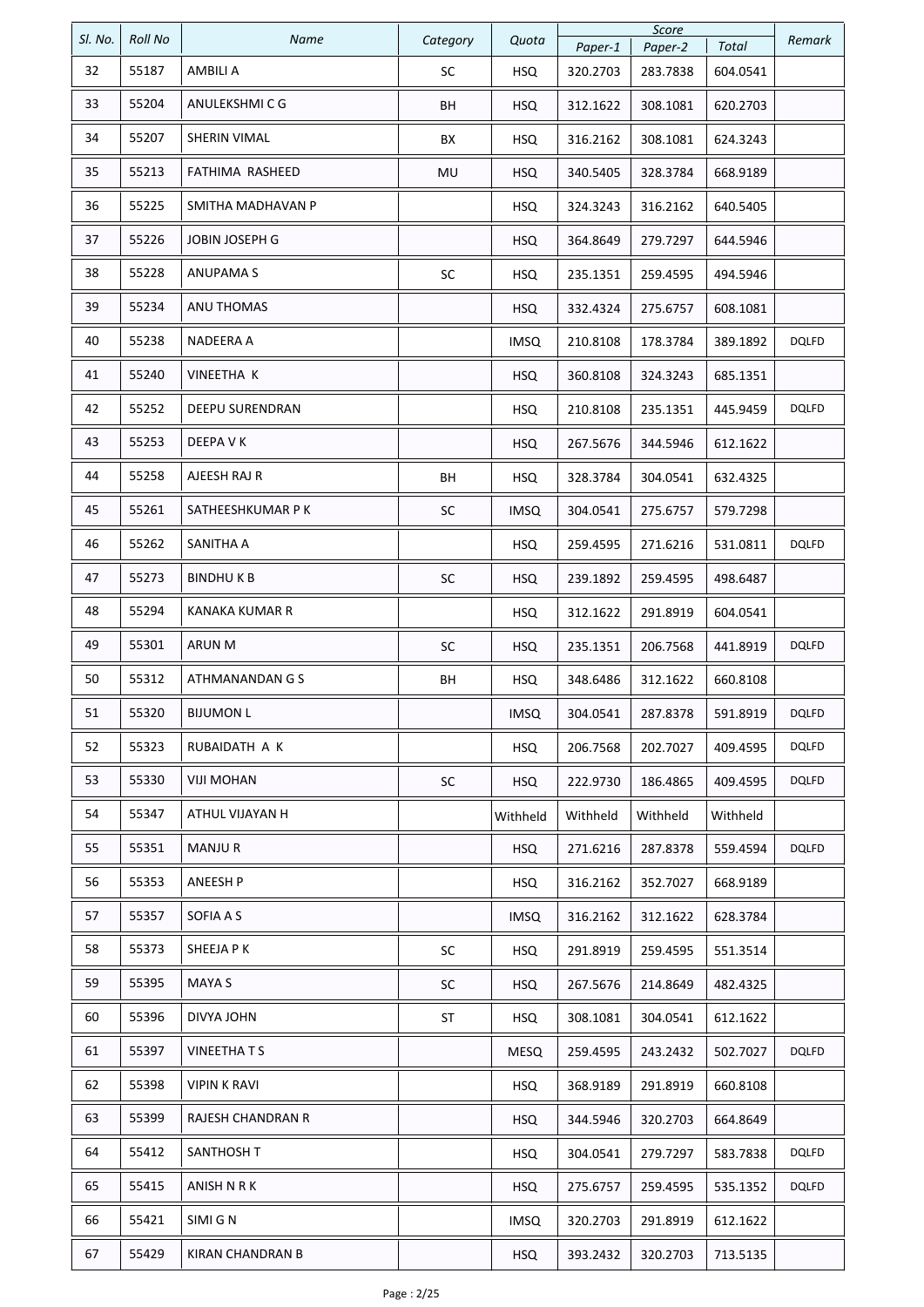| SI. No. | <b>Roll No</b> | <b>Name</b>            | Category  | Quota       | Paper-1  | Score<br>Paper-2 | Total    | Remark       |
|---------|----------------|------------------------|-----------|-------------|----------|------------------|----------|--------------|
| 68      | 55430          | <b>JUSTIN JOSE S J</b> | BX        | <b>HSQ</b>  | 243.2432 | 251.3514         | 494.5946 |              |
| 69      | 55442          | JEEVAN KRISHNAN K      |           | <b>HSQ</b>  | 275.6757 | 295.9459         | 571.6216 | <b>DQLFD</b> |
| 70      | 55443          | PRADEEPKUMAR P B       |           | <b>HSQ</b>  | 352.7027 | 316.2162         | 668.9189 |              |
| 71      | 55445          | <b>RENJI K RAJAN</b>   |           | <b>HSQ</b>  | 385.1351 | 287.8378         | 672.9729 |              |
| 72      | 55474          | SEEMA S                |           | <b>HSQ</b>  | 348.6486 | 304.0541         | 652.7027 |              |
| 73      | 55484          | DIVYA BALAKRISHNAN     | EZ        | <b>IMSQ</b> | 308.1081 | 300.0000         | 608.1081 |              |
| 74      | 55495          | <b>SANTHOSH B</b>      |           | <b>HSQ</b>  | 271.6216 | 251.3514         | 522.9730 | DQLFD        |
| 75      | 55497          | DEEPAK NAIR            |           | <b>HSQ</b>  | 336.4865 | 263.5135         | 600.0000 |              |
| 76      | 55499          | AJITH ANAND            | EZ        | <b>HSQ</b>  | 344.5946 | 287.8378         | 632.4324 |              |
| 77      | 55503          | RACHNA CHIDAMBARAM     |           | <b>HSQ</b>  | 263.5135 | 210.8108         | 474.3243 | DQLFD        |
| 78      | 55506          | SANDHYA S              |           | <b>HSQ</b>  | 352.7027 | 304.0541         | 656.7568 |              |
| 79      | 55510          | <b>MANOJ S</b>         | ST        | <b>HSQ</b>  | 243.2432 | 166.2162         | 409.4594 | <b>DQLFD</b> |
| 80      | 55513          | PRIYA K                |           | <b>IMSQ</b> | 267.5676 | 239.1892         | 506.7568 | <b>DQLFD</b> |
| 81      | 55518          | JAYALAL N G            |           | <b>HSQ</b>  | 291.8919 | 271.6216         | 563.5135 | DQLFD        |
| 82      | 55522          | SHAJI B S              |           | <b>IMSQ</b> | 304.0541 | 259.4595         | 563.5136 | DQLFD        |
| 83      | 55525          | JAWAHAR I S            |           | <b>HSQ</b>  | 267.5676 | 243.2432         | 510.8108 | <b>DQLFD</b> |
| 84      | 55533          | <b>NISHA FRANCIS</b>   |           | <b>HSQ</b>  | 308.1081 | 275.6757         | 583.7838 | DQLFD        |
| 85      | 55534          | DHANYA DEV M           | EZ        | <b>HSQ</b>  | 235.1351 | 162.1622         | 397.2973 | <b>DQLFD</b> |
| 86      | 55546          | <b>RESMY TN</b>        | SC        | <b>HSQ</b>  | 279.7297 | 202.7027         | 482.4324 |              |
| 87      | 55552          | ANILKUMAR M S          |           | <b>HSQ</b>  | 312.1622 | 312.1622         | 624.3244 |              |
| 88      | 55556          | RAJESH S               | BX        | <b>HSQ</b>  | 300.0000 | 255.4054         | 555.4054 |              |
| 89      | 55564          | ANGEL LUCY JAMES       |           | <b>HSQ</b>  | 324.3243 | 324.3243         | 648.6486 |              |
| 90      | 55572          | SMITHA P S             | SC        | <b>HSQ</b>  | 364.8649 | 267.5676         | 632.4325 |              |
| 91      | 55582          | HARISANKAR V H         | EZ        | <b>HSQ</b>  | 308.1081 | 251.3514         | 559.4595 |              |
| 92      | 55583          | SALILADEVI P R         |           | <b>HSQ</b>  | 287.8378 | 267.5676         | 555.4054 | <b>DQLFD</b> |
| 93      | 55586          | <b>SUNIL R</b>         | EZ        | <b>HSQ</b>  | 243.2432 | 222.9730         | 466.2162 | <b>DQLFD</b> |
| 94      | 55588          | SAHNY M SOMAN          |           | <b>HSQ</b>  | 300.0000 | 202.7027         | 502.7027 | <b>DQLFD</b> |
| 95      | 55591          | SAJIKUMAR P N          | <b>SC</b> | <b>HSQ</b>  | 275.6757 | 198.6486         | 474.3243 | <b>DQLFD</b> |
| 96      | 55598          | SIMI YOOSUF H          | MU        | <b>IMSQ</b> | 352.7027 | 352.7027         | 705.4054 |              |
| 97      | 55599          | SHINY G S              | BX        | <b>HSQ</b>  | 255.4054 | 222.9730         | 478.3784 | <b>DQLFD</b> |
| 98      | 55601          | <b>AMBILY B</b>        |           | <b>HSQ</b>  | 259.4595 | 287.8378         | 547.2973 | DQLFD        |
| 99      | 55602          | <b>VEENAR</b>          |           | <b>HSQ</b>  | 320.2703 | 308.1081         | 628.3784 |              |
| 100     | 55606          | SMITHA PIOUS FRANCIS   | LC        | <b>HSQ</b>  | 267.5676 | 210.8108         | 478.3784 | <b>DQLFD</b> |
| 101     | 55611          | SIVARANJINI K          | SC        | <b>HSQ</b>  | 332.4324 | 304.0541         | 636.4865 |              |
| 102     | 55617          | DEEPA R NAIR           |           | <b>HSQ</b>  | 304.0541 | 304.0541         | 608.1082 |              |
| 103     | 55618          | PRIYA G KRISHNAN       |           | <b>IMSQ</b> | 275.6757 | 283.7838         | 559.4595 | DQLFD        |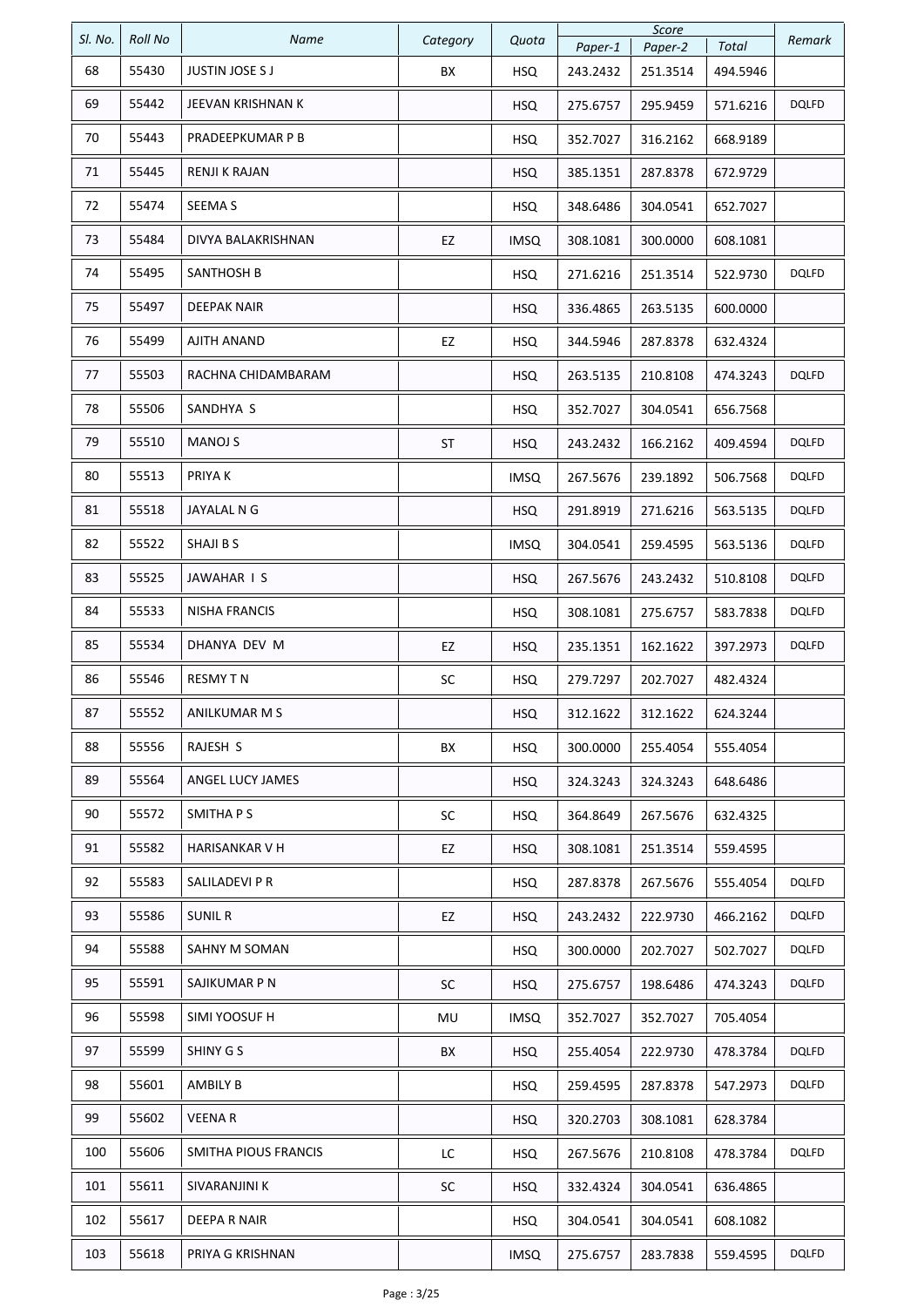|         |                |                               |          |             |          | Score    |          |              |
|---------|----------------|-------------------------------|----------|-------------|----------|----------|----------|--------------|
| SI. No. | <b>Roll No</b> | Name                          | Category | Quota       | Paper-1  | Paper-2  | Total    | Remark       |
| 104     | 55620          | NISHAD R                      | MU       | <b>HSQ</b>  | 308.1081 | 324.3243 | 632.4324 |              |
| 105     | 55621          | <b>MERCY WILLIAMS E</b>       |          | <b>HSQ</b>  | 308.1081 | 279.7297 | 587.8378 | <b>DQLFD</b> |
| 106     | 55623          | SUNITHA S                     |          | <b>HSQ</b>  | 182.4324 | 218.9189 | 401.3513 | DQLFD        |
| 107     | 55650          | PRASANTH P S                  |          | <b>HSQ</b>  | 409.4595 | 385.1351 | 794.5946 |              |
| 108     | 55651          | RAFIK ANZAR A S               |          | <b>HSQ</b>  | 316.2162 | 275.6757 | 591.8919 | <b>DQLFD</b> |
| 109     | 55652          | <b>VINOD K</b>                | SC       | <b>HSQ</b>  | 222.9730 | 218.9189 | 441.8919 | <b>DQLFD</b> |
| 110     | 55662          | SALEENA BEEVI A R             |          | <b>HSQ</b>  | 295.9459 | 308.1081 | 604.0540 |              |
| 111     | 55664          | SUJITH KUMAR M S              | EZ       | <b>HSQ</b>  | 287.8378 | 291.8919 | 579.7297 |              |
| 112     | 55667          | <b>VIPIN J PRADEEPAM</b>      | BX       | <b>HSQ</b>  | 356.7568 | 279.7297 | 636.4865 |              |
| 113     | 55672          | <b>JOSENA JACOB</b>           | BX       | <b>HSQ</b>  | 263.5135 | 291.8919 | 555.4054 |              |
| 114     | 55676          | <b>BEN ROY JOHN</b>           | BX       | <b>HSQ</b>  | 259.4595 | 263.5135 | 522.9730 |              |
| 115     | 55677          | SHIBI A F                     |          | <b>HSQ</b>  | 316.2162 | 271.6216 | 587.8378 | <b>DQLFD</b> |
| 116     | 55679          | SANJU S                       |          | <b>IMSQ</b> | 340.5405 | 271.6216 | 612.1621 |              |
| 117     | 55683          | ASHA J BABU                   | SC       | <b>HSQ</b>  | 275.6757 | 267.5676 | 543.2433 |              |
| 118     | 55691          | INDUR M                       |          | <b>HSQ</b>  | 316.2162 | 312.1622 | 628.3784 |              |
| 119     | 55698          | ASWATHY JAYAPAL               | EZ       | <b>HSQ</b>  | 304.0541 | 263.5135 | 567.5676 |              |
| 120     | 55707          | <b>KANNAN V A</b>             |          | <b>HSQ</b>  | 259.4595 | 231.0811 | 490.5406 | <b>DQLFD</b> |
| 121     | 55708          | SANAL KUMAR L T               |          | <b>HSQ</b>  | 198.6486 | 247.2973 | 445.9459 | <b>DQLFD</b> |
| 122     | 55712          | BENZILAL WILLS SUNDAR SAHAYAM |          | <b>HSQ</b>  | 214.8649 | 178.3784 | 393.2433 | <b>DQLFD</b> |
| 123     | 55733          | ANITHA A                      |          | <b>HSQ</b>  | 364.8649 | 316.2162 | 681.0811 |              |
| 124     | 55734          | ZIYAD S                       |          | <b>HSQ</b>  | 352.7027 | 291.8919 | 644.5946 |              |
| 125     | 55758          | SUNIL KUMAR K G               |          | <b>HSQ</b>  | 255.4054 | 267.5676 | 522.9730 | <b>DQLFD</b> |
| 126     | 55760          | ANAND P M                     |          | <b>HSQ</b>  | 316.2162 | 271.6216 | 587.8378 | <b>DQLFD</b> |
| 127     | 55762          | MAYA T K                      |          | <b>IMSQ</b> | 312.1622 | 267.5676 | 579.7298 | <b>DQLFD</b> |
| 128     | 55765          | SREEKUMAR G S                 |          | Withheld    | Withheld | Withheld | Withheld |              |
| 129     | 55766          | RADHAKRISHNAN S               | SC       | <b>IMSQ</b> | 231.0811 | 243.2432 | 474.3243 | <b>DQLFD</b> |
| 130     | 55770          | <b>VARUN VENU</b>             |          | <b>HSQ</b>  | 247.2973 | 243.2432 | 490.5405 | <b>DQLFD</b> |
| 131     | 55773          | <b>ROMY R</b>                 | EZ       | <b>HSQ</b>  | 324.3243 | 316.2162 | 640.5405 |              |
| 132     | 55777          | SAMITHA NAIR                  |          | HSQ         | 372.9730 | 320.2703 | 693.2433 |              |
| 133     | 55794          | <b>JAYAKANTH R</b>            |          | HSQ         | 324.3243 | 324.3243 | 648.6486 |              |
| 134     | 55796          | <b>JUSTIN BAZEL T S</b>       |          | <b>HSQ</b>  | 271.6216 | 239.1892 | 510.8108 | <b>DQLFD</b> |
| 135     | 55797          | SHEEJA R K                    |          | <b>HSQ</b>  | 214.8649 | 174.3243 | 389.1892 | <b>DQLFD</b> |
| 136     | 55799          | SHAHIR SHA R                  |          | <b>HSQ</b>  | 210.8108 | 218.9189 | 429.7297 | <b>DQLFD</b> |
|         |                | <b>MANOJ L</b>                |          | <b>HSQ</b>  | 271.6216 | 231.0811 | 502.7027 | <b>DQLFD</b> |
| 137     | 55801          |                               |          |             |          |          |          |              |
| 138     | 55807          | <b>BINUAV</b>                 | BH       | <b>HSQ</b>  | 344.5946 | 372.9730 | 717.5676 |              |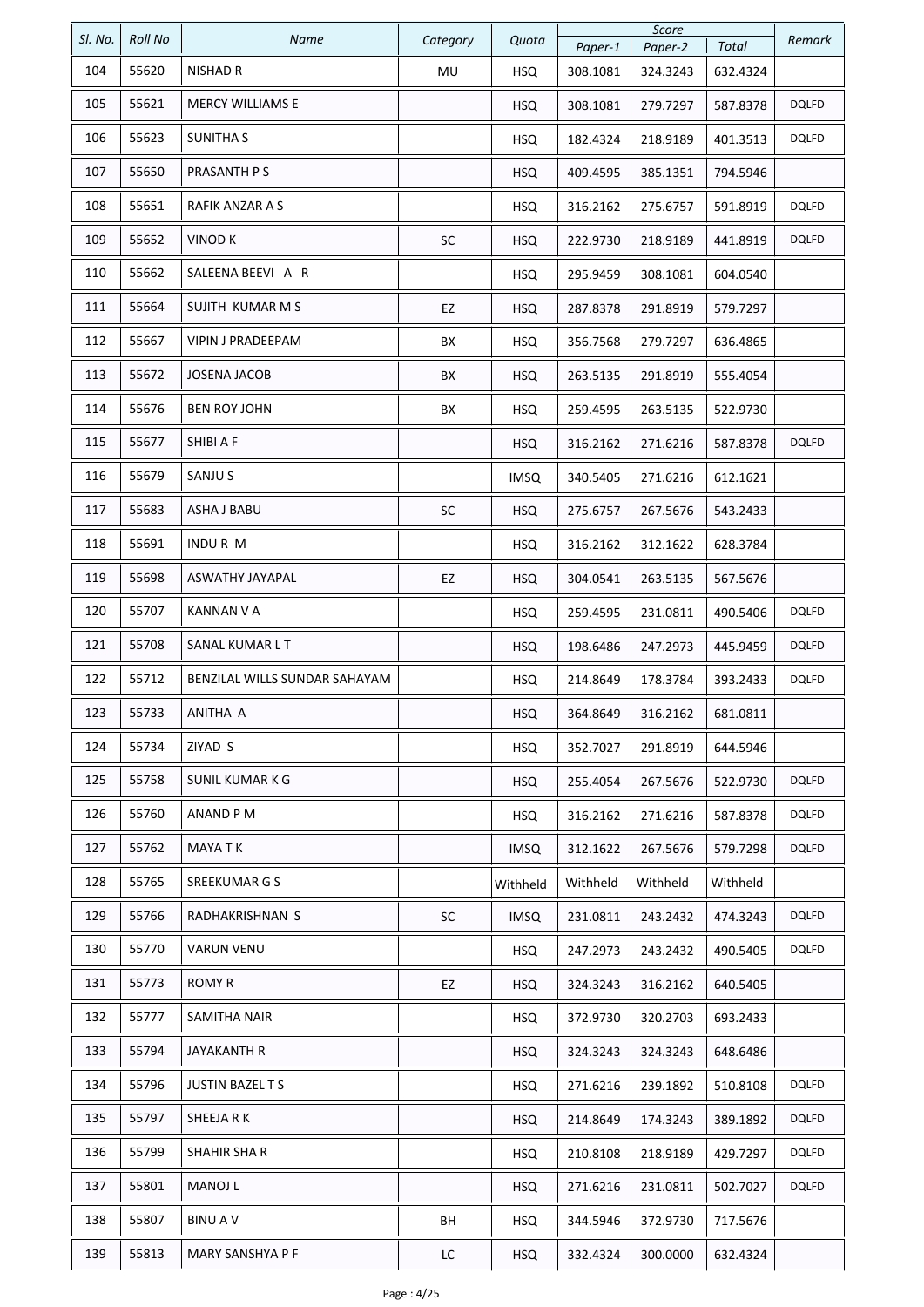| SI. No. | <b>Roll No</b> | <b>Name</b>             | Category | Quota       | Paper-1  | Score<br>Paper-2 | Total    | Remark       |
|---------|----------------|-------------------------|----------|-------------|----------|------------------|----------|--------------|
| 140     | 55820          | <b>MAHESH NARAYAN S</b> | ST       | <b>HSQ</b>  | 214.8649 | 247.2973         | 462.1622 | <b>DQLFD</b> |
| 141     | 55828          | CEENA V NETTO           |          | <b>HSQ</b>  | 332.4324 | 312.1622         | 644.5946 |              |
| 142     | 55844          | DINESH R S              |          | <b>HSQ</b>  | 372.9730 | 332.4324         | 705.4054 |              |
| 143     | 55845          | SUNILKUMAR D            |          | <b>HSQ</b>  | 198.6486 | 231.0811         | 429.7297 | <b>DQLFD</b> |
| 144     | 55850          | SHEEJA M P              |          | <b>HSQ</b>  | 304.0541 | 247.2973         | 551.3514 | <b>DQLFD</b> |
| 145     | 55856          | <b>LESITHAT</b>         |          | <b>HSQ</b>  | 255.4054 | 251.3514         | 506.7568 | <b>DQLFD</b> |
| 146     | 55857          | PHILIP THOMAS VAIDYAN   |          | <b>HSQ</b>  | 210.8108 | 202.7027         | 413.5135 | <b>DQLFD</b> |
| 147     | 55859          | <b>NANDINICS</b>        |          | <b>HSQ</b>  | 275.6757 | 222.9730         | 498.6487 | <b>DQLFD</b> |
| 148     | 55861          | PAMEELA RANI T M        |          | <b>HSQ</b>  | 255.4054 | 255.4054         | 510.8108 | <b>DQLFD</b> |
| 149     | 55874          | SHREEKALA V             |          | <b>IMSQ</b> | 291.8919 | 251.3514         | 543.2433 | <b>DQLFD</b> |
| 150     | 55877          | BABIDAA ALOYSIUS        |          | <b>HSQ</b>  | 372.9730 | 320.2703         | 693.2433 |              |
| 151     | 55879          | SATHYAJITH THYAGU       |          | <b>HSQ</b>  | 291.8919 | 279.7297         | 571.6216 | <b>DQLFD</b> |
| 152     | 55880          | DR REKHA TR             |          | <b>HSQ</b>  | 206.7568 | 194.5946         | 401.3514 | <b>DQLFD</b> |
| 153     | 55884          | CHITRA K R              |          | <b>HSQ</b>  | 340.5405 | 283.7838         | 624.3243 |              |
| 154     | 55885          | AJIKUMAR PC             |          | <b>HSQ</b>  | 295.9459 | 267.5676         | 563.5135 | <b>DQLFD</b> |
| 155     | 55888          | <b>CINY NV</b>          |          | <b>HSQ</b>  | 259.4595 | 255.4054         | 514.8649 | <b>DQLFD</b> |
| 156     | 55889          | MAYA RAGHAVAN           | SC       | <b>HSQ</b>  | 263.5135 | 210.8108         | 474.3243 | <b>DQLFD</b> |
| 157     | 55890          | <b>JAIN A</b>           |          | <b>HSQ</b>  | 190.5405 | 227.0270         | 417.5675 | <b>DQLFD</b> |
| 158     | 55902          | SIJU N S                |          | <b>MESQ</b> | 312.1622 | 340.5405         | 652.7027 |              |
| 159     | 55904          | LIJI MOL B              | ВH       | <b>HSQ</b>  | 287.8378 | 243.2432         | 531.0810 |              |
| 160     | 55923          | <b>SUDESH KUMAR</b>     | BH       | <b>HSQ</b>  | 332.4324 | 308.1081         | 640.5405 |              |
| 161     | 55925          | DIVYA SASI              |          | <b>HSQ</b>  | 235.1351 | 243.2432         | 478.3783 | <b>DQLFD</b> |
| 162     | 55928          | SAJILA S PILLAI         |          | <b>HSQ</b>  | 267.5676 | 218.9189         | 486.4865 | <b>DQLFD</b> |
| 163     | 55936          | FAIZAL ALI A A          | MU       | MESQ        | 300.0000 | 328.3784         | 628.3784 |              |
| 164     | 55938          | LALU SUNDER S S         | LC       | HSQ.        | 381.0811 | 320.2703         | 701.3514 |              |
| 165     | 55939          | MICHAEL THOMAS          |          | <b>HSQ</b>  | 360.8108 | 316.2162         | 677.0270 |              |
| 166     | 55943          | <b>SUDHARANI R</b>      | SC       | <b>HSQ</b>  | 190.5405 | 206.7568         | 397.2973 | <b>DQLFD</b> |
| 167     | 55944          | <b>SUNITHA</b><br>N     | MU       | <b>HSQ</b>  | 295.9459 | 214.8649         | 510.8108 |              |
| 168     | 55945          | DR ANITHA SATHISH       |          | <b>HSQ</b>  | 247.2973 | 263.5135         | 510.8108 | <b>DQLFD</b> |
| 169     | 55955          | ABRAHAM ASHOK Y         | BX       | <b>HSQ</b>  | 312.1622 | 210.8108         | 522.9730 |              |
| 170     | 55956          | SHEEBA SL               | SC       | <b>HSQ</b>  | 308.1081 | 279.7297         | 587.8378 |              |
| 171     | 55957          | ANOOP VS                |          | <b>HSQ</b>  | 300.0000 | 312.1622         | 612.1622 |              |
| 172     | 55966          | DR HAMLET A             | LC       | <b>HSQ</b>  | 198.6486 | 178.3784         | 377.0270 | <b>DQLFD</b> |
| 173     | 55967          | SHEEJA PHILIP           |          | <b>HSQ</b>  | 320.2703 | 255.4054         | 575.6757 | <b>DQLFD</b> |
| 174     | 55968          | VIJAYAKRISHNAN G S      |          | <b>HSQ</b>  | 279.7297 | 283.7838         | 563.5135 | <b>DQLFD</b> |
| 175     | 55969          | ROY M                   |          | <b>HSQ</b>  | 271.6216 | 316.2162         | 587.8378 | <b>DQLFD</b> |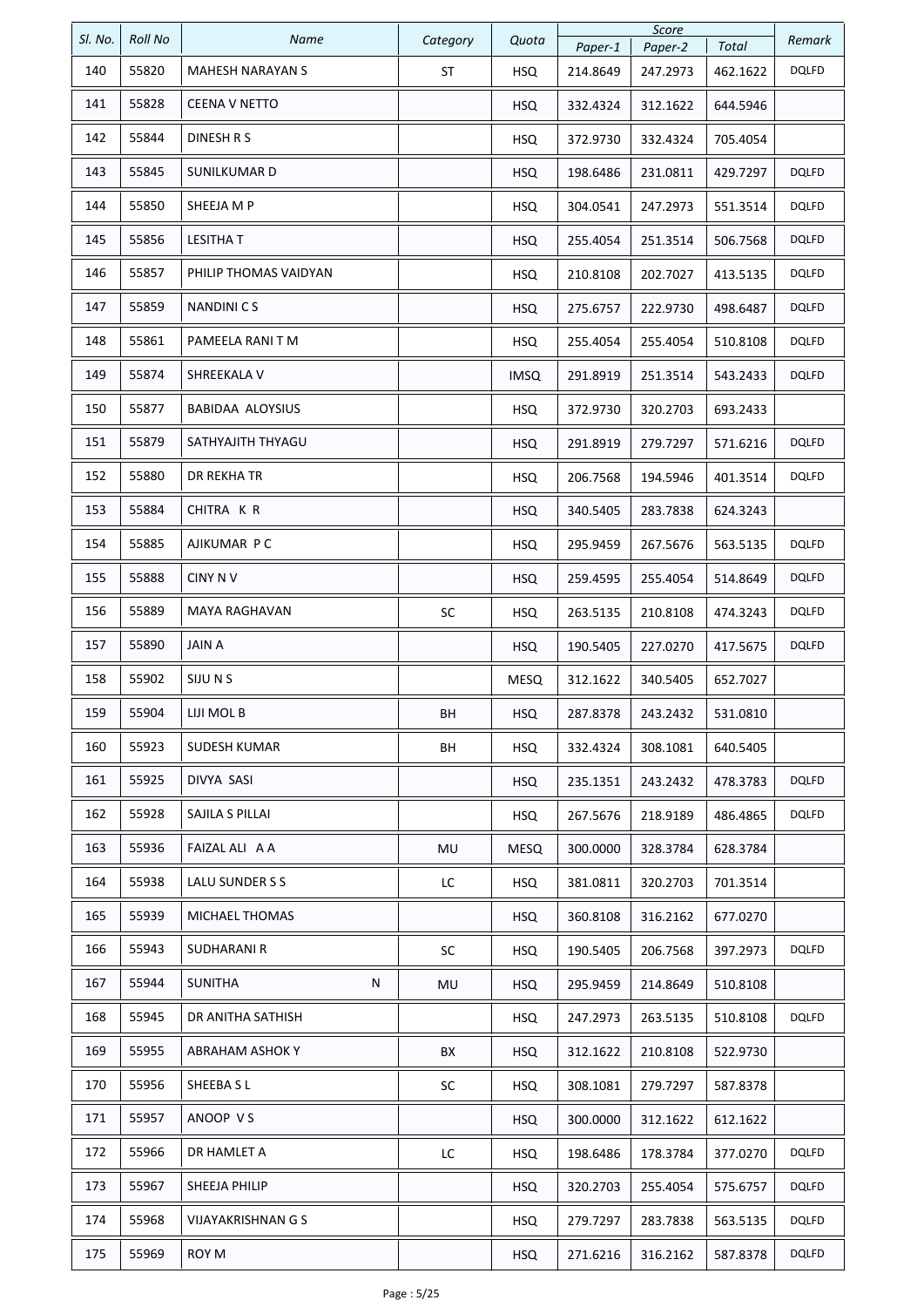| SI. No. | <b>Roll No</b> | Name                   | Category   | Quota       |                     | Score               |                   | Remark       |
|---------|----------------|------------------------|------------|-------------|---------------------|---------------------|-------------------|--------------|
| 176     | 55971          | SARITHA KUMARI LT      |            | <b>HSQ</b>  | Paper-1<br>295.9459 | Paper-2<br>279.7297 | Total<br>575.6756 | <b>DQLFD</b> |
| 177     | 55972          | DR MANOJ KUMAR R       |            | <b>HSQ</b>  | 255.4054            | 227.0270            | 482.4324          | <b>DQLFD</b> |
| 178     | 55975          | SHEENA G SOMAN         |            | <b>HSQ</b>  | 308.1081            | 320.2703            | 628.3784          |              |
| 179     | 55976          | <b>BINDUR</b>          |            | <b>HSQ</b>  | 239.1892            | 271.6216            | 510.8108          | <b>DQLFD</b> |
| 180     | 55977          | LISSA PRABHAKARAN      |            | <b>HSQ</b>  | 332.4324            | 295.9459            | 628.3783          |              |
| 181     | 56003          | <b>RAKHIP</b>          |            | <b>HSQ</b>  | 348.6486            | 360.8108            | 709.4594          |              |
| 182     | 56028          | SHILA RAJ L T          | BX         | <b>HSQ</b>  | 312.1622            | 231.0811            | 543.2433          |              |
| 183     | 56039          | SHIJA MS               |            | <b>HSQ</b>  | 348.6486            | 324.3243            | 672.9729          |              |
| 184     | 56040          | DIPU S V               |            | <b>IMSQ</b> | 291.8919            | 283.7838            | 575.6757          | DQLFD        |
| 185     | 56054          | THOMAS ALPHONSE        |            | <b>HSQ</b>  | 304.0541            | 283.7838            | 587.8379          | <b>DQLFD</b> |
| 186     | 56062          | JYOTHEENDRAN S         |            | <b>HSQ</b>  | 316.2162            | 271.6216            | 587.8378          | <b>DQLFD</b> |
| 187     | 56063          | <b>VINOD P</b>         |            | <b>HSQ</b>  | 279.7297            | 279.7297            | 559.4594          | <b>DQLFD</b> |
| 188     | 56064          | SONIYA SL              |            | <b>HSQ</b>  | 324.3243            | 348.6486            | 672.9729          |              |
| 189     | 56065          | STANLEY S              |            | <b>HSQ</b>  | 247.2973            | 243.2432            | 490.5405          | <b>DQLFD</b> |
| 190     | 56068          | NEBU JOHN VARGHESE     |            | <b>HSQ</b>  | 231.0811            | 259.4595            | 490.5406          | DQLFD        |
| 191     | 56103          | <b>PRAVEEN V</b>       |            | <b>IMSQ</b> | 348.6486            | 324.3243            | 672.9729          |              |
| 192     | 56104          | <b>BINOD KUMAR M</b>   |            | <b>HSQ</b>  | 263.5135            | 304.0541            | 567.5676          | DQLFD        |
| 193     | 56116          | JAITHRA NAIR G         |            | <b>HSQ</b>  | 332.4324            | 300.0000            | 632.4324          |              |
| 194     | 56117          | CHRISTOPHER A          |            | <b>HSQ</b>  | 344.5946            | 356.7568            | 701.3514          |              |
| 195     | 56125          | AJITHA P               | SC         | <b>HSQ</b>  | 214.8649            | 222.9730            | 437.8379          | <b>DQLFD</b> |
| 196     | 56142          | MARY CHRISTAL INFANT M |            | <b>IMSQ</b> | 283.7838            | 267.5676            | 551.3514          | <b>DQLFD</b> |
| 197     | 56143          | DIJO SASIKUMAR         |            | <b>HSQ</b>  | 243.2432            | 214.8649            | 458.1081          | <b>DQLFD</b> |
| 198     | 56147          | SOJA STEPHEN           |            | <b>HSQ</b>  | 243.2432            | 267.5676            | 510.8108          | DQLFD        |
| 199     | 56151          | MINI XAVIER            |            | HSQ         | 332.4324            | 267.5676            | 600.0000          |              |
| 200     | 56157          | DR JUNIZE K            |            | HSQ         | 239.1892            | 210.8108            | 450.0000          | <b>DQLFD</b> |
| 201     | 56184          | riju r                 |            | <b>HSQ</b>  | 275.6757            | 255.4054            | 531.0811          | <b>DQLFD</b> |
| 202     | 56188          | THANUJA S              |            | <b>HSQ</b>  | 235.1351            | 210.8108            | 445.9459          | DQLFD        |
| 203     | 56195          | VISHNU R I             |            | <b>HSQ</b>  | 332.4324            | 316.2162            | 648.6486          |              |
| 204     | 56201          | ANILKUMAR P            |            | HSQ         | 279.7297            | 279.7297            | 559.4594          | <b>DQLFD</b> |
| 205     | 56205          | SHAMEJ PETER A S       | BX         | HSQ         | 295.9459            | 255.4054            | 551.3513          |              |
| 206     | 56208          | <b>SUNIMOLS</b>        | ST         | <b>HSQ</b>  | 198.6486            | 214.8649            | 413.5135          | <b>DQLFD</b> |
| 207     | 56209          | ASHA JOHN              |            | <b>IMSQ</b> | 304.0541            | 295.9459            | 600.0000          |              |
| 208     | 56212          | SOBHAK                 |            | <b>HSQ</b>  | 291.8919            | 263.5135            | 555.4054          | DQLFD        |
| 209     | 56217          | <b>GOPIKA PRASAD</b>   | EZ         | <b>HSQ</b>  | 308.1081            | 300.0000            | 608.1081          |              |
| 210     | 56220          | <b>GEETHA CHERIAN</b>  |            | <b>HSQ</b>  | 340.5405            | 324.3243            | 664.8648          |              |
| 211     | 56222          | <b>SUJAYA K</b>        | ${\sf SC}$ | HSQ         | 235.1351            | 283.7838            | 518.9189          |              |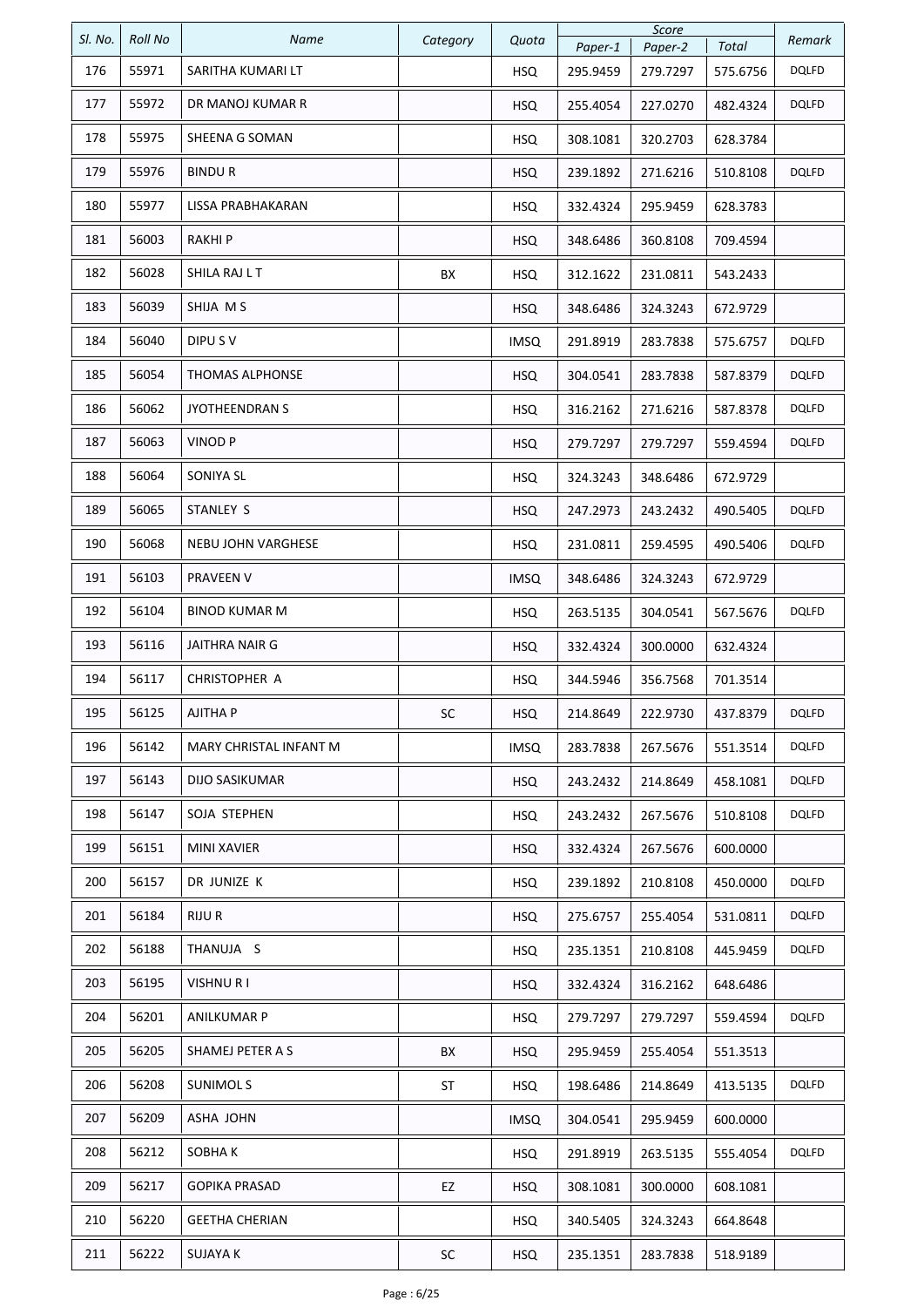| SI. No. | <b>Roll No</b> | Name                   | Category  | Quota       | Paper-1  | Score<br>Paper-2 | Total    | Remark       |
|---------|----------------|------------------------|-----------|-------------|----------|------------------|----------|--------------|
| 212     | 56234          | <b>AJAY RAJAN</b>      |           | <b>HSQ</b>  | 352.7027 | 291.8919         | 644.5946 |              |
| 213     | 56240          | PRADEEP T T            | SC        | <b>HSQ</b>  | 239.1892 | 210.8108         | 450.0000 | <b>DQLFD</b> |
| 214     | 56243          | ABDUL GAFOOR M         | MU        | <b>HSQ</b>  | 308.1081 | 304.0541         | 612.1622 |              |
| 215     | 56244          | <b>BIPIN K GOPAL</b>   |           | <b>HSQ</b>  | 206.7568 | 178.3784         | 385.1352 | <b>DQLFD</b> |
| 216     | 56245          | DR UNNIKRISHNAN JP     |           | <b>HSQ</b>  | 271.6216 | 182.4324         | 454.0540 | <b>DQLFD</b> |
| 217     | 56259          | ABHILASH R J           | SC        | <b>HSQ</b>  | 300.0000 | 214.8649         | 514.8649 |              |
| 218     | 56270          | LIJA S L               |           | <b>HSQ</b>  | 214.8649 | 202.7027         | 417.5676 | <b>DQLFD</b> |
| 219     | 56271          | <b>DEEPAK S PILLAI</b> |           | <b>HSQ</b>  | 300.0000 | 295.9459         | 595.9459 | <b>DQLFD</b> |
| 220     | 56272          | USHA N                 | SC        | <b>HSQ</b>  | 283.7838 | 271.6216         | 555.4054 |              |
| 221     | 56275          | <b>HARIKUMAR G</b>     | SC        | <b>HSQ</b>  | 320.2703 | 255.4054         | 575.6757 |              |
| 222     | 56283          | ANOOP G C              |           | <b>HSQ</b>  | 352.7027 | 340.5405         | 693.2432 |              |
| 223     | 56289          | <b>MANJUSHA S</b>      |           | <b>HSQ</b>  | 287.8378 | 291.8919         | 579.7297 | <b>DQLFD</b> |
| 224     | 56296          | REEMA KURIAN           |           | <b>HSQ</b>  | 328.3784 | 295.9459         | 624.3243 |              |
| 225     | 56297          | <b>BINDUS</b>          | EZ        | <b>HSQ</b>  | 304.0541 | 267.5676         | 571.6217 |              |
| 226     | 56312          | DIVYA V S              |           | <b>HSQ</b>  | 308.1081 | 336.4865         | 644.5946 |              |
| 227     | 56314          | SANDHYA TK             | <b>SC</b> | <b>HSQ</b>  | 202.7027 | 251.3514         | 454.0541 | <b>DQLFD</b> |
| 228     | 56321          | <b>RESMY RAJAN</b>     |           | <b>HSQ</b>  | 295.9459 | 267.5676         | 563.5135 | DQLFD        |
| 229     | 56322          | <b>SUNILS</b>          | SC        | <b>HSQ</b>  | 267.5676 | 287.8378         | 555.4054 |              |
| 230     | 56323          | DHANYA G KRISHNAN      | SC        | <b>HSQ</b>  | 243.2432 | 291.8919         | 535.1351 |              |
| 231     | 56324          | LEENA A                |           | <b>HSQ</b>  | 279.7297 | 308.1081         | 587.8378 | <b>DQLFD</b> |
| 232     | 56328          | ULSAH H                |           | <b>HSQ</b>  | 308.1081 | 279.7297         | 587.8378 | <b>DQLFD</b> |
| 233     | 56330          | BINILKUMAR K           | BX        | <b>IMSQ</b> | 218.9189 | 182.4324         | 401.3513 | <b>DQLFD</b> |
| 234     | 56349          | ANITHA KUMARY L        | SC        | <b>HSQ</b>  | 263.5135 | 206.7568         | 470.2703 | DQLFD        |
| 235     | 56356          | AJITH KUMAR V R        | SC        | <b>MESQ</b> | 275.6757 | 239.1892         | 514.8649 |              |
| 236     | 56358          | <b>SUNIL R</b>         |           | HSQ.        | 336.4865 | 295.9459         | 632.4324 |              |
| 237     | 56360          | CHINTHA SALAM A        |           | <b>MESQ</b> | 368.9189 | 328.3784         | 697.2973 |              |
| 238     | 56367          | SIVAPRASAD P S         |           | <b>HSQ</b>  | 340.5405 | 344.5946         | 685.1351 |              |
| 239     | 56386          | JYOTHILEKSHMI K S      |           | <b>HSQ</b>  | 243.2432 | 239.1892         | 482.4324 | <b>DQLFD</b> |
| 240     | 56388          | <b>BINDU EARNEST</b>   |           | <b>HSQ</b>  | 275.6757 | 324.3243         | 600.0000 |              |
| 241     | 56393          | RADHAKRISHNAPILLAI R   |           | HSQ         | 259.4595 | 267.5676         | 527.0271 | DQLFD        |
| 242     | 56395          | ANITHA BINU            | SC        | <b>HSQ</b>  | 263.5135 | 295.9459         | 559.4594 |              |
| 243     | 56398          | JOY S                  | BH        | <b>HSQ</b>  | 259.4595 | 194.5946         | 454.0541 | <b>DQLFD</b> |
| 244     | 56404          | <b>BENNETXYLEM P</b>   |           | <b>HSQ</b>  | 283.7838 | 218.9189         | 502.7027 | DQLFD        |
| 245     | 56406          | KRISHNA CHANDRAN K R   |           | <b>HSQ</b>  | 340.5405 | 320.2703         | 660.8108 |              |
| 246     | 56421          | NIYATHI JUNIOR M C     | BН        | <b>HSQ</b>  | 235.1351 | 259.4595         | 494.5946 |              |
| 247     | 56429          | SIBU RAJ R A           |           | <b>HSQ</b>  | 340.5405 | 304.0541         | 644.5946 |              |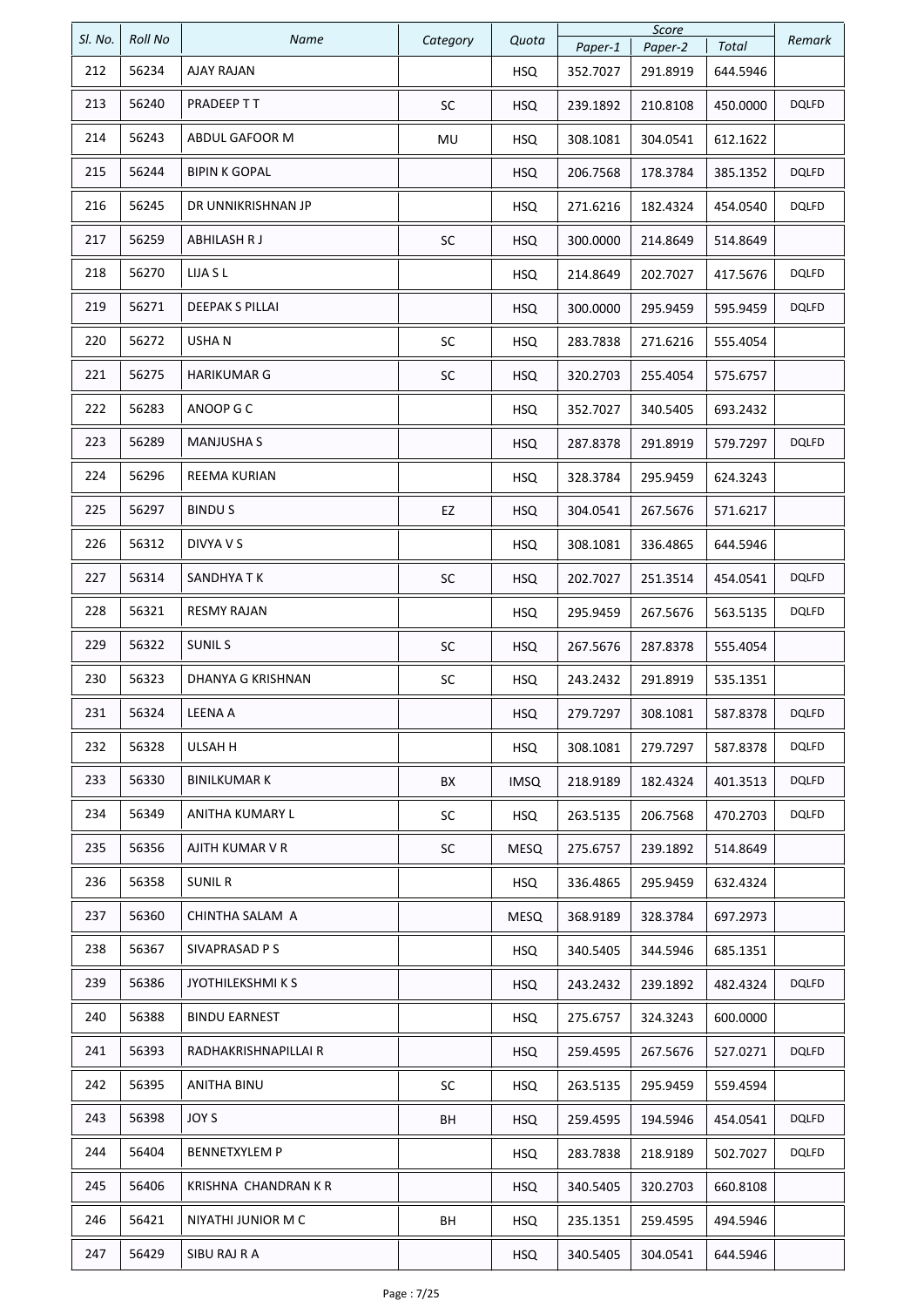| SI. No. | <b>Roll No</b> | <b>Name</b>              | Category   | Quota       |                     | Score               |                          | Remark       |
|---------|----------------|--------------------------|------------|-------------|---------------------|---------------------|--------------------------|--------------|
| 248     | 56445          | MANOJ S L                | ВH         | <b>HSQ</b>  | Paper-1<br>372.9730 | Paper-2<br>308.1081 | <b>Total</b><br>681.0811 |              |
| 249     | 56453          | <b>SHYJA J S</b>         | EZ         | <b>HSQ</b>  | 279.7297            | 279.7297            | 559.4594                 |              |
| 250     | 56457          | <b>RAJEEV C</b>          |            | HSQ.        | 368.9189            | 308.1081            | 677.0270                 |              |
| 251     | 56460          | RONTGEN SAIGAL           | LC         | <b>HSQ</b>  | 231.0811            | 214.8649            | 445.9460                 | <b>DQLFD</b> |
| 252     | 56463          | <b>LOVELY</b>            |            | <b>HSQ</b>  | 336.4865            | 283.7838            | 620.2703                 |              |
| 253     | 56467          | FEISAL ASSIM A S         | MU         | <b>HSQ</b>  | 332.4324            | 291.8919            | 624.3243                 |              |
| 254     | 56471          | <b>BISHNU RAVI K</b>     |            | <b>HSQ</b>  | 332.4324            | 348.6486            | 681.0810                 |              |
| 255     | 56478          | <b>SHAINY P</b>          | EZ         | <b>HSQ</b>  | 259.4595            | 291.8919            | 551.3514                 |              |
| 256     | 56485          | ARUN SV                  | EZ         | <b>MSQ</b>  | 251.3514            | 202.7027            | 454.0541                 | <b>DQLFD</b> |
| 257     | 56487          | VINOD CHERIAN            |            | <b>HSQ</b>  | 340.5405            | 324.3243            | 664.8648                 |              |
| 258     | 56501          | CINI V A                 |            | <b>HSQ</b>  | 287.8378            | 300.0000            | 587.8378                 | <b>DQLFD</b> |
| 259     | 56502          | SAJEERA N                |            | <b>HSQ</b>  | 308.1081            | 295.9459            | 604.0540                 |              |
| 260     | 56507          | REENA J SATHYAN          |            | <b>HSQ</b>  | 328.3784            | 300.0000            | 628.3784                 |              |
| 261     | 56509          | CINE SUPRIYA V R         |            | <b>HSQ</b>  | 206.7568            | 214.8649            | 421.6217                 | <b>DQLFD</b> |
| 262     | 56525          | SANJAY SAHADEVAN         |            | <b>MESQ</b> | 267.5676            | 214.8649            | 482.4325                 | DQLFD        |
| 263     | 56538          | <b>RENCY KOSHY</b>       |            | <b>HSQ</b>  | 336.4865            | 287.8378            | 624.3243                 |              |
| 264     | 56543          | BINOY D RAJ              |            | <b>HSQ</b>  | 308.1081            | 247.2973            | 555.4054                 | <b>DQLFD</b> |
| 265     | 56547          | <b>VINEETH RAJAGOPAL</b> | BH         | <b>HSQ</b>  | 312.1622            | 291.8919            | 604.0541                 |              |
| 266     | 56549          | <b>JAYA MARY</b>         |            | <b>IMSQ</b> | 267.5676            | 255.4054            | 522.9730                 | <b>DQLFD</b> |
| 267     | 56563          | <b>GANAMURALI S</b>      | ${\sf SC}$ | <b>HSQ</b>  | 291.8919            | 283.7838            | 575.6757                 |              |
| 268     | 56564          | <b>BIJU BN</b>           |            | <b>HSQ</b>  | 194.5946            | 174.3243            | 368.9189                 | <b>DQLFD</b> |
| 269     | 56566          | NIJU G                   |            | <b>HSQ</b>  | 312.1622            | 267.5676            | 579.7298                 | <b>DQLFD</b> |
| 270     | 56567          | RAJI K L                 | SC         | <b>IMSQ</b> | 328.3784            | 336.4865            | 664.8649                 |              |
| 271     | 56586          | <b>BINDU G</b>           |            | <b>HSQ</b>  | 247.2973            | 251.3514            | 498.6487                 | <b>DQLFD</b> |
| 272     | 56587          | RAJEEV S R               |            | <b>HSQ</b>  | 271.6216            | 247.2973            | 518.9189                 | <b>DQLFD</b> |
| 273     | 56590          | <b>MALINI B</b>          | SC         | <b>HSQ</b>  | 344.5946            | 251.3514            | 595.9460                 |              |
| 274     | 56595          | SALEENA V                |            | <b>HSQ</b>  | 352.7027            | 344.5946            | 697.2973                 |              |
| 275     | 56596          | NITHYA RAJ               |            | <b>HSQ</b>  | 320.2703            | 320.2703            | 640.5406                 |              |
| 276     | 56597          | SAGAR T                  |            | Withheld    | Withheld            | Withheld            | Withheld                 | DQLFD        |
| 277     | 56610          | SOONAM JOHN              |            | <b>MESQ</b> | 348.6486            | 255.4054            | 604.0540                 |              |
| 278     | 56612          | RINCY M                  | EZ         | HSQ         | 300.0000            | 304.0541            | 604.0541                 |              |
| 279     | 56614          | ELIZABETH MATHAI         | BX         | MESQ        | 267.5676            | 247.2973            | 514.8649                 |              |
| 280     | 56620          | <b>JIJITH S PRASAD</b>   |            | HSQ         | 259.4595            | 227.0270            | 486.4865                 | <b>DQLFD</b> |
| 281     | 56621          | NIETZSCHE M              | LC         | <b>HSQ</b>  | 227.0270            | 287.8378            | 514.8648                 |              |
| 282     | 56624          | SMITHA NAIR P G          |            | <b>HSQ</b>  | 360.8108            | 312.1622            | 672.9730                 |              |
| 283     | 56640          | SAJU H                   |            | HSQ         | 336.4865            | 283.7838            | 620.2703                 |              |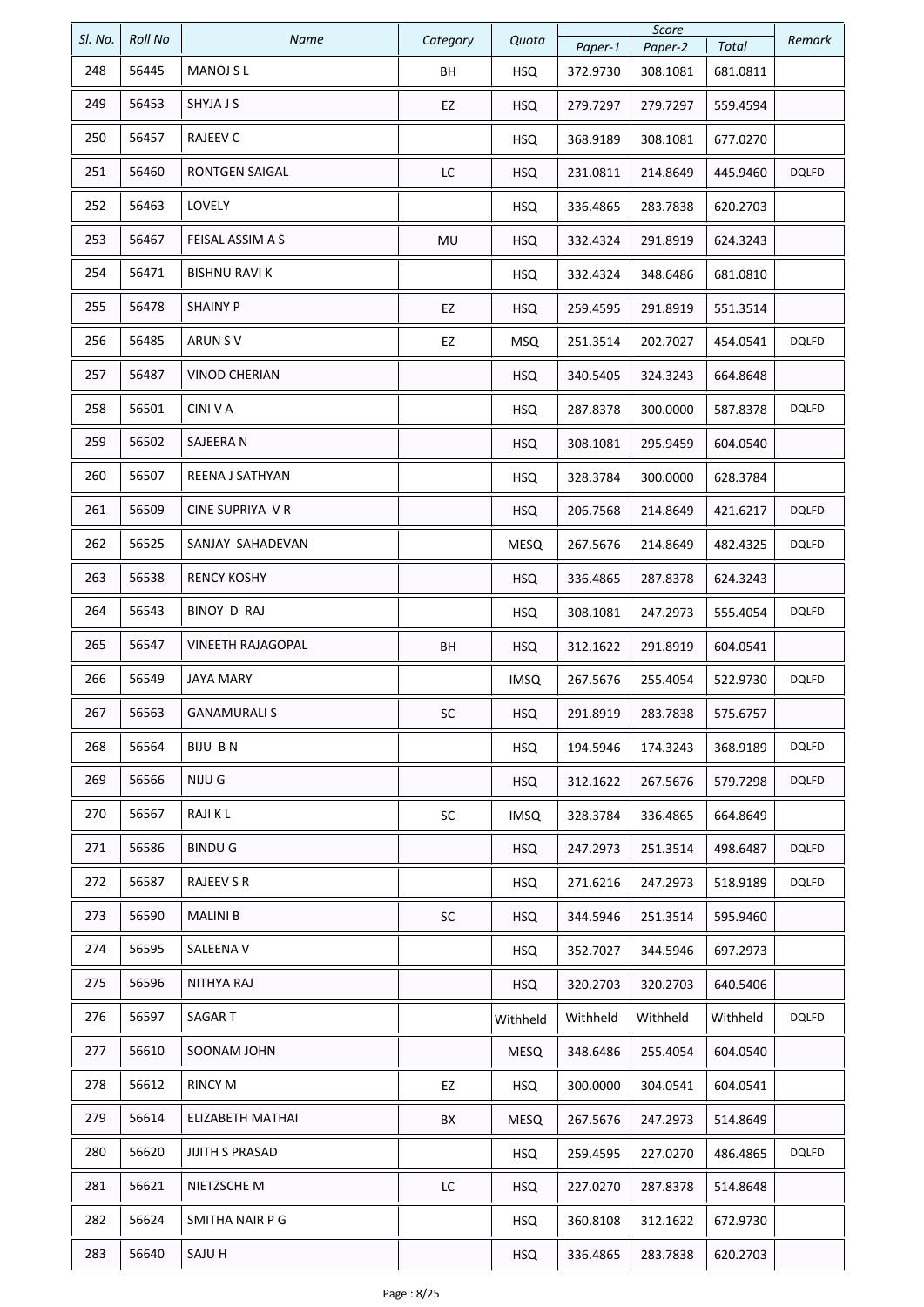| SI. No. | <b>Roll No</b> | Name                       | Category | Quota       |          | Score    |          | Remark       |
|---------|----------------|----------------------------|----------|-------------|----------|----------|----------|--------------|
|         |                |                            |          |             | Paper-1  | Paper-2  | Total    |              |
| 284     | 56645          | VIMALA DEVI R S            |          | <b>IMSQ</b> | 287.8378 | 275.6757 | 563.5135 | DQLFD        |
| 285     | 56647          | VRINDA K S                 |          | <b>HSQ</b>  | 300.0000 | 291.8919 | 591.8919 | <b>DQLFD</b> |
| 286     | 56649          | <b>BALAPRABHAN G</b>       |          | <b>IMSQ</b> | 312.1622 | 295.9459 | 608.1081 |              |
| 287     | 56650          | VALSALA L                  |          | <b>HSQ</b>  | 328.3784 | 332.4324 | 660.8108 |              |
| 288     | 56651          | DEEPU S                    |          | <b>HSQ</b>  | 320.2703 | 320.2703 | 640.5406 |              |
| 289     | 56654          | SHIBU S                    |          | <b>HSQ</b>  | 263.5135 | 243.2432 | 506.7567 | <b>DQLFD</b> |
| 290     | 56655          | <b>BINDUT</b>              |          | <b>HSQ</b>  | 235.1351 | 279.7297 | 514.8648 | DQLFD        |
| 291     | 56659          | MANJU S                    |          | <b>HSQ</b>  | 360.8108 | 372.9730 | 733.7838 |              |
| 292     | 56668          | SANILKUMAR J G             |          | <b>HSQ</b>  | 316.2162 | 247.2973 | 563.5135 | DQLFD        |
| 293     | 56671          | NITIN DEVAPAL              |          | <b>HSQ</b>  | 263.5135 | 231.0811 | 494.5946 | <b>DQLFD</b> |
| 294     | 56673          | ANILA G                    |          | <b>HSQ</b>  | 239.1892 | 263.5135 | 502.7027 | DQLFD        |
| 295     | 56674          | ANILKUMAR                  |          | <b>HSQ</b>  | 287.8378 | 279.7297 | 567.5675 | <b>DQLFD</b> |
| 296     | 56680          | <b>SREEKUMAR S</b>         |          | <b>HSQ</b>  | 304.0541 | 316.2162 | 620.2703 |              |
| 297     | 56681          | AJI N BENNY                |          | <b>IMSQ</b> | 287.8378 | 308.1081 | 595.9459 | <b>DQLFD</b> |
| 298     | 56683          | <b>BIJU CHAKRAPANY</b>     | EZ       | <b>HSQ</b>  | 320.2703 | 304.0541 | 624.3244 |              |
| 299     | 56685          | SASI M D                   |          | <b>HSQ</b>  | 247.2973 | 259.4595 | 506.7568 | <b>DQLFD</b> |
| 300     | 56706          | SHERLY C M                 | LC       | <b>HSQ</b>  | 308.1081 | 291.8919 | 600.0000 |              |
| 301     | 56717          | BINOJ KUMAR K N            | SC       | <b>HSQ</b>  | 275.6757 | 239.1892 | 514.8649 |              |
| 302     | 56718          | KAVITHA MOLS               | ST       | <b>HSQ</b>  | 267.5676 | 251.3514 | 518.9190 |              |
| 303     | 56726          | MINIJA NAIR D              |          | <b>HSQ</b>  | 162.1622 | 162.1622 | 324.3244 | <b>DQLFD</b> |
| 304     | 56728          | DIVYA SADASIVAN            |          | <b>HSQ</b>  | 279.7297 | 271.6216 | 551.3513 | DQLFD        |
| 305     | 56734          | RAJEEV K M                 |          | <b>HSQ</b>  | 279.7297 | 231.0811 | 510.8108 | <b>DQLFD</b> |
| 306     | 56735          | RATHEESH KUMAR V R         |          | <b>HSQ</b>  | 344.5946 | 348.6486 | 693.2432 |              |
| 307     | 56736          | ANOOP O                    |          | <b>HSQ</b>  | 340.5405 | 255.4054 | 595.9459 | DQLFD        |
| 308     | 56737          | RADHAMONY K                |          | <b>IMSQ</b> | 263.5135 | 308.1081 | 571.6216 | <b>DQLFD</b> |
| 309     | 56744          | JOHNY SIMON PERIERA        | LC       | <b>HSQ</b>  | 275.6757 | 218.9189 | 494.5946 |              |
| 310     | 56750          | SHAJI E B                  | ВX       | <b>HSQ</b>  | 235.1351 | 243.2432 | 478.3783 | DQLFD        |
| 311     | 56759          | <b>BINDHU V</b>            |          | <b>HSQ</b>  | 352.7027 | 291.8919 | 644.5946 |              |
| 312     | 56762          | AMBA U G                   |          | <b>HSQ</b>  | 300.0000 | 271.6216 | 571.6216 | <b>DQLFD</b> |
| 313     | 56769          | <b>WILSON N D'CRUZ</b>     |          | <b>HSQ</b>  | 263.5135 | 267.5676 | 531.0811 | <b>DQLFD</b> |
| 314     | 56811          | <b>JOBIN MATHEW</b>        |          | HSQ         | 340.5405 | 328.3784 | 668.9189 |              |
| 315     | 56820          | <b>MADHUSUDANAN E S</b>    | BH       | <b>MESQ</b> | 381.0811 | 344.5946 | 725.6757 |              |
| 316     | 56825          | MANISH NAIR                |          | <b>HSQ</b>  | 300.0000 | 320.2703 | 620.2703 |              |
| 317     | 56828          | JIM JOSE                   |          | <b>HSQ</b>  | 283.7838 | 283.7838 | 567.5676 | DQLFD        |
| 318     | 56829          | SONALINE SUZATTE FERNANDEZ |          | <b>HSQ</b>  | 308.1081 | 308.1081 | 616.2162 |              |
| 319     | 56831          | REKHA CHANDRAN             |          | <b>HSQ</b>  | 291.8919 | 324.3243 | 616.2162 |              |
|         |                |                            |          |             |          |          |          |              |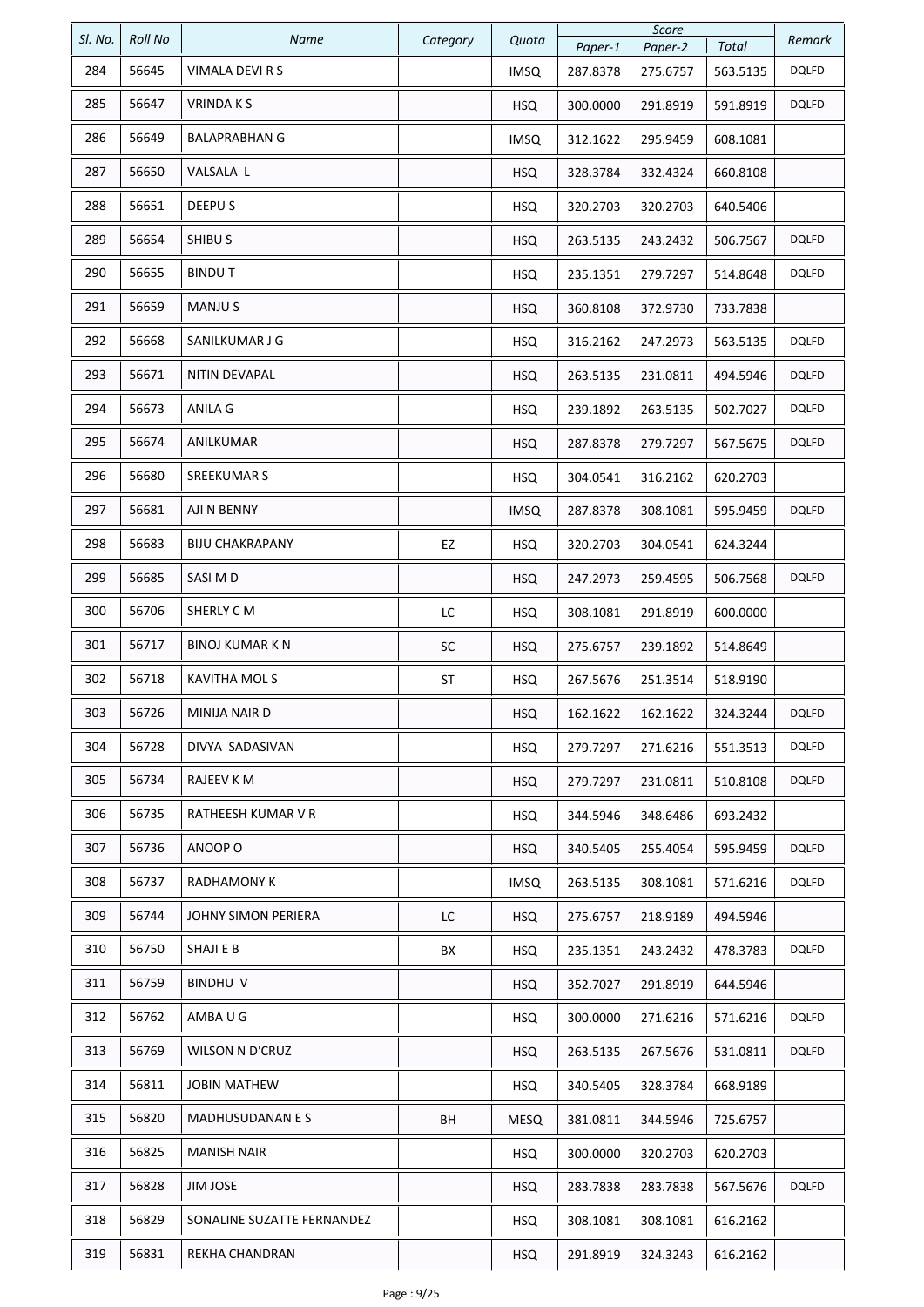|         |                |                           |           |             |          | Score    |          |              |
|---------|----------------|---------------------------|-----------|-------------|----------|----------|----------|--------------|
| SI. No. | <b>Roll No</b> | Name                      | Category  | Quota       | Paper-1  | Paper-2  | Total    | Remark       |
| 320     | 56834          | USHA KUMARY P R           | SC        | <b>MESQ</b> | 129.7297 | 129.7297 | 259.4594 | DQLFD        |
| 321     | 56855          | SHYLA SAM                 |           | <b>HSQ</b>  | 271.6216 | 202.7027 | 474.3243 | <b>DQLFD</b> |
| 322     | 56857          | DALIYA BALAKRISHNAN       |           | <b>HSQ</b>  | 332.4324 | 291.8919 | 624.3243 |              |
| 323     | 56871          | JYOTHI S R                |           | <b>HSQ</b>  | 332.4324 | 291.8919 | 624.3243 |              |
| 324     | 56876          | SEEMA GANGADHARAN         |           | <b>HSQ</b>  | 352.7027 | 271.6216 | 624.3243 |              |
| 325     | 56877          | <b>RUBY R</b>             |           | <b>HSQ</b>  | 291.8919 | 295.9459 | 587.8378 | <b>DQLFD</b> |
| 326     | 56892          | <b>LYSON LONAPPAN</b>     |           | <b>IMSQ</b> | 287.8378 | 328.3784 | 616.2162 |              |
| 327     | 56914          | BEENA I                   |           | <b>HSQ</b>  | 356.7568 | 300.0000 | 656.7568 |              |
| 328     | 56927          | PREETHI CJ                |           | <b>HSQ</b>  | 304.0541 | 300.0000 | 604.0541 |              |
| 329     | 56936          | SUDHIR N                  |           | <b>MESQ</b> | 352.7027 | 279.7297 | 632.4324 |              |
| 330     | 56939          | MAYA RAJAGOPAL            |           | <b>HSQ</b>  | 308.1081 | 267.5676 | 575.6757 | <b>DQLFD</b> |
| 331     | 56955          | <b>ASHISH ANAND</b>       |           | <b>HSQ</b>  | 291.8919 | 251.3514 | 543.2433 | <b>DQLFD</b> |
| 332     | 56959          | DR MUHAMMAD GIGI TM       |           | <b>HSQ</b>  | 328.3784 | 259.4595 | 587.8379 | DQLFD        |
| 333     | 56961          | <b>VIMAL PRADEEP</b>      |           | <b>MESQ</b> | 360.8108 | 308.1081 | 668.9189 |              |
| 334     | 56963          | DHANYA KV                 | SC        | <b>HSQ</b>  | 291.8919 | 227.0270 | 518.9189 |              |
| 335     | 56968          | SONIYA MATHEW             |           | <b>HSQ</b>  | 275.6757 | 267.5676 | 543.2433 | <b>DQLFD</b> |
| 336     | 56981          | RUBIN JOSEPH PAKALOMATTOM |           | <b>HSQ</b>  | 360.8108 | 381.0811 | 741.8919 |              |
| 337     | 56982          | <b>SEREENA KADER</b>      |           | <b>IMSQ</b> | 251.3514 | 263.5135 | 514.8649 | <b>DQLFD</b> |
| 338     | 56989          | <b>RAMAN BV</b>           |           | <b>HSQ</b>  | 332.4324 | 308.1081 | 640.5405 |              |
| 339     | 56991          | RESHMA MAMMEN             |           | <b>HSQ</b>  | 263.5135 | 251.3514 | 514.8649 | <b>DQLFD</b> |
| 340     | 56992          | SWAPNA MANJARI            | SC        | <b>HSQ</b>  | 251.3514 | 275.6757 | 527.0271 |              |
| 341     | 56994          | SOLY P MATHEW             |           | <b>HSQ</b>  | 340.5405 | 340.5405 | 681.0810 |              |
| 342     | 57004          | SITARA RAVINDRANATH       |           | <b>HSQ</b>  | 336.4865 | 360.8108 | 697.2973 |              |
| 343     | 57031          | REKHA K KRISHNAN          | SC        | <b>HSQ</b>  | 340.5405 | 304.0541 | 644.5946 |              |
| 344     | 57042          | RASIM ABID ELAYEDATT      |           | <b>HSQ</b>  | 336.4865 | 259.4595 | 595.9460 | <b>DQLFD</b> |
| 345     | 57043          | DIVYA G                   |           | <b>HSQ</b>  | 368.9189 | 300.0000 | 668.9189 |              |
| 346     | 57049          | ASHA TERESA JOHN          |           | <b>HSQ</b>  | 324.3243 | 279.7297 | 604.0540 |              |
| 347     | 57055          | SHEELA VASU               |           | <b>HSQ</b>  | 259.4595 | 304.0541 | 563.5136 | <b>DQLFD</b> |
| 348     | 57060          | MANJUMOL S                | SC        | <b>HSQ</b>  | 312.1622 | 340.5405 | 652.7027 |              |
| 349     | 57067          | PRAVEEN KUMAR V K         | <b>SC</b> | <b>HSQ</b>  | 320.2703 | 287.8378 | 608.1081 |              |
| 350     | 57077          | JAYALEKSHMI O             |           | <b>HSQ</b>  | 304.0541 | 344.5946 | 648.6487 |              |
| 351     | 57088          | JEENA T X                 |           | <b>HSQ</b>  | 328.3784 | 320.2703 | 648.6487 |              |
| 352     | 57093          | PRAMOD P V                |           | <b>HSQ</b>  | 291.8919 | 243.2432 | 535.1351 | <b>DQLFD</b> |
| 353     | 57121          | DR RAJAN K R              |           | <b>HSQ</b>  | 271.6216 | 251.3514 | 522.9730 | <b>DQLFD</b> |
| 354     | 57123          | SALEEM P K                |           | <b>HSQ</b>  | 263.5135 | 231.0811 | 494.5946 | <b>DQLFD</b> |
| 355     | 57179          | <b>JOWIN JOSE</b>         |           | <b>HSQ</b>  | 218.9189 | 259.4595 | 478.3784 | <b>DQLFD</b> |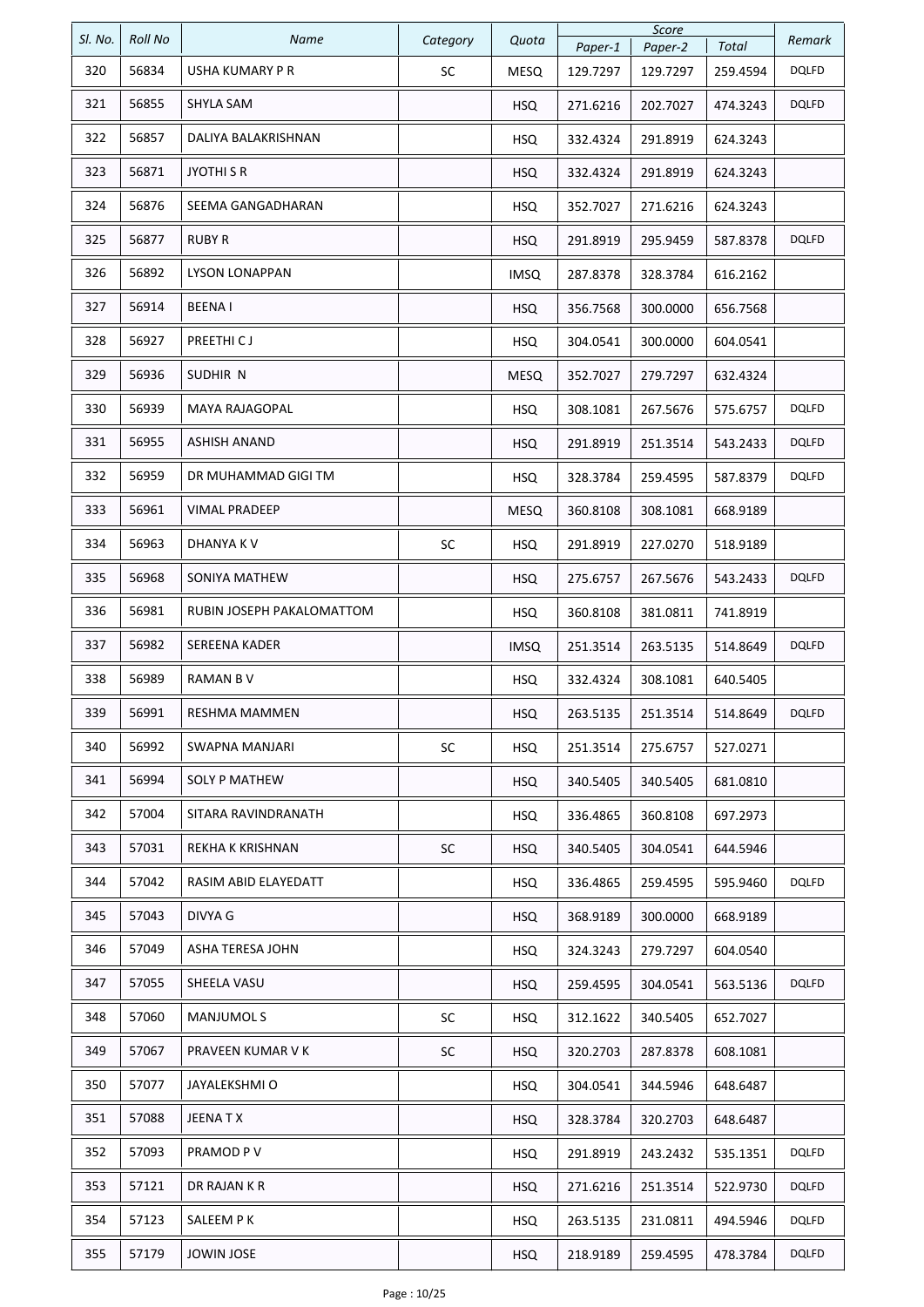|         |                |                            |           |             | Score    |          |          |              |
|---------|----------------|----------------------------|-----------|-------------|----------|----------|----------|--------------|
| SI. No. | <b>Roll No</b> | Name                       | Category  | Quota       | Paper-1  | Paper-2  | Total    | Remark       |
| 356     | 57189          | <b>SUSHATS</b>             | EZ        | <b>HSQ</b>  | 316.2162 | 283.7838 | 600.0000 |              |
| 357     | 57199          | <b>LINCY NINAN</b>         |           | <b>HSQ</b>  | 271.6216 | 267.5676 | 539.1892 | <b>DQLFD</b> |
| 358     | 57204          | RINSHI ABID ELAYEDATT      |           | <b>HSQ</b>  | 308.1081 | 304.0541 | 612.1622 |              |
| 359     | 57211          | DR BINDU BALAKRISHNAN      |           | <b>HSQ</b>  | 202.7027 | 263.5135 | 466.2162 | <b>DQLFD</b> |
| 360     | 57213          | RAJESH V S                 |           | <b>HSQ</b>  | 356.7568 | 320.2703 | 677.0271 |              |
| 361     | 57216          | REMZY MOHAMED R P          |           | <b>HSQ</b>  | 316.2162 | 300.0000 | 616.2162 |              |
| 362     | 57217          | <b>JISSY MATHEW</b>        |           | <b>HSQ</b>  | 308.1081 | 308.1081 | 616.2162 |              |
| 363     | 57220          | ANISH N V                  |           | <b>HSQ</b>  | 275.6757 | 259.4595 | 535.1352 | <b>DQLFD</b> |
| 364     | 57240          | SANKAR R N K               |           | <b>MESQ</b> | 247.2973 | 222.9730 | 470.2703 | DQLFD        |
| 365     | 57243          | <b>BIJY K P</b>            |           | <b>HSQ</b>  | 263.5135 | 231.0811 | 494.5946 | <b>DQLFD</b> |
| 366     | 57271          | <b>HITHA SABU</b>          | LC        | <b>HSQ</b>  | 352.7027 | 300.0000 | 652.7027 |              |
| 367     | 57288          | <b>ANISH P JOSE</b>        | ST        | <b>IMSQ</b> | 308.1081 | 291.8919 | 600.0000 |              |
| 368     | 57295          | <b>JAYASREE S</b>          |           | <b>HSQ</b>  | 356.7568 | 316.2162 | 672.9730 |              |
| 369     | 57296          | OMANA K K                  |           | <b>HSQ</b>  | 295.9459 | 267.5676 | 563.5135 | <b>DQLFD</b> |
| 370     | 57300          | <b>MRIDULAL A</b>          | SC        | <b>HSQ</b>  | 271.6216 | 271.6216 | 543.2432 |              |
| 371     | 57310          | SHALOS NOVA B V            | BH        | <b>HSQ</b>  | 340.5405 | 304.0541 | 644.5946 |              |
| 372     | 57323          | <b>SUNIL R</b>             |           | <b>HSQ</b>  | 312.1622 | 271.6216 | 583.7838 | DQLFD        |
| 373     | 57325          | CHRISTINA JOSEPH MALIYAKAL |           | <b>HSQ</b>  | 259.4595 | 247.2973 | 506.7568 | <b>DQLFD</b> |
| 374     | 57329          | <b>BHAVAN SANKAR PS</b>    |           | <b>HSQ</b>  | 275.6757 | 259.4595 | 535.1352 | <b>DQLFD</b> |
| 375     | 57334          | SANDEEP R                  |           | <b>HSQ</b>  | 287.8378 | 300.0000 | 587.8378 | <b>DQLFD</b> |
| 376     | 57335          | SREEJA P K                 |           | <b>HSQ</b>  | 295.9459 | 255.4054 | 551.3513 | <b>DQLFD</b> |
| 377     | 57338          | REJEESH S R                | EZ        | <b>HSQ</b>  | 263.5135 | 247.2973 | 510.8108 |              |
| 378     | 57341          | CHINTHA K P                |           | <b>HSQ</b>  | 283.7838 | 251.3514 | 535.1352 | <b>DQLFD</b> |
| 379     | 57350          | PHILOMINA ALOYSIOUS        | LC        | <b>HSQ</b>  | 255.4054 | 194.5946 | 450.0000 | <b>DQLFD</b> |
| 380     | 57354          | DEEPAK G                   |           | <b>HSQ</b>  | 324.3243 | 312.1622 | 636.4865 |              |
| 381     | 57358          | CATHERINE SUSHEEL PETER    |           | <b>HSQ</b>  | 218.9189 | 190.5405 | 409.4594 | <b>DQLFD</b> |
| 382     | 57371          | SREEKANTH P                |           | <b>HSQ</b>  | 308.1081 | 344.5946 | 652.7027 |              |
| 383     | 57384          | SHINTO RAJAPPAN P          | EZ        | <b>HSQ</b>  | 360.8108 | 324.3243 | 685.1351 |              |
| 384     | 57395          | BINSU VIJAYAN              | ST        | <b>HSQ</b>  | 255.4054 | 202.7027 | 458.1081 | <b>DQLFD</b> |
| 385     | 57402          | LEKHA R                    |           | <b>HSQ</b>  | 332.4324 | 287.8378 | 620.2702 |              |
| 386     | 57404          | SURESH KUMAR V             |           | <b>HSQ</b>  | 227.0270 | 190.5405 | 417.5675 | DQLFD        |
| 387     | 57407          | <b>AMIT RAWAT</b>          | EZ        | <b>HSQ</b>  | 275.6757 | 206.7568 | 482.4325 |              |
| 388     | 57412          | ASHA ABRAHAM               |           | <b>HSQ</b>  | 316.2162 | 368.9189 | 685.1351 |              |
| 389     | 57417          | RACHEL K SAMUEL            | <b>ST</b> | <b>HSQ</b>  | 316.2162 | 316.2162 | 632.4324 |              |
| 390     | 57438          | YAMI A K                   | SC        | <b>HSQ</b>  | 304.0541 | 291.8919 | 595.9460 |              |
| 391     | 57442          | <b>JANCY JOSEPH</b>        |           | <b>HSQ</b>  | 287.8378 | 271.6216 | 559.4594 | DQLFD        |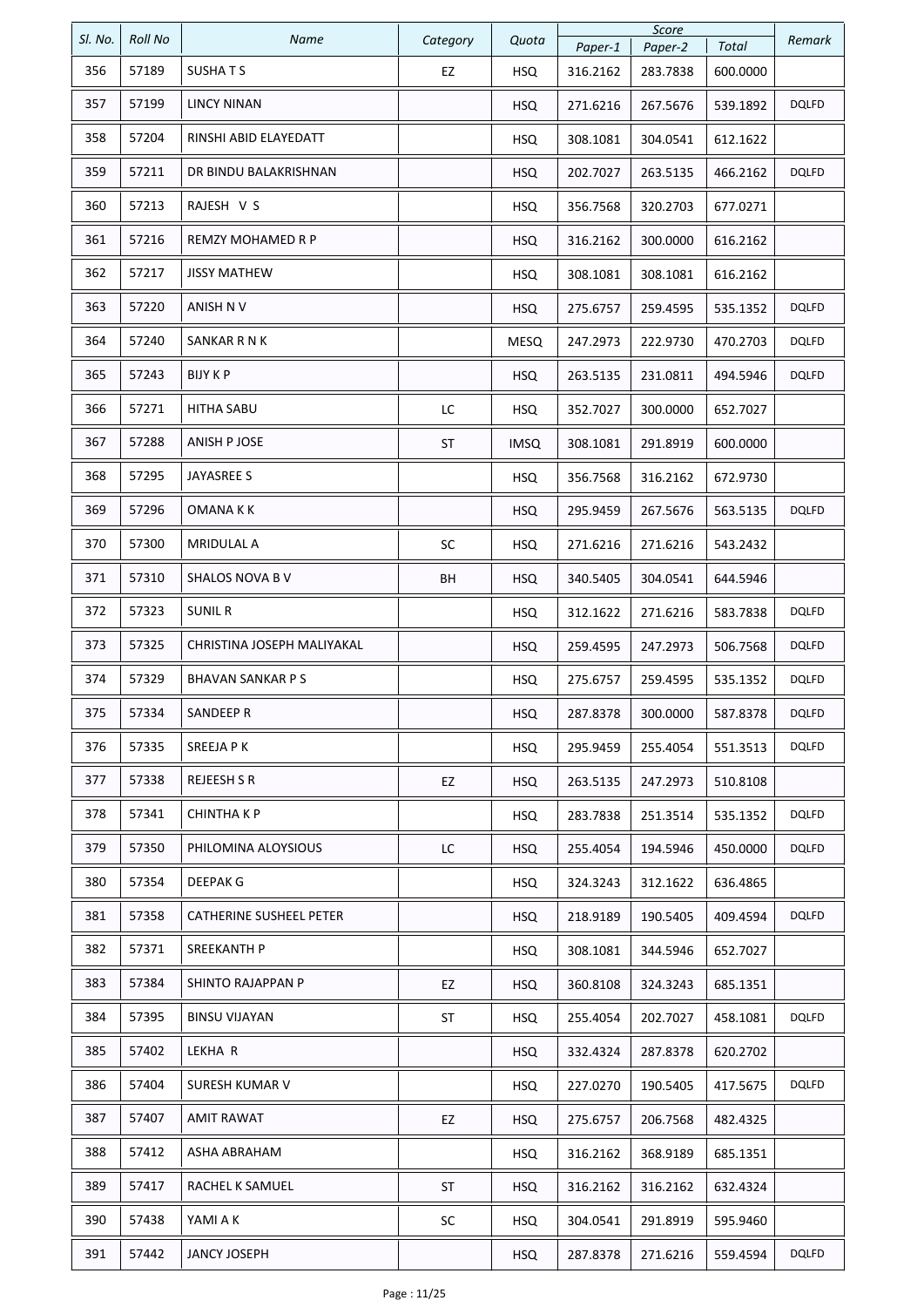|         |                |                          |          |             |          | Score    |          |              |
|---------|----------------|--------------------------|----------|-------------|----------|----------|----------|--------------|
| SI. No. | <b>Roll No</b> | <b>Name</b>              | Category | Quota       | Paper-1  | Paper-2  | Total    | Remark       |
| 392     | 57443          | <b>GEORGE KA</b>         |          | <b>HSQ</b>  | 304.0541 | 271.6216 | 575.6757 | DQLFD        |
| 393     | 57444          | <b>MADHUV</b>            |          | <b>HSQ</b>  | 295.9459 | 295.9459 | 591.8918 | <b>DQLFD</b> |
| 394     | 57456          | ASLAM FAROOK Z A         | MU       | <b>HSQ</b>  | 364.8649 | 295.9459 | 660.8108 |              |
| 395     | 57461          | SIYA BACKER K            |          | <b>HSQ</b>  | 304.0541 | 312.1622 | 616.2163 |              |
| 396     | 57464          | SIMON T CHUNGATH         |          | <b>HSQ</b>  | 304.0541 | 312.1622 | 616.2163 |              |
| 397     | 57471          | SMIJI GEORGE CHIRAMAL    |          | <b>HSQ</b>  | 336.4865 | 336.4865 | 672.9730 |              |
| 398     | 57472          | <b>JISHA GANGADHARAN</b> |          | <b>HSQ</b>  | 340.5405 | 316.2162 | 656.7567 |              |
| 399     | 57516          | ANIL DEVIS ANTONY        |          | <b>HSQ</b>  | 393.2432 | 304.0541 | 697.2973 |              |
| 400     | 57520          | <b>ANIL KUMAR S</b>      | EZ       | <b>IMSQ</b> | 328.3784 | 316.2162 | 644.5946 |              |
| 401     | 57523          | <b>HARINR</b>            | SC       | <b>HSQ</b>  | 377.0270 | 336.4865 | 713.5135 |              |
| 402     | 57525          | SOPHIAMMA JOSEPH         |          | <b>MESQ</b> | 356.7568 | 332.4324 | 689.1892 |              |
| 403     | 57526          | JOY CJ                   |          | <b>HSQ</b>  | 364.8649 | 312.1622 | 677.0271 |              |
| 404     | 57528          | <b>RAGHUNATH B</b>       |          | <b>HSQ</b>  | 320.2703 | 308.1081 | 628.3784 |              |
| 405     | 57548          | SUBHA LIZA JOSEPH        |          | <b>HSQ</b>  | 372.9730 | 340.5405 | 713.5135 |              |
| 406     | 57549          | <b>GEETHAKV</b>          | SC       | <b>HSQ</b>  | 304.0541 | 247.2973 | 551.3514 |              |
| 407     | 57550          | FRIDGY JACOB             |          | <b>HSQ</b>  | 291.8919 | 279.7297 | 571.6216 | <b>DQLFD</b> |
| 408     | 57563          | PREETHI PT               |          | <b>HSQ</b>  | 332.4324 | 304.0541 | 636.4865 |              |
| 409     | 57570          | <b>LIGIMON G</b>         | BH       | <b>HSQ</b>  | 283.7838 | 295.9459 | 579.7297 |              |
| 410     | 57580          | <b>GLENSON K JOSEPH</b>  |          | <b>HSQ</b>  | 287.8378 | 279.7297 | 567.5675 | <b>DQLFD</b> |
| 411     | 57581          | TAJ PAUL PANAKKAL        |          | <b>HSQ</b>  | 206.7568 | 170.2703 | 377.0271 | <b>DQLFD</b> |
| 412     | 57585          | <b>AUGUSTUS MORRIS A</b> |          | <b>HSQ</b>  | 283.7838 | 239.1892 | 522.9730 | <b>DQLFD</b> |
| 413     | 57586          | <b>SHAHUL KB</b>         | BH       | <b>HSQ</b>  | 255.4054 | 263.5135 | 518.9189 |              |
| 414     | 57592          | SHAJI S                  |          | <b>HSQ</b>  | 275.6757 | 271.6216 | 547.2973 | <b>DQLFD</b> |
| 415     | 57647          | DR MOHAMED RIAZ KM       |          | <b>IMSQ</b> | 300.0000 | 263.5135 | 563.5135 | <b>DQLFD</b> |
| 416     | 57655          | <b>MOHANDASTK</b>        |          | <b>HSQ</b>  | 235.1351 | 235.1351 | 470.2702 | DQLFD        |
| 417     | 57662          | SAJEEV C K               | SC       | <b>HSQ</b>  | 210.8108 | 263.5135 | 474.3243 | <b>DQLFD</b> |
| 418     | 57663          | SWAPNA M S               |          | <b>HSQ</b>  | 287.8378 | 324.3243 | 612.1621 |              |
| 419     | 57667          | SEENA M R                | SC       | <b>HSQ</b>  | 328.3784 | 279.7297 | 608.1081 |              |
| 420     | 57668          | NIMIVIJU                 |          | <b>HSQ</b>  | 283.7838 | 251.3514 | 535.1352 | <b>DQLFD</b> |
| 421     | 57669          | MRIDULA RAVUNNY          | EZ       | <b>HSQ</b>  | 300.0000 | 308.1081 | 608.1081 |              |
| 422     | 57671          | KAJAL ABID P A           |          | <b>HSQ</b>  | 324.3243 | 320.2703 | 644.5946 |              |
| 423     | 57672          | DEEPA KH                 |          | <b>HSQ</b>  | 348.6486 | 304.0541 | 652.7027 |              |
| 424     | 57676          | ANITHA A                 |          | <b>HSQ</b>  | 320.2703 | 275.6757 | 595.9460 | <b>DQLFD</b> |
| 425     | 57684          | JOSE C V                 |          | <b>HSQ</b>  | 267.5676 | 287.8378 | 555.4054 | <b>DQLFD</b> |
| 426     | 57686          | JAYESH K THAMPI          | SC       | <b>HSQ</b>  | 332.4324 | 304.0541 | 636.4865 |              |
| 427     | 57687          | THARA M A                | BH       | <b>HSQ</b>  | 304.0541 | 251.3514 | 555.4055 |              |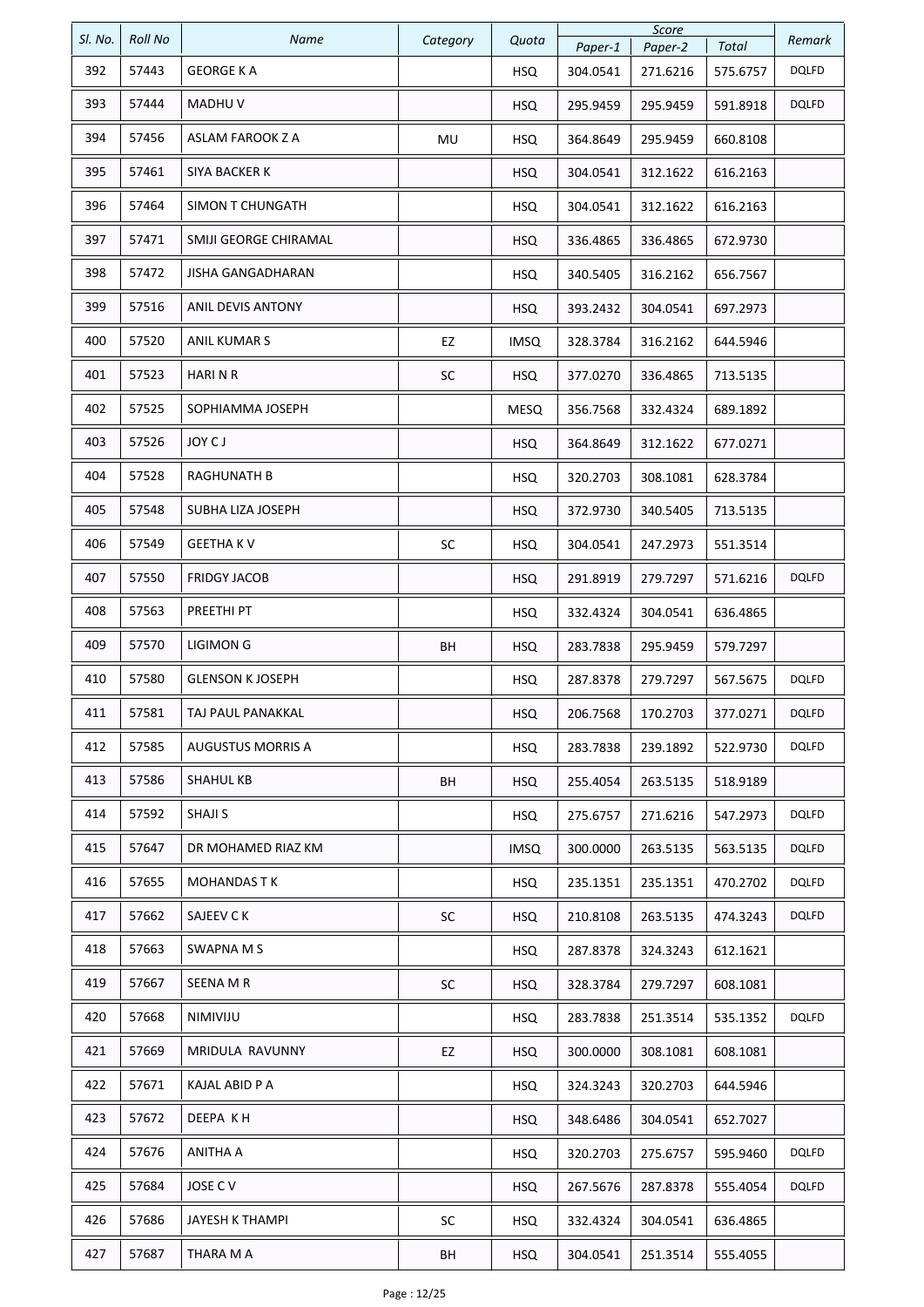|         |                |                      |           |             |          | Score    |          |              |
|---------|----------------|----------------------|-----------|-------------|----------|----------|----------|--------------|
| SI. No. | <b>Roll No</b> | Name                 | Category  | Quota       | Paper-1  | Paper-2  | Total    | Remark       |
| 428     | 57689          | SALIM K B            | BH        | <b>HSQ</b>  | 247.2973 | 218.9189 | 466.2162 | <b>DQLFD</b> |
| 429     | 57702          | ANOOP NARENDRAN NAIR |           | <b>HSQ</b>  | 291.8919 | 360.8108 | 652.7027 |              |
| 430     | 57704          | TEENA JOSEPH         |           | <b>IMSQ</b> | 304.0541 | 300.0000 | 604.0541 |              |
| 431     | 57705          | DR SHEEJA N A        | SC        | <b>HSQ</b>  | 210.8108 | 239.1892 | 450.0000 | <b>DQLFD</b> |
| 432     | 57707          | SANTHINI KURIAKOSE   |           | <b>HSQ</b>  | 287.8378 | 279.7297 | 567.5675 | <b>DQLFD</b> |
| 433     | 57731          | ANISH S K            |           | <b>HSQ</b>  | 328.3784 | 308.1081 | 636.4865 |              |
| 434     | 57745          | SHEEBA S K           | SC        | <b>HSQ</b>  | 267.5676 | 287.8378 | 555.4054 |              |
| 435     | 57771          | <b>ABEY MATHEW</b>   |           | <b>IMSQ</b> | 259.4595 | 300.0000 | 559.4595 | <b>DQLFD</b> |
| 436     | 57774          | <b>MOHANADAS C G</b> | ВH        | <b>HSQ</b>  | 332.4324 | 328.3784 | 660.8108 |              |
| 437     | 57775          | ANILKUMAR N          | SC        | <b>HSQ</b>  | 218.9189 | 279.7297 | 498.6486 |              |
| 438     | 57780          | <b>DEEPAK MENON</b>  |           | <b>HSQ</b>  | 271.6216 | 287.8378 | 559.4594 | <b>DQLFD</b> |
| 439     | 57790          | <b>ANASUYA CS</b>    |           | <b>HSQ</b>  | 385.1351 | 356.7568 | 741.8919 |              |
| 440     | 57797          | LIJI P L             | EZ        | <b>HSQ</b>  | 247.2973 | 235.1351 | 482.4324 |              |
| 441     | 57799          | HARIKRISHNAN K R     | SC        | <b>HSQ</b>  | 308.1081 | 300.0000 | 608.1081 |              |
| 442     | 57804          | SETHU MADHAVAN K R   |           | <b>HSQ</b>  | 263.5135 | 231.0811 | 494.5946 | <b>DQLFD</b> |
| 443     | 57808          | KAMALAKSHI S         | ST        | <b>HSQ</b>  | 243.2432 | 243.2432 | 486.4864 |              |
| 444     | 57815          | SATHEESAN T V        |           | <b>HSQ</b>  | 316.2162 | 312.1622 | 628.3784 |              |
| 445     | 57817          | ANSAR SUHAD SAIT A S |           | <b>HSQ</b>  | 279.7297 | 275.6757 | 555.4054 | <b>DQLFD</b> |
| 446     | 57822          | <b>BINU CJOHN</b>    |           | <b>HSQ</b>  | 271.6216 | 210.8108 | 482.4324 | <b>DQLFD</b> |
| 447     | 57835          | SMITHA MURALI        | <b>SC</b> | <b>HSQ</b>  | 336.4865 | 336.4865 | 672.9730 |              |
| 448     | 57880          | JAYANTHY T K         |           | <b>HSQ</b>  | 316.2162 | 304.0541 | 620.2703 |              |
| 449     | 57893          | SANTHOSH V           |           | <b>HSQ</b>  | 324.3243 | 332.4324 | 656.7567 |              |
| 450     | 57895          | SINU SANKAR M        |           | <b>HSQ</b>  | 300.0000 | 316.2162 | 616.2162 |              |
| 451     | 57896          | NIKHITHA MS          |           | <b>HSQ</b>  | 364.8649 | 332.4324 | 697.2973 |              |
| 452     | 57907          | <b>JISS FRANCIS</b>  |           | <b>HSQ</b>  | 263.5135 | 267.5676 | 531.0811 | <b>DQLFD</b> |
| 453     | 57909          | REENA MATHEW M       |           | <b>HSQ</b>  | 356.7568 | 312.1622 | 668.9190 |              |
| 454     | 57917          | JAYARAJ R            |           | <b>IMSQ</b> | 279.7297 | 287.8378 | 567.5675 | <b>DQLFD</b> |
| 455     | 57919          | LEKHA C S            |           | <b>HSQ</b>  | 287.8378 | 283.7838 | 571.6216 | <b>DQLFD</b> |
| 456     | 57926          | <b>BETTY ANTONY</b>  |           | <b>HSQ</b>  | 239.1892 | 263.5135 | 502.7027 | <b>DQLFD</b> |
| 457     | 57928          | DEEPTHI K K          |           | <b>HSQ</b>  | 332.4324 | 275.6757 | 608.1081 |              |
| 458     | 57987          | ANEESH PARAMESWARAN  | SC        | <b>HSQ</b>  | 222.9730 | 206.7568 | 429.7298 | <b>DQLFD</b> |
| 459     | 57992          | SAJEEVAN K M         | EZ        | <b>HSQ</b>  | 340.5405 | 368.9189 | 709.4594 |              |
| 460     | 57999          | SANGEETHA ROSLIND    |           | <b>IMSQ</b> | 368.9189 | 283.7838 | 652.7027 |              |
| 461     | 58000          | SEENA M ISMAIL       |           | <b>HSQ</b>  | 287.8378 | 210.8108 | 498.6486 | <b>DQLFD</b> |
| 462     | 58001          | RADHIKA N            |           | <b>HSQ</b>  | 291.8919 | 312.1622 | 604.0541 |              |
| 463     | 58002          | SHEEBA A             |           | <b>HSQ</b>  | 356.7568 | 340.5405 | 697.2973 |              |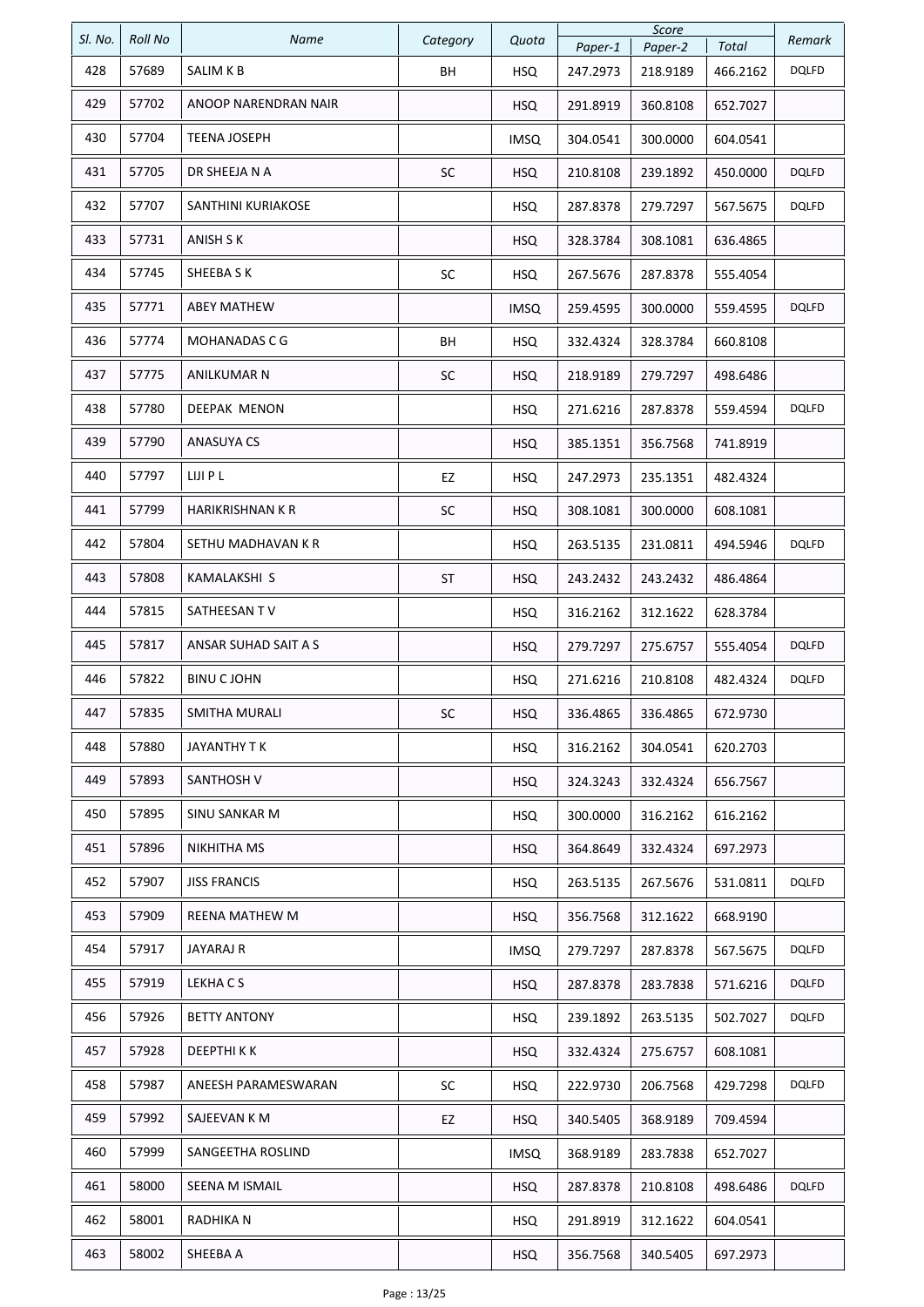| SI. No. | <b>Roll No</b> | Name                   | Category   | Quota       | Paper-1  | Score<br>Paper-2 | Total    | Remark       |
|---------|----------------|------------------------|------------|-------------|----------|------------------|----------|--------------|
| 464     | 58003          | SARMARJ                |            | <b>HSQ</b>  | 336.4865 | 300.0000         | 636.4865 |              |
| 465     | 58006          | JOSEPH DICKSON OLIVERO |            | <b>MESQ</b> | 348.6486 | 304.0541         | 652.7027 |              |
| 466     | 58010          | <b>SUNIL R</b>         |            | <b>HSQ</b>  | 348.6486 | 312.1622         | 660.8108 |              |
| 467     | 58013          | ASHA P                 |            | <b>HSQ</b>  | 336.4865 | 291.8919         | 628.3784 |              |
| 468     | 58022          | DALI ZACHARIAS         |            | <b>HSQ</b>  | 340.5405 | 279.7297         | 620.2702 |              |
| 469     | 58027          | <b>REETHAKP</b>        |            | <b>HSQ</b>  | 255.4054 | 259.4595         | 514.8649 | <b>DQLFD</b> |
| 470     | 58032          | NAZEEMA HAMZA          |            | <b>HSQ</b>  | 251.3514 | 247.2973         | 498.6487 | DQLFD        |
| 471     | 58035          | PRASANNA KUMARI K      | SC         | <b>HSQ</b>  | 332.4324 | 251.3514         | 583.7838 |              |
| 472     | 58036          | ANIL V                 |            | <b>HSQ</b>  | 283.7838 | 263.5135         | 547.2973 | DQLFD        |
| 473     | 58040          | <b>BIJUKR</b>          | EZ         | <b>HSQ</b>  | 247.2973 | 263.5135         | 510.8108 |              |
| 474     | 58048          | <b>FLEMY JOSE</b>      |            | <b>HSQ</b>  | 324.3243 | 291.8919         | 616.2162 |              |
| 475     | 58051          | CHERIYAN VITHAYATHIL J |            | <b>HSQ</b>  | 312.1622 | 247.2973         | 559.4595 | <b>DQLFD</b> |
| 476     | 58066          | SAJI S                 | EZ         | <b>HSQ</b>  | 295.9459 | 295.9459         | 591.8918 |              |
| 477     | 58083          | <b>JERRY THOMAS</b>    |            | <b>HSQ</b>  | 356.7568 | 340.5405         | 697.2973 |              |
| 478     | 58108          | JOVITHA PUTHUR         |            | <b>HSQ</b>  | 251.3514 | 235.1351         | 486.4865 | DQLFD        |
| 479     | 58119          | <b>NAUSHAD MS</b>      |            | <b>HSQ</b>  | 344.5946 | 202.7027         | 547.2973 | <b>DQLFD</b> |
| 480     | 58133          | ABHILASH KRISHNAN      | SC         | <b>HSQ</b>  | 287.8378 | 239.1892         | 527.0270 |              |
| 481     | 58134          | SHEENA MOL T K         | EZ         | <b>HSQ</b>  | 227.0270 | 247.2973         | 474.3243 | <b>DQLFD</b> |
| 482     | 58136          | <b>SEENANS</b>         |            | <b>HSQ</b>  | 344.5946 | 344.5946         | 689.1892 |              |
| 483     | 58138          | VINOD PAULOSE          |            | <b>HSQ</b>  | 279.7297 | 275.6757         | 555.4054 | <b>DQLFD</b> |
| 484     | 58143          | <b>JOSHY K</b>         | EZ         | <b>HSQ</b>  | 316.2162 | 259.4595         | 575.6757 |              |
| 485     | 58147          | SATISH K N             |            | <b>HSQ</b>  | 283.7838 | 344.5946         | 628.3784 |              |
| 486     | 58163          | SADATH M P             | MU         | <b>HSQ</b>  | 227.0270 | 267.5676         | 494.5946 |              |
| 487     | 58166          | JOSEPH V D             | ST         | <b>HSQ</b>  | 170.2703 | 206.7568         | 377.0271 | <b>DQLFD</b> |
| 488     | 58179          | SITHARA MATHEW         | ВX         | HSQ         | 389.1892 | 316.2162         | 705.4054 |              |
| 489     | 58182          | MANJU K S              | EZ         | <b>HSQ</b>  | 271.6216 | 222.9730         | 494.5946 |              |
| 490     | 58202          | <b>VIPIN MOHAN T M</b> | ${\sf SC}$ | <b>HSQ</b>  | 287.8378 | 308.1081         | 595.9459 |              |
| 491     | 58232          | ASHOK KUMAR G          |            | <b>HSQ</b>  | 255.4054 | 316.2162         | 571.6216 | <b>DQLFD</b> |
| 492     | 58240          | RACHEL JOHNY C         |            | <b>HSQ</b>  | 360.8108 | 291.8919         | 652.7027 |              |
| 493     | 58245          | MAJIDA THAJUDDIN       |            | HSQ         | 300.0000 | 283.7838         | 583.7838 | DQLFD        |
| 494     | 58247          | <b>SUBAIR MK</b>       | MU         | <b>HSQ</b>  | 320.2703 | 344.5946         | 664.8649 |              |
| 495     | 58251          | SULEKHA RANI R         | EZ         | <b>HSQ</b>  | 328.3784 | 312.1622         | 640.5406 |              |
| 496     | 58259          | SUSAN ABRAHAM          |            | <b>HSQ</b>  | 340.5405 | 316.2162         | 656.7567 |              |
| 497     | 58261          | MEREENA PAUL           |            | <b>HSQ</b>  | 316.2162 | 295.9459         | 612.1621 |              |
| 498     | 58270          | ANOOP GEORGE           | EZ         | <b>HSQ</b>  | 259.4595 | 251.3514         | 510.8109 |              |
| 499     | 58272          | <b>ASHA P NAIR</b>     |            | <b>HSQ</b>  | 206.7568 | 243.2432         | 450.0000 | <b>DQLFD</b> |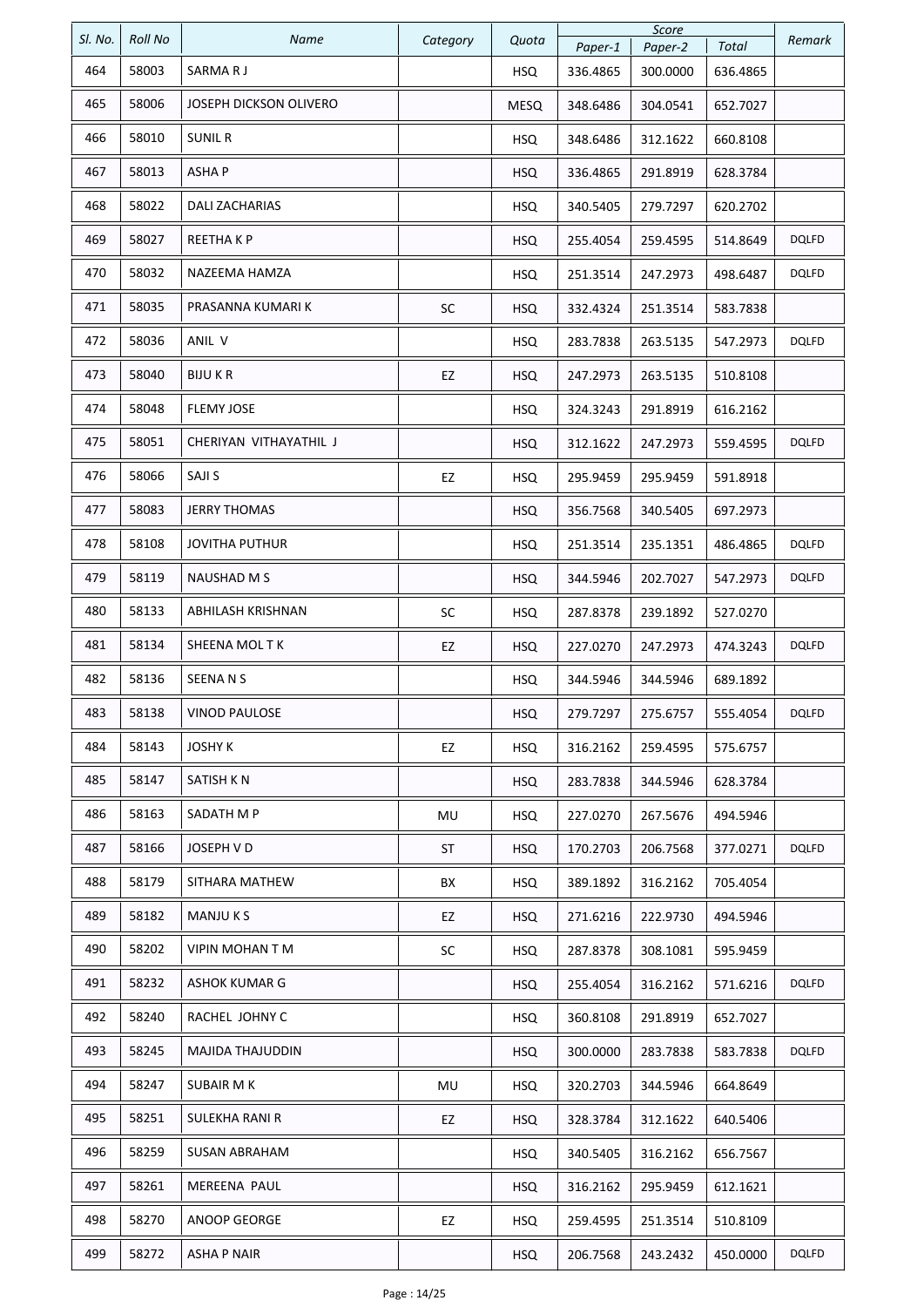|         |                |                            |          |             |          | Score    |          |              |
|---------|----------------|----------------------------|----------|-------------|----------|----------|----------|--------------|
| SI. No. | <b>Roll No</b> | <b>Name</b>                | Category | Quota       | Paper-1  | Paper-2  | Total    | Remark       |
| 500     | 58273          | <b>BINOJ GEORGE MATHEW</b> |          | <b>HSQ</b>  | 239.1892 | 267.5676 | 506.7568 | DQLFD        |
| 501     | 58279          | <b>TONY JOSEPH</b>         |          | <b>HSQ</b>  | 295.9459 | 267.5676 | 563.5135 | <b>DQLFD</b> |
| 502     | 58282          | <b>VENUGOPAL K</b>         |          | <b>HSQ</b>  | 231.0811 | 275.6757 | 506.7568 | DQLFD        |
| 503     | 58294          | <b>FINIX BABY</b>          |          | <b>HSQ</b>  | 372.9730 | 344.5946 | 717.5676 |              |
| 504     | 58338          | REMYA GOPINATH             |          | <b>HSQ</b>  | 360.8108 | 304.0541 | 664.8649 |              |
| 505     | 58345          | <b>BIJUAP</b>              | SC       | <b>HSQ</b>  | 304.0541 | 300.0000 | 604.0541 |              |
| 506     | 58346          | ASWANI KUMAR B             |          | <b>HSQ</b>  | 340.5405 | 251.3514 | 591.8919 | <b>DQLFD</b> |
| 507     | 58355          | SHALIN JOSEPH T            |          | <b>HSQ</b>  | 348.6486 | 291.8919 | 640.5405 |              |
| 508     | 58374          | <b>MERISH DAVID</b>        | ST       | <b>HSQ</b>  | 316.2162 | 304.0541 | 620.2703 |              |
| 509     | 58376          | <b>ANIL VINCENT</b>        | LC       | <b>HSQ</b>  | 287.8378 | 222.9730 | 510.8108 |              |
| 510     | 58377          | <b>SNEHAJA K</b>           |          | <b>HSQ</b>  | 312.1622 | 283.7838 | 595.9460 | <b>DQLFD</b> |
| 511     | 58378          | SHERLY GEORGE P            |          | <b>HSQ</b>  | 202.7027 | 162.1622 | 364.8649 | <b>DQLFD</b> |
| 512     | 58385          | DR ARUN P R                |          | <b>IMSQ</b> | 279.7297 | 235.1351 | 514.8648 | <b>DQLFD</b> |
| 513     | 58389          | SUMATHI JAYARAJAN          |          | <b>HSQ</b>  | 186.4865 | 190.5405 | 377.0270 | <b>DQLFD</b> |
| 514     | 58394          | <b>REMYAR</b>              |          | <b>HSQ</b>  | 271.6216 | 279.7297 | 551.3513 | <b>DQLFD</b> |
| 515     | 58395          | SREEKUMARI B S             |          | <b>HSQ</b>  | 300.0000 | 283.7838 | 583.7838 | <b>DQLFD</b> |
| 516     | 58408          | SREERAM SANKAR P           |          | <b>HSQ</b>  | 348.6486 | 316.2162 | 664.8648 |              |
| 517     | 58436          | NISHAD T G                 | BH       | <b>HSQ</b>  | 328.3784 | 344.5946 | 672.9730 |              |
| 518     | 58444          | PRADEEP VARGHESE KOSHY     |          | <b>HSQ</b>  | 300.0000 | 283.7838 | 583.7838 | <b>DQLFD</b> |
| 519     | 58451          | RAJESH KUMAR P             |          | <b>HSQ</b>  | 304.0541 | 267.5676 | 571.6217 | <b>DQLFD</b> |
| 520     | 58460          | <b>BIJU ANTONY</b>         |          | <b>IMSQ</b> | 291.8919 | 300.0000 | 591.8919 | <b>DQLFD</b> |
| 521     | 58462          | SOORYA S                   | BH       | <b>HSQ</b>  | 316.2162 | 300.0000 | 616.2162 |              |
| 522     | 58463          | SITHARA CJ                 |          | <b>HSQ</b>  | 300.0000 | 247.2973 | 547.2973 | <b>DQLFD</b> |
| 523     | 58465          | LISSIEUX SEBASTIAN         |          | <b>HSQ</b>  | 308.1081 | 235.1351 | 543.2432 | <b>DQLFD</b> |
| 524     | 58469          | SINI JOSEPH C              |          | <b>HSQ</b>  | 295.9459 | 291.8919 | 587.8378 | DQLFD        |
| 525     | 58479          | DR SUMAN KARTHIK E         |          | <b>HSQ</b>  | 328.3784 | 352.7027 | 681.0811 |              |
| 526     | 58480          | BINDHUMOL V R              |          | <b>HSQ</b>  | 320.2703 | 291.8919 | 612.1622 |              |
| 527     | 58482          | BIMAL BABU                 | EZ       | <b>HSQ</b>  | 336.4865 | 360.8108 | 697.2973 |              |
| 528     | 58489          | <b>MANOJ KA</b>            |          | <b>HSQ</b>  | 235.1351 | 210.8108 | 445.9459 | <b>DQLFD</b> |
| 529     | 58505          | LUBIN B                    |          | <b>HSQ</b>  | 316.2162 | 295.9459 | 612.1621 |              |
| 530     | 58506          | SURESH VARGHESE S          |          | <b>HSQ</b>  | 113.5135 | 150.0000 | 263.5135 | DQLFD        |
| 531     | 58512          | SUJATHA P P                |          | <b>HSQ</b>  | 222.9730 | 222.9730 | 445.9460 | DQLFD        |
| 532     | 58542          | CHITHRA MOL C              |          | <b>HSQ</b>  | 360.8108 | 348.6486 | 709.4594 |              |
| 533     | 58544          | <b>MELCY CLEETUS</b>       | LC       | <b>HSQ</b>  | 393.2432 | 312.1622 | 705.4054 |              |
| 534     | 58549          | ANJANA MENON P             |          | <b>HSQ</b>  | 328.3784 | 316.2162 | 644.5946 |              |
| 535     | 58562          | ELEZABETH P ABRAHAM        | ST       | <b>IMSQ</b> | 243.2432 | 206.7568 | 450.0000 | DQLFD        |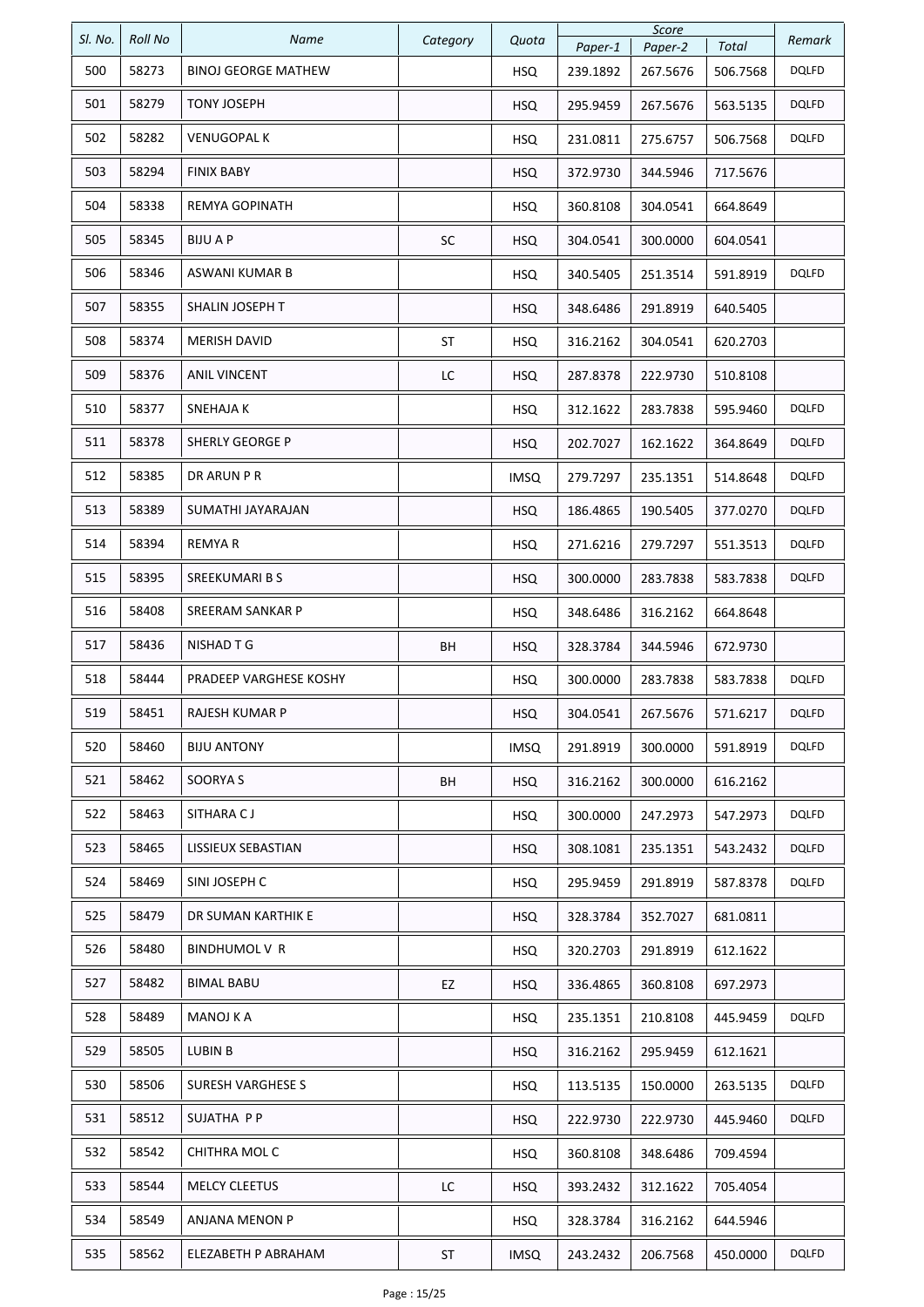|         |                |                              |          |             |          | Score    |          |              |
|---------|----------------|------------------------------|----------|-------------|----------|----------|----------|--------------|
| SI. No. | <b>Roll No</b> | <b>Name</b>                  | Category | Quota       | Paper-1  | Paper-2  | Total    | Remark       |
| 536     | 58569          | VINU PRASAD L                |          | <b>HSQ</b>  | 300.0000 | 255.4054 | 555.4054 | <b>DQLFD</b> |
| 537     | 58574          | VINITHA T V                  | SC       | <b>HSQ</b>  | 324.3243 | 283.7838 | 608.1081 |              |
| 538     | 58576          | RAJMOHAN N T                 |          | <b>HSQ</b>  | 308.1081 | 291.8919 | 600.0000 |              |
| 539     | 58582          | OSWIN CLEMENT                |          | <b>HSQ</b>  | 295.9459 | 222.9730 | 518.9189 | <b>DQLFD</b> |
| 540     | 58585          | SOWMYA K S                   | SC       | <b>HSQ</b>  | 271.6216 | 255.4054 | 527.0270 |              |
| 541     | 58592          | SEBASTIAN E M                |          | <b>HSQ</b>  | 291.8919 | 243.2432 | 535.1351 | <b>DQLFD</b> |
| 542     | 58598          | THOMAS JOSEPH                |          | <b>HSQ</b>  | 312.1622 | 295.9459 | 608.1081 |              |
| 543     | 58601          | SUNIL KUMAR A P              |          | <b>HSQ</b>  | 271.6216 | 251.3514 | 522.9730 | <b>DQLFD</b> |
| 544     | 58606          | DR RENU M                    |          | <b>HSQ</b>  | 263.5135 | 231.0811 | 494.5946 | DQLFD        |
| 545     | 58609          | MINI ABRAHAM                 |          | <b>HSQ</b>  | 251.3514 | 243.2432 | 494.5946 | <b>DQLFD</b> |
| 546     | 58619          | <b>BLESSY PAUL</b>           |          | <b>HSQ</b>  | 283.7838 | 247.2973 | 531.0811 | DQLFD        |
| 547     | 58627          | PREBHUDAS R                  |          | <b>HSQ</b>  | 300.0000 | 218.9189 | 518.9189 | <b>DQLFD</b> |
| 548     | 58645          | <b>LINTO LAZAR</b>           |          | <b>HSQ</b>  | 263.5135 | 263.5135 | 527.0270 | <b>DQLFD</b> |
| 549     | 58666          | <b>RENJINI V</b>             |          | <b>HSQ</b>  | 385.1351 | 328.3784 | 713.5135 |              |
| 550     | 58667          | LISY S                       | SC       | <b>HSQ</b>  | 320.2703 | 271.6216 | 591.8919 |              |
| 551     | 58668          | NEETHU GEORGE E              | LC       | <b>HSQ</b>  | 393.2432 | 352.7027 | 745.9459 |              |
| 552     | 58669          | PRECELINE GEORGE             | LC       | <b>HSQ</b>  | 218.9189 | 227.0270 | 445.9459 | DQLFD        |
| 553     | 58683          | <b>CAROL PINHEIRO</b>        |          | <b>MESQ</b> | 348.6486 | 336.4865 | 685.1351 |              |
| 554     | 58688          | SURESHKUMAR TV               |          | <b>HSQ</b>  | 275.6757 | 344.5946 | 620.2703 |              |
| 555     | 58691          | LEMNA JACOB                  | LC       | <b>HSQ</b>  | 401.3514 | 320.2703 | 721.6217 |              |
| 556     | 58692          | SINDHUMD                     |          | <b>HSQ</b>  | 360.8108 | 336.4865 | 697.2973 |              |
| 557     | 58700          | <b>GERALD GORKING MATHEW</b> | BX       | <b>HSQ</b>  | 222.9730 | 210.8108 | 433.7838 | <b>DQLFD</b> |
| 558     | 58713          | BRIJESH SAVIDHAN             |          | <b>HSQ</b>  | 316.2162 | 283.7838 | 600.0000 |              |
| 559     | 58722          | SOBHA P                      |          | <b>HSQ</b>  | 283.7838 | 283.7838 | 567.5676 | <b>DQLFD</b> |
| 560     | 58723          | ARUN S                       | EZ       | <b>MESQ</b> | 364.8649 | 372.9730 | 737.8379 |              |
| 561     | 58725          | REMYA GEORGE                 |          | <b>HSQ</b>  | 283.7838 | 312.1622 | 595.9460 | <b>DQLFD</b> |
| 562     | 58731          | DHANYA R THANKAM             |          | <b>HSQ</b>  | 263.5135 | 291.8919 | 555.4054 | <b>DQLFD</b> |
| 563     | 58735          | <b>MINIP</b>                 |          | <b>HSQ</b>  | 275.6757 | 291.8919 | 567.5676 | DQLFD        |
| 564     | 58739          | <b>RAJU FRANCIS</b>          |          | <b>HSQ</b>  | 300.0000 | 304.0541 | 604.0541 |              |
| 565     | 58742          | <b>SHERLY MATHEW</b>         |          | <b>HSQ</b>  | 271.6216 | 247.2973 | 518.9189 | DQLFD        |
| 566     | 58745          | RAJESH A                     |          | <b>HSQ</b>  | 332.4324 | 275.6757 | 608.1081 |              |
| 567     | 58770          | TEJI MATHEWS JOSE            |          | <b>HSQ</b>  | 291.8919 | 214.8649 | 506.7568 | <b>DQLFD</b> |
| 568     | 58784          | MANJU RAJAGOPAL              |          | <b>HSQ</b>  | 348.6486 | 287.8378 | 636.4864 |              |
| 569     | 58785          | DIVYA M T                    |          | <b>HSQ</b>  | 316.2162 | 283.7838 | 600.0000 |              |
| 570     | 58804          | ROSILIN M S                  | ВX       | <b>HSQ</b>  | 300.0000 | 295.9459 | 595.9459 |              |
| 571     | 58821          | ABHILASH PURUSHOTHAMAN       | BH       | <b>HSQ</b>  | 324.3243 | 328.3784 | 652.7027 |              |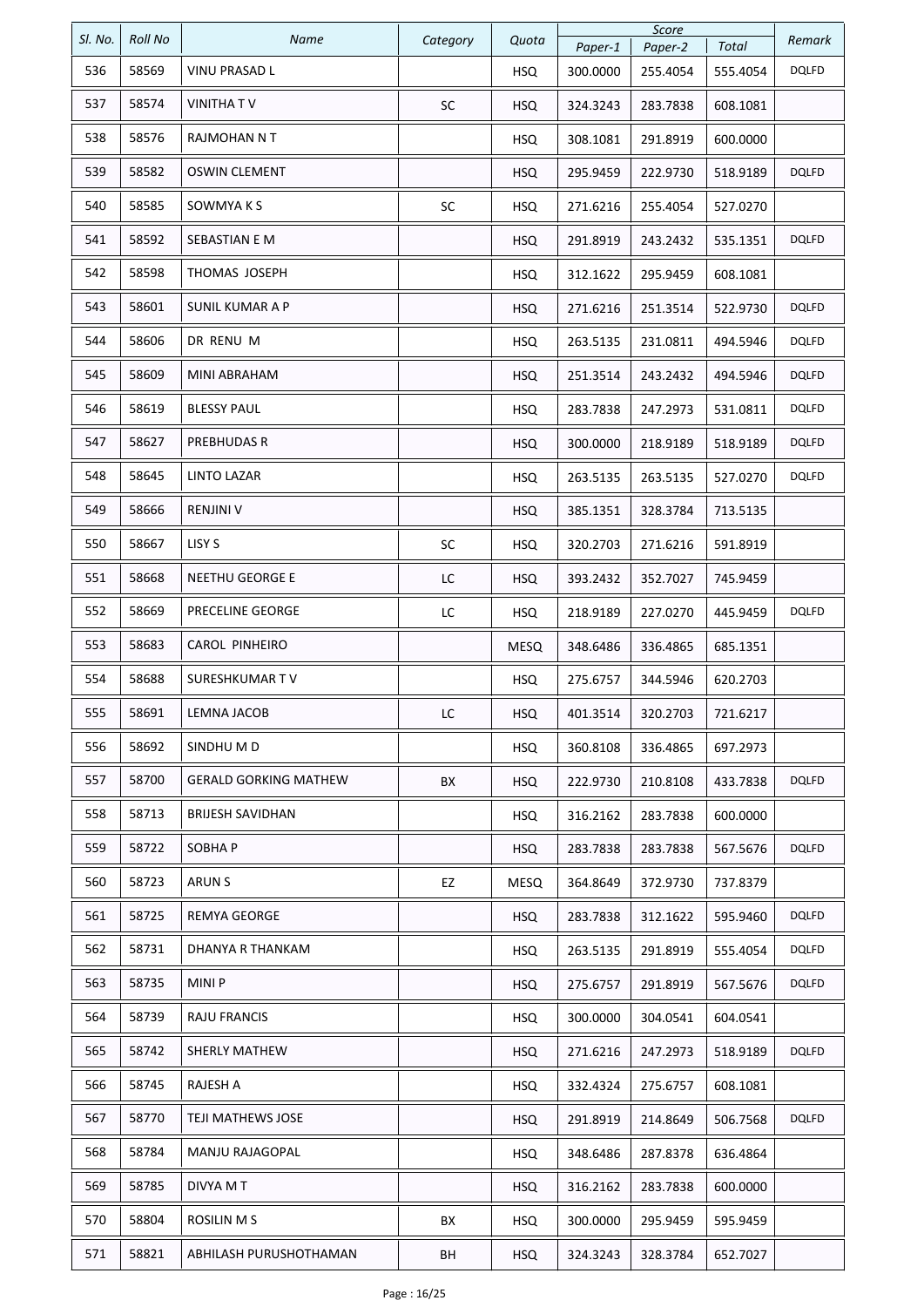|         |                |                         |          |             |          | Score    |          |              |
|---------|----------------|-------------------------|----------|-------------|----------|----------|----------|--------------|
| SI. No. | <b>Roll No</b> | Name                    | Category | Quota       | Paper-1  | Paper-2  | Total    | Remark       |
| 572     | 58823          | VIJU V KUTTICKAL        |          | <b>HSQ</b>  | 271.6216 | 263.5135 | 535.1351 | DQLFD        |
| 573     | 58826          | SMITHA K K              | SC       | <b>HSQ</b>  | 267.5676 | 283.7838 | 551.3514 |              |
| 574     | 58827          | AYSHA K M               |          | <b>HSQ</b>  | 360.8108 | 356.7568 | 717.5676 |              |
| 575     | 58834          | <b>BREEZE THOMAS</b>    |          | <b>HSQ</b>  | 263.5135 | 287.8378 | 551.3513 | <b>DQLFD</b> |
| 576     | 58835          | KAVYA KARUNAKARAN       | BH       | <b>HSQ</b>  | 328.3784 | 316.2162 | 644.5946 |              |
| 577     | 58846          | SUBODH VS               | EZ PD    | <b>HSQ</b>  | 247.2973 | 255.4054 | 502.7027 |              |
| 578     | 58847          | ANU VARGHESE            |          | <b>HSQ</b>  | 291.8919 | 295.9459 | 587.8378 | <b>DQLFD</b> |
| 579     | 58848          | SREEKALA K R            |          | <b>HSQ</b>  | 231.0811 | 235.1351 | 466.2162 | DQLFD        |
| 580     | 58864          | PRASANTH V              | LC       | <b>HSQ</b>  | 267.5676 | 222.9730 | 490.5406 |              |
| 581     | 58884          | DR MANOJ K PRABHA       | BH       | <b>HSQ</b>  | 271.6216 | 267.5676 | 539.1892 |              |
| 582     | 58902          | SILBY PY                | LC       | <b>HSQ</b>  | 356.7568 | 308.1081 | 664.8649 |              |
| 583     | 58907          | PRASANTH L R            |          | <b>HSQ</b>  | 344.5946 | 308.1081 | 652.7027 |              |
| 584     | 58908          | <b>CIJU THOMAS JOHN</b> |          | <b>HSQ</b>  | 279.7297 | 243.2432 | 522.9729 | <b>DQLFD</b> |
| 585     | 58912          | <b>GOPAKUMAR K</b>      | BH       | <b>HSQ</b>  | 283.7838 | 275.6757 | 559.4595 |              |
| 586     | 58913          | TAJAN P J               |          | <b>HSQ</b>  | 344.5946 | 300.0000 | 644.5946 |              |
| 587     | 58918          | SHIJOY KS               |          | <b>IMSQ</b> | 259.4595 | 295.9459 | 555.4054 | <b>DQLFD</b> |
| 588     | 58924          | LEENA J                 |          | <b>IMSQ</b> | 304.0541 | 267.5676 | 571.6217 | DQLFD        |
| 589     | 58938          | SOBHAKURUNNAN           |          | <b>HSQ</b>  | 352.7027 | 295.9459 | 648.6486 |              |
| 590     | 58942          | <b>SUNIL KUMAR PK</b>   | SC       | <b>HSQ</b>  | 300.0000 | 320.2703 | 620.2703 |              |
| 591     | 58943          | SONIA JOSEPH            |          | <b>HSQ</b>  | 300.0000 | 320.2703 | 620.2703 |              |
| 592     | 58945          | PRIYA PANAKKAL          |          | <b>HSQ</b>  | 348.6486 | 340.5405 | 689.1891 |              |
| 593     | 58947          | NAVYA AMBOOKEN          |          | <b>HSQ</b>  | 364.8649 | 344.5946 | 709.4595 |              |
| 594     | 58951          | ANISH BABY              |          | <b>HSQ</b>  | 259.4595 | 231.0811 | 490.5406 | <b>DQLFD</b> |
| 595     | 58952          | <b>ANCY SAMUEL</b>      | ST       | <b>HSQ</b>  | 243.2432 | 239.1892 | 482.4324 |              |
| 596     | 58958          | LATHA V A               |          | <b>HSQ</b>  | 328.3784 | 304.0541 | 632.4325 |              |
| 597     | 58965          | SMITHA MOL M S          | ST       | <b>HSQ</b>  | 271.6216 | 259.4595 | 531.0811 |              |
| 598     | 58967          | CHITHRA K B             |          | <b>HSQ</b>  | 222.9730 | 194.5946 | 417.5676 | <b>DQLFD</b> |
| 599     | 58969          | SMITHA M S              | SC       | <b>HSQ</b>  | 239.1892 | 198.6486 | 437.8378 | DQLFD        |
| 600     | 58970          | <b>ROSHNI MT</b>        |          | <b>HSQ</b>  | 263.5135 | 263.5135 | 527.0270 | DQLFD        |
| 601     | 58999          | <b>GIRISH FRANCIS</b>   |          | <b>HSQ</b>  | 352.7027 | 316.2162 | 668.9189 |              |
| 602     | 59023          | ANILKUMAR S             |          | <b>HSQ</b>  | 348.6486 | 267.5676 | 616.2162 |              |
| 603     | 59024          | ANJANA M A              | SC       | <b>HSQ</b>  | 271.6216 | 255.4054 | 527.0270 |              |
| 604     | 59030          | ANITA ABRAHAM           |          | <b>HSQ</b>  | 372.9730 | 336.4865 | 709.4595 |              |
| 605     | 59033          | <b>BABY ZEENA S</b>     | MU       | <b>HSQ</b>  | 340.5405 | 332.4324 | 672.9729 |              |
| 606     | 59034          | SUDHEER S               | MU       | <b>HSQ</b>  | 344.5946 | 356.7568 | 701.3514 |              |
| 607     | 59037          | SAJISH E K              | BH       | <b>HSQ</b>  | 352.7027 | 291.8919 | 644.5946 |              |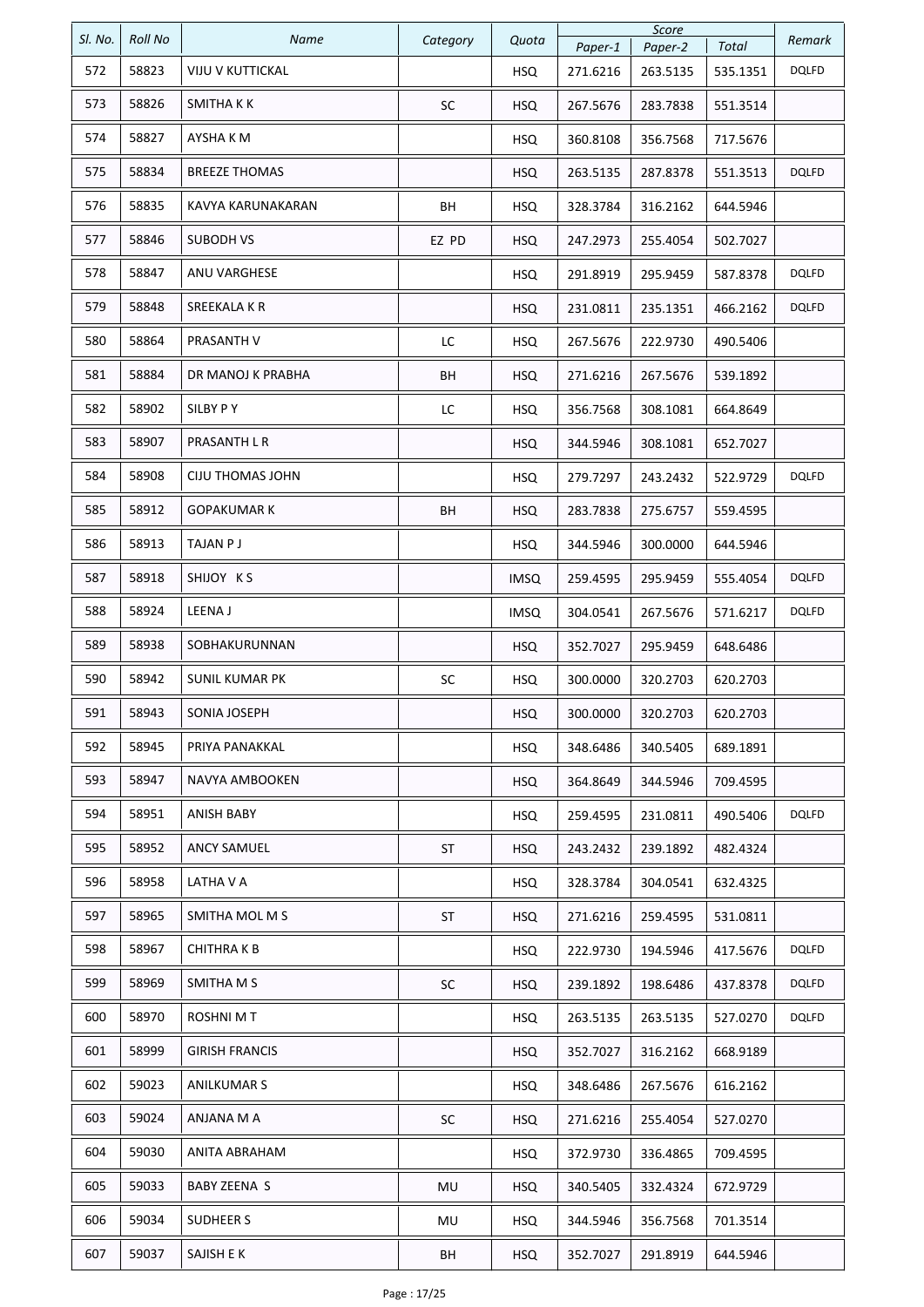| SI. No. | <b>Roll No</b> | Name                   | Category | Quota       | Paper-1  | Score<br>Paper-2 | Total    | Remark       |
|---------|----------------|------------------------|----------|-------------|----------|------------------|----------|--------------|
| 608     | 59045          | SHERIN C P             | ST       | <b>HSQ</b>  | 222.9730 | 235.1351         | 458.1081 | DQLFD        |
| 609     | 59054          | PRAVEEN KUMAR T S      |          | <b>HSQ</b>  | 352.7027 | 295.9459         | 648.6486 |              |
| 610     | 59056          | SERA OOMMEN            |          | <b>HSQ</b>  | 332.4324 | 324.3243         | 656.7567 |              |
| 611     | 59059          | <b>REJITH K R</b>      |          | <b>HSQ</b>  | 304.0541 | 275.6757         | 579.7298 | DQLFD        |
| 612     | 59062          | DIMPLE NATESAN         | SC       | <b>HSQ</b>  | 231.0811 | 194.5946         | 425.6757 | DQLFD        |
| 613     | 59068          | SMITHA L               |          | <b>HSQ</b>  | 287.8378 | 202.7027         | 490.5405 | <b>DQLFD</b> |
| 614     | 59073          | <b>ANCILY ISAAC</b>    |          | <b>HSQ</b>  | 263.5135 | 259.4595         | 522.9730 | <b>DQLFD</b> |
| 615     | 59078          | ALBIN PAUL M P         |          | <b>HSQ</b>  | 271.6216 | 287.8378         | 559.4594 | <b>DQLFD</b> |
| 616     | 59081          | RAJESH PU              |          | <b>HSQ</b>  | 283.7838 | 275.6757         | 559.4595 | DQLFD        |
| 617     | 59082          | SABU S                 |          | <b>HSQ</b>  | 222.9730 | 194.5946         | 417.5676 | <b>DQLFD</b> |
| 618     | 59083          | SAJIMON PLAPARAMPIL PP |          | <b>HSQ</b>  | 235.1351 | 194.5946         | 429.7297 | <b>DQLFD</b> |
| 619     | 59086          | PREMAKUMAR K T         |          | <b>HSQ</b>  | 324.3243 | 295.9459         | 620.2702 |              |
| 620     | 59119          | <b>ANITHA PV</b>       |          | <b>HSQ</b>  | 316.2162 | 279.7297         | 595.9459 | <b>DQLFD</b> |
| 621     | 59132          | <b>BYJUP</b>           | MU       | <b>HSQ</b>  | 340.5405 | 304.0541         | 644.5946 |              |
| 622     | 59136          | <b>NITHATG</b>         | BH       | <b>HSQ</b>  | 320.2703 | 291.8919         | 612.1622 |              |
| 623     | 59138          | SREEJITH E S           |          | <b>HSQ</b>  | 340.5405 | 336.4865         | 677.0270 |              |
| 624     | 59151          | <b>ASARAF B K</b>      |          | <b>HSQ</b>  | 324.3243 | 304.0541         | 628.3784 |              |
| 625     | 59152          | <b>SAAN R</b>          | EZ       | <b>HSQ</b>  | 304.0541 | 263.5135         | 567.5676 |              |
| 626     | 59164          | SAKKIR HUSSAIN A       | MU       | <b>HSQ</b>  | 283.7838 | 283.7838         | 567.5676 |              |
| 627     | 59166          | DEEPAK S K             |          | <b>HSQ</b>  | 214.8649 | 218.9189         | 433.7838 | <b>DQLFD</b> |
| 628     | 59167          | SHINLA B MADATHIL      |          | <b>HSQ</b>  | 352.7027 | 304.0541         | 656.7568 |              |
| 629     | 59174          | PRADEEP KUMAR V M      |          | <b>HSQ</b>  | 275.6757 | 275.6757         | 551.3514 | <b>DQLFD</b> |
| 630     | 59176          | PREEMA K B             | SC       | <b>HSQ</b>  | 356.7568 | 300.0000         | 656.7568 |              |
| 631     | 59188          | PRATHIBHA P            |          | <b>HSQ</b>  | 227.0270 | 259.4595         | 486.4865 | DQLFD        |
| 632     | 59205          | PAMELA T R             | ST       | <b>HSQ</b>  | 304.0541 | 304.0541         | 608.1082 |              |
| 633     | 59207          | SHAHANA JASMINE P      |          | <b>IMSQ</b> | 377.0270 | 328.3784         | 705.4054 |              |
| 634     | 59209          | ANI PT                 |          | <b>HSQ</b>  | 295.9459 | 283.7838         | 579.7297 | <b>DQLFD</b> |
| 635     | 59216          | SUDHEER G              |          | <b>HSQ</b>  | 320.2703 | 316.2162         | 636.4865 |              |
| 636     | 59220          | AJEESH M D             |          | <b>IMSQ</b> | 324.3243 | 308.1081         | 632.4324 |              |
| 637     | 59231          | PRIYA SADANANDAN       |          | <b>HSQ</b>  | 344.5946 | 340.5405         | 685.1351 |              |
| 638     | 59233          | JASMIN P K             |          | <b>HSQ</b>  | 316.2162 | 243.2432         | 559.4594 | DQLFD        |
| 639     | 59238          | DR SUNIL NS            | BH       | HSQ         | 316.2162 | 324.3243         | 640.5405 |              |
| 640     | 59241          | SHOWKATHALI PUTHUNKARA | MU       | <b>HSQ</b>  | 231.0811 | 182.4324         | 413.5135 | <b>DQLFD</b> |
| 641     | 59242          | GOPINADHAN O K         | SC       | <b>HSQ</b>  | 243.2432 | 182.4324         | 425.6756 | DQLFD        |
| 642     | 59243          | MOHANLAL C M           | SC       | <b>HSQ</b>  | 178.3784 | 202.7027         | 381.0811 | DQLFD        |
| 643     | 59244          | SUMANGALA E T          |          | HSQ         | 308.1081 | 300.0000         | 608.1081 |              |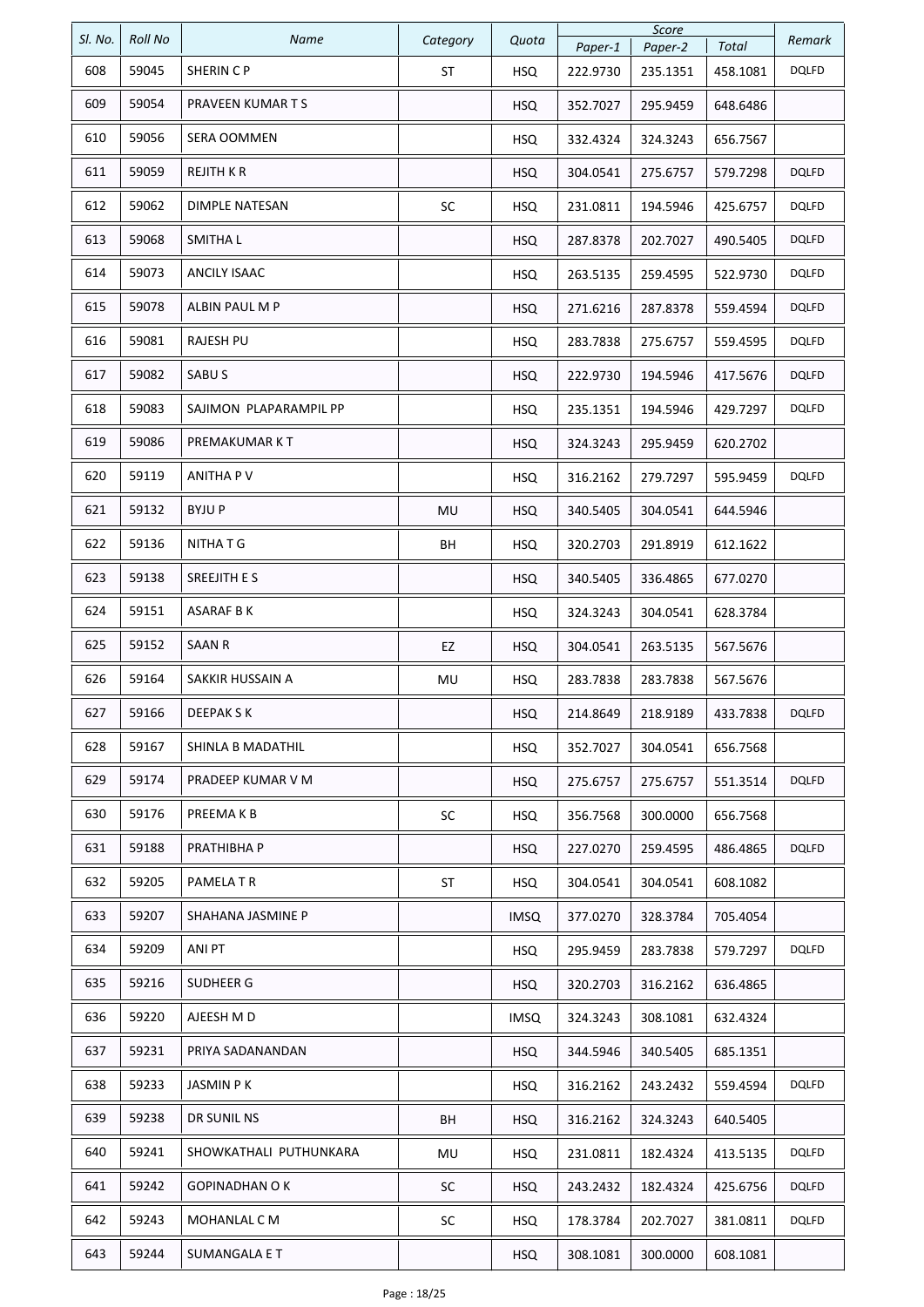| SI. No. | <b>Roll No</b> | <b>Name</b>           |           | Quota       |          | Score    |          | Remark       |
|---------|----------------|-----------------------|-----------|-------------|----------|----------|----------|--------------|
|         |                |                       | Category  |             | Paper-1  | Paper-2  | Total    |              |
| 644     | 59245          | LATHIKA V R           |           | <b>HSQ</b>  | 300.0000 | 295.9459 | 595.9459 | <b>DQLFD</b> |
| 645     | 59250          | <b>MANOJ K</b>        |           | <b>HSQ</b>  | 381.0811 | 312.1622 | 693.2433 |              |
| 646     | 59251          | <b>BINI B N</b>       | <b>SC</b> | <b>IMSQ</b> | 259.4595 | 267.5676 | 527.0271 |              |
| 647     | 59253          | SARITHA PURUSHOTHAMAN | <b>SC</b> | <b>HSQ</b>  | 251.3514 | 214.8649 | 466.2163 | <b>DQLFD</b> |
| 648     | 59259          | JOB ANTONY VALLAT     |           | <b>HSQ</b>  | 275.6757 | 279.7297 | 555.4054 | <b>DQLFD</b> |
| 649     | 59280          | SANDHYA M N           |           | <b>HSQ</b>  | 239.1892 | 202.7027 | 441.8919 | <b>DQLFD</b> |
| 650     | 59282          | NISHA RAJAGOPAL       |           | <b>HSQ</b>  | 348.6486 | 368.9189 | 717.5675 |              |
| 651     | 59288          | RAMAKRISHNAN P S      |           | <b>HSQ</b>  | 247.2973 | 194.5946 | 441.8919 | <b>DQLFD</b> |
| 652     | 59290          | PRAKASH KV            |           | <b>HSQ</b>  | 275.6757 | 239.1892 | 514.8649 | <b>DQLFD</b> |
| 653     | 59292          | RASHEED K             | MU        | <b>HSQ</b>  | 352.7027 | 304.0541 | 656.7568 |              |
| 654     | 59316          | ANANDAN CK            |           | <b>HSQ</b>  | 340.5405 | 312.1622 | 652.7027 |              |
| 655     | 59321          | <b>BHAGIAROOPA K</b>  | SC        | <b>HSQ</b>  | 255.4054 | 275.6757 | 531.0811 |              |
| 656     | 59325          | SINDHU B              |           | <b>HSQ</b>  | 251.3514 | 231.0811 | 482.4325 | <b>DQLFD</b> |
| 657     | 59330          | <b>CHITRA N</b>       |           | <b>IMSQ</b> | 279.7297 | 263.5135 | 543.2432 | <b>DQLFD</b> |
| 658     | 59348          | <b>DIVYA K</b>        |           | <b>HSQ</b>  | 352.7027 | 336.4865 | 689.1892 |              |
| 659     | 59355          | DR DIVYA C P          | SC        | <b>HSQ</b>  | 279.7297 | 275.6757 | 555.4054 |              |
| 660     | 59359          | <b>NANDINIK</b>       |           | <b>HSQ</b>  | 328.3784 | 340.5405 | 668.9189 |              |
| 661     | 59365          | KISHORE KUMAR M P     | BH        | <b>HSQ</b>  | 308.1081 | 348.6486 | 656.7567 |              |
| 662     | 59370          | DR PRABHAKARAN K      | ST        | <b>HSQ</b>  | 174.3243 | 198.6486 | 372.9729 | <b>DQLFD</b> |
| 663     | 59385          | DIVYA PK              |           | <b>HSQ</b>  | 336.4865 | 300.0000 | 636.4865 |              |
| 664     | 59387          | FEMINA PM             |           | <b>HSQ</b>  | 255.4054 | 251.3514 | 506.7568 | <b>DQLFD</b> |
| 665     | 59390          | DR SURESH ET          |           | <b>HSQ</b>  | 336.4865 | 320.2703 | 656.7568 |              |
| 666     | 59395          | THANKAYATHIL FEBINA   |           | <b>IMSQ</b> | 300.0000 | 247.2973 | 547.2973 | <b>DQLFD</b> |
| 667     | 59396          | <b>REKHA S NAIR</b>   |           | <b>HSQ</b>  | 340.5405 | 287.8378 | 628.3783 |              |
| 668     | 59404          | <b>HAREESH S</b>      |           | <b>HSQ</b>  | 312.1622 | 316.2162 | 628.3784 |              |
| 669     | 59405          | UMARUL FAROOQ MC      | MU        | <b>IMSQ</b> | 295.9459 | 283.7838 | 579.7297 |              |
| 670     | 59406          | SAJ MATHEW            |           | <b>HSQ</b>  | 259.4595 | 182.4324 | 441.8919 | <b>DQLFD</b> |
| 671     | 59407          | RAJAGOPALAN K         | SC        | <b>HSQ</b>  | 287.8378 | 239.1892 | 527.0270 |              |
| 672     | 59419          | JUMAN C P             |           | <b>HSQ</b>  | 304.0541 | 316.2162 | 620.2703 |              |
| 673     | 59442          | LATHA P               |           | <b>HSQ</b>  | 421.6216 | 344.5946 | 766.2162 |              |
| 674     | 59444          | SAJITH PRASAD T V     |           | HSQ         | 227.0270 | 231.0811 | 458.1081 | DQLFD        |
| 675     | 59455          | <b>GEETHA V</b>       |           | <b>HSQ</b>  | 328.3784 | 304.0541 | 632.4325 |              |
| 676     | 59459          | USHAKUMARI G          |           | <b>HSQ</b>  | 170.2703 | 251.3514 | 421.6217 | <b>DQLFD</b> |
| 677     | 59460          | RAJESH V P            |           | <b>HSQ</b>  | 255.4054 | 227.0270 | 482.4324 | <b>DQLFD</b> |
| 678     | 59461          | SWAPNA C              |           | HSQ         | 324.3243 | 312.1622 | 636.4865 |              |
| 679     | 59466          | PRADEEP KR            | SC        | <b>IMSQ</b> | 328.3784 | 312.1622 | 640.5406 |              |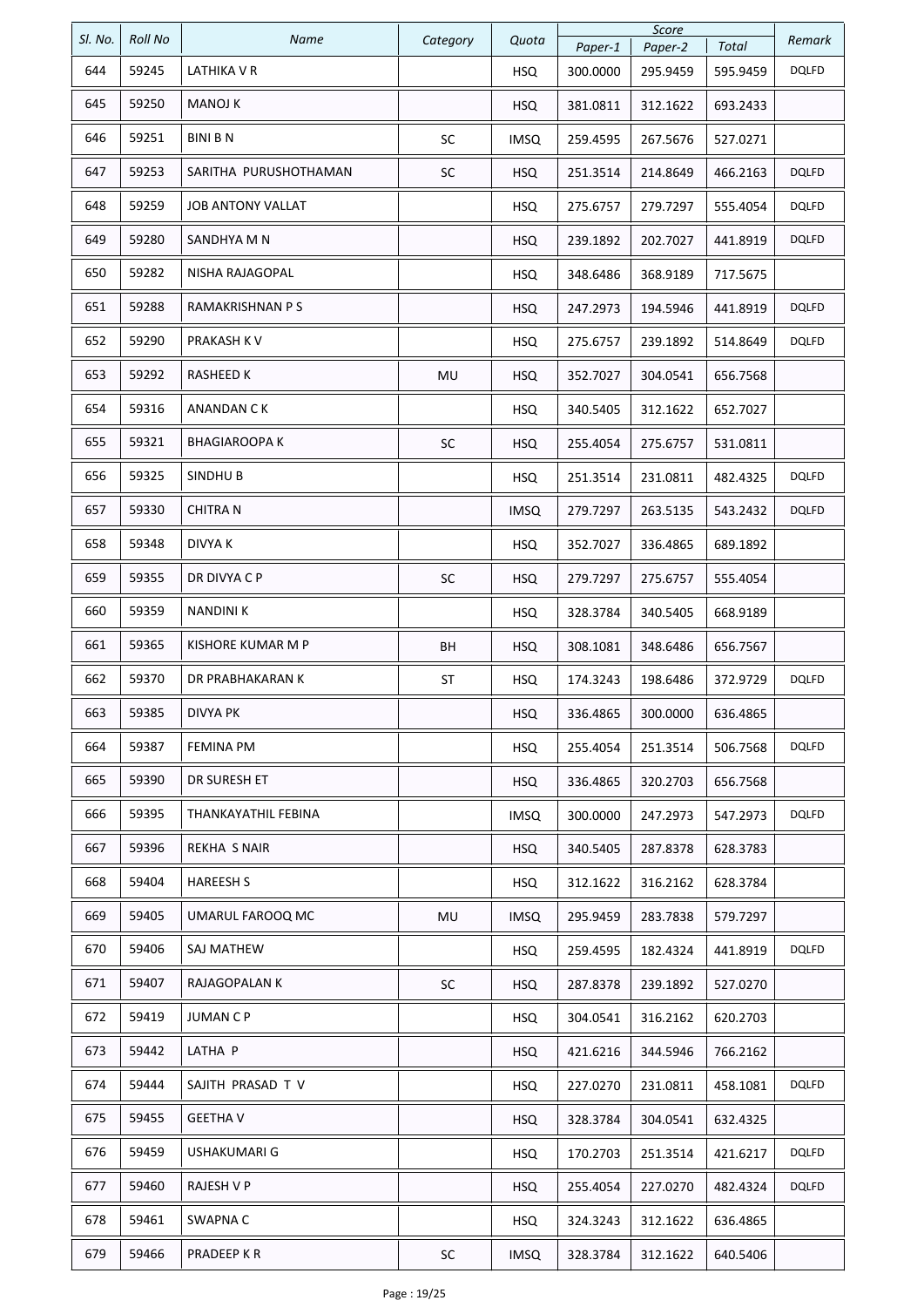|         |                |                         |          |            |          | Score    |          |              |
|---------|----------------|-------------------------|----------|------------|----------|----------|----------|--------------|
| SI. No. | <b>Roll No</b> | Name                    | Category | Quota      | Paper-1  | Paper-2  | Total    | Remark       |
| 680     | 59469          | MINI P                  |          | <b>HSQ</b> | 344.5946 | 356.7568 | 701.3514 |              |
| 681     | 59479          | SAJANI P                |          | <b>HSQ</b> | 356.7568 | 291.8919 | 648.6487 |              |
| 682     | 59482          | <b>INDHU A</b>          |          | <b>HSQ</b> | 279.7297 | 259.4595 | 539.1892 | DQLFD        |
| 683     | 59491          | RANJITHKUMAR T          | SC       | <b>HSQ</b> | 295.9459 | 295.9459 | 591.8918 |              |
| 684     | 59496          | JEEVANLAL C K           |          | <b>HSQ</b> | 231.0811 | 231.0811 | 462.1622 | <b>DQLFD</b> |
| 685     | 59506          | <b>LINEESH T</b>        | EZ       | <b>HSQ</b> | 364.8649 | 372.9730 | 737.8379 |              |
| 686     | 59512          | AFZAL CK                | MU       | <b>HSQ</b> | 271.6216 | 239.1892 | 510.8108 |              |
| 687     | 59521          | <b>ASHRAF K P</b>       | MU       | <b>HSQ</b> | 377.0270 | 316.2162 | 693.2432 |              |
| 688     | 59528          | REZIA U P               |          | <b>HSQ</b> | 324.3243 | 295.9459 | 620.2702 |              |
| 689     | 59533          | <b>SIJU K</b>           |          | <b>HSQ</b> | 328.3784 | 295.9459 | 624.3243 |              |
| 690     | 59538          | RAJAMOHANAN CK          |          | <b>HSQ</b> | 283.7838 | 275.6757 | 559.4595 | DQLFD        |
| 691     | 59546          | JALALUDHEEN KANNANGADAN |          | <b>HSQ</b> | 275.6757 | 328.3784 | 604.0541 |              |
| 692     | 59550          | <b>HRISHIKESH K</b>     |          | <b>HSQ</b> | 393.2432 | 372.9730 | 766.2162 |              |
| 693     | 59560          | SIDDIQUE P              | MU       | <b>HSQ</b> | 259.4595 | 206.7568 | 466.2163 | <b>DQLFD</b> |
| 694     | 59578          | ASWATHY MADHAVAN        | SC       | <b>HSQ</b> | 304.0541 | 291.8919 | 595.9460 |              |
| 695     | 59591          | SREEJITH A P            |          | <b>HSQ</b> | 287.8378 | 279.7297 | 567.5675 | <b>DQLFD</b> |
| 696     | 59592          | <b>BINDUVB</b>          |          | <b>HSQ</b> | 287.8378 | 263.5135 | 551.3513 | DQLFD        |
| 697     | 59596          | SHARADA P S             |          | <b>HSQ</b> | 308.1081 | 263.5135 | 571.6216 | <b>DQLFD</b> |
| 698     | 59606          | MURALEEDHARAN M         |          | <b>HSQ</b> | 336.4865 | 312.1622 | 648.6487 |              |
| 699     | 59607          | VINOD K M               |          | <b>HSQ</b> | 360.8108 | 364.8649 | 725.6757 |              |
| 700     | 59610          | <b>JISHA ASOKAN</b>     |          | <b>HSQ</b> | 235.1351 | 218.9189 | 454.0540 | <b>DQLFD</b> |
| 701     | 59612          | LEKHA P G               |          | <b>HSQ</b> | 352.7027 | 332.4324 | 685.1351 |              |
| 702     | 59614          | SHAJ M K                |          | <b>HSQ</b> | 247.2973 | 239.1892 | 486.4865 | <b>DQLFD</b> |
| 703     | 59616          | DHANYA M K              |          | <b>HSQ</b> | 336.4865 | 328.3784 | 664.8649 |              |
| 704     | 59622          | SUDHEESH K              |          | HSQ        | 348.6486 | 332.4324 | 681.0810 |              |
| 705     | 59623          | SUNIL KUMAR KU          |          | <b>HSQ</b> | 304.0541 | 275.6757 | 579.7298 | DQLFD        |
| 706     | 59628          | ROOPA E K               | EZ       | <b>HSQ</b> | 304.0541 | 247.2973 | 551.3514 |              |
| 707     | 59629          | THASNI MOHAMMED         | MU       | <b>HSQ</b> | 304.0541 | 255.4054 | 559.4595 |              |
| 708     | 59633          | RAJESH VELIKKAL         |          | <b>HSQ</b> | 263.5135 | 218.9189 | 482.4324 | DQLFD        |
| 709     | 59637          | RANJITHA RAJAN          |          | HSQ        | 308.1081 | 283.7838 | 591.8919 | DQLFD        |
| 710     | 59656          | SHAJAHAN P K            | MU       | <b>HSQ</b> | 348.6486 | 312.1622 | 660.8108 |              |
| 711     | 59664          | AJU A                   | EZ       | <b>HSQ</b> | 312.1622 | 291.8919 | 604.0541 |              |
| 712     | 59671          | <b>SUCHITRA P</b>       |          | <b>HSQ</b> | 308.1081 | 316.2162 | 624.3243 |              |
| 713     | 59676          | <b>SHYNI MATHEW</b>     |          | <b>HSQ</b> | 328.3784 | 283.7838 | 612.1622 |              |
| 714     | 59686          | ANEESHA AHAMED          |          | <b>HSQ</b> | 332.4324 | 332.4324 | 664.8648 |              |
| 715     | 59691          | ANOOP BALAGOPAL         |          | <b>HSQ</b> | 210.8108 | 247.2973 | 458.1081 | DQLFD        |
|         |                |                         |          |            |          |          |          |              |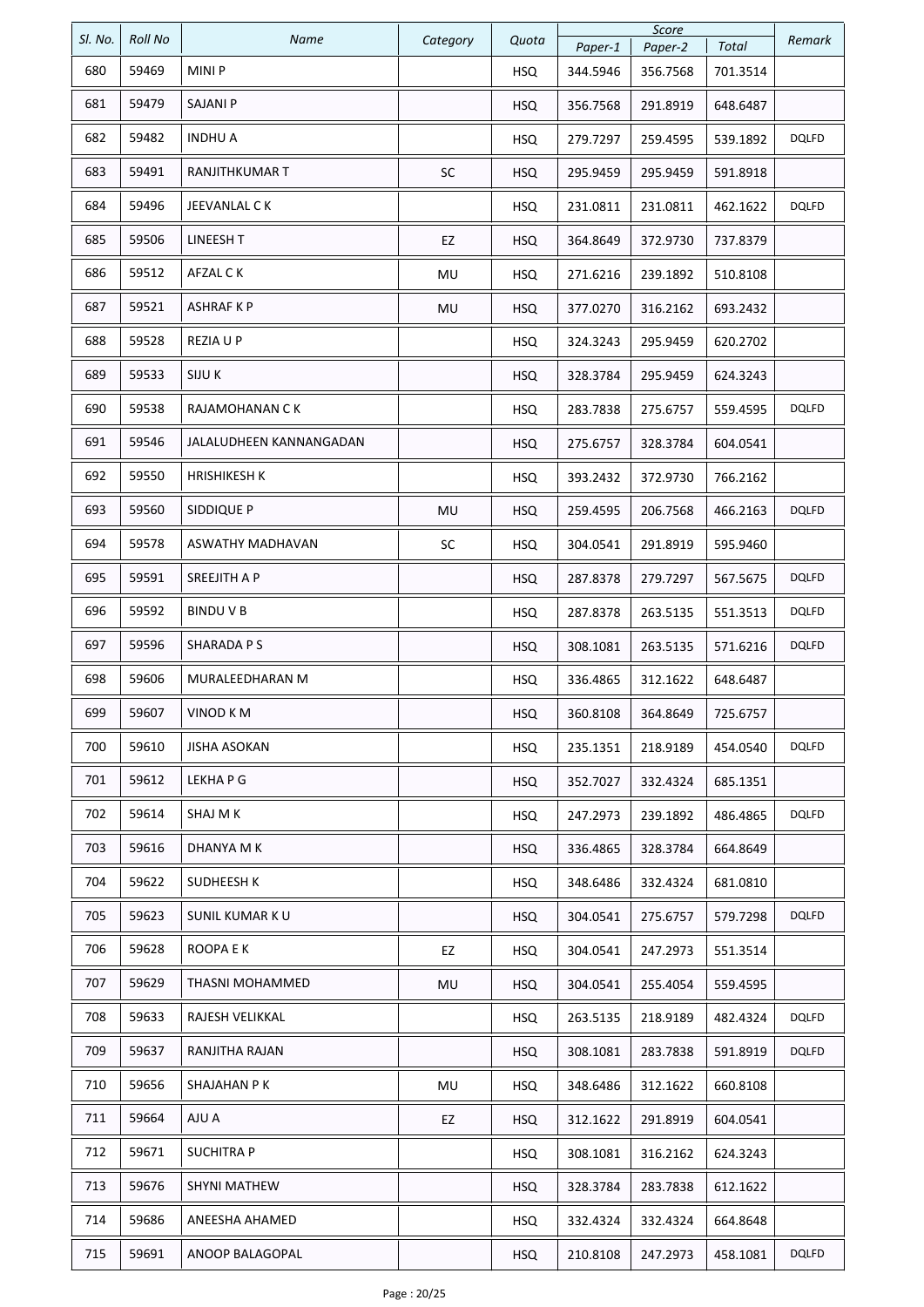|         |                |                          |           |             |          | Score    |          |              |
|---------|----------------|--------------------------|-----------|-------------|----------|----------|----------|--------------|
| SI. No. | <b>Roll No</b> | Name                     | Category  | Quota       | Paper-1  | Paper-2  | Total    | Remark       |
| 716     | 59692          | <b>DHANYAS</b>           |           | <b>HSQ</b>  | 344.5946 | 316.2162 | 660.8108 |              |
| 717     | 59700          | PRAKASAN M               |           | Withheld    | Withheld | Withheld | Withheld |              |
| 718     | 59705          | <b>BINDU SREENIVASAN</b> |           | <b>IMSQ</b> | 259.4595 | 271.6216 | 531.0811 | <b>DQLFD</b> |
| 719     | 59712          | ANWAR SADATH V T         | MU        | <b>HSQ</b>  | 214.8649 | 178.3784 | 393.2433 | <b>DQLFD</b> |
| 720     | 59716          | ASWATHI PURUSHOTHAM      |           | <b>HSQ</b>  | 255.4054 | 222.9730 | 478.3784 | <b>DQLFD</b> |
| 721     | 59721          | <b>HARISH V P</b>        | ВH        | <b>HSQ</b>  | 348.6486 | 300.0000 | 648.6486 |              |
| 722     | 59724          | <b>BAIGU P K</b>         | SC        | <b>HSQ</b>  | 324.3243 | 271.6216 | 595.9459 |              |
| 723     | 59738          | LIZZIE C H               | LC        | <b>HSQ</b>  | 320.2703 | 295.9459 | 616.2162 |              |
| 724     | 59747          | JAMEELA CK               | MU        | <b>HSQ</b>  | 263.5135 | 267.5676 | 531.0811 |              |
| 725     | 59754          | <b>VIPIN B</b>           |           | <b>HSQ</b>  | 336.4865 | 267.5676 | 604.0541 |              |
| 726     | 59761          | ARCHANA K O              |           | <b>HSQ</b>  | 324.3243 | 295.9459 | 620.2702 |              |
| 727     | 59763          | MOHAMMEDU FASAL M H      | MU        | <b>HSQ</b>  | 255.4054 | 190.5405 | 445.9459 | DQLFD        |
| 728     | 59764          | MURALIDHARA NALLURAYA A  |           | <b>HSQ</b>  | 332.4324 | 218.9189 | 551.3513 | <b>DQLFD</b> |
| 729     | 59779          | DHANYA NARAYAN           |           | <b>HSQ</b>  | 324.3243 | 304.0541 | 628.3784 |              |
| 730     | 59782          | DEEPA MARY JOSEPH        |           | <b>HSQ</b>  | 267.5676 | 320.2703 | 587.8379 | <b>DQLFD</b> |
| 731     | 59785          | <b>REMYATR</b>           |           | <b>HSQ</b>  | 300.0000 | 279.7297 | 579.7297 | <b>DQLFD</b> |
| 732     | 59787          | MAYA K                   | EZ        | <b>HSQ</b>  | 247.2973 | 239.1892 | 486.4865 |              |
| 733     | 59788          | <b>VIJAYAN M</b>         |           | <b>HSQ</b>  | 291.8919 | 243.2432 | 535.1351 | DQLFD        |
| 734     | 59812          | <b>NISHATH C</b>         |           | <b>HSQ</b>  | 316.2162 | 267.5676 | 583.7838 | DQLFD        |
| 735     | 59818          | <b>ARUN K</b>            |           | <b>HSQ</b>  | 320.2703 | 312.1622 | 632.4325 |              |
| 736     | 59840          | <b>LEENA P</b>           |           | <b>HSQ</b>  | 247.2973 | 247.2973 | 494.5946 | <b>DQLFD</b> |
| 737     | 59844          | <b>FIROZ BABU K</b>      |           | <b>HSQ</b>  | 368.9189 | 352.7027 | 721.6216 |              |
| 738     | 59846          | SANTHOSH KUMAR           |           | <b>HSQ</b>  | 352.7027 | 308.1081 | 660.8108 |              |
| 739     | 59858          | ABBAS V M                | MU        | <b>HSQ</b>  | 271.6216 | 259.4595 | 531.0811 |              |
| 740     | 59863          | UMESH P K                |           | <b>HSQ</b>  | 271.6216 | 255.4054 | 527.0270 | <b>DQLFD</b> |
| 741     | 59864          | DEEPA A                  |           | <b>HSQ</b>  | 239.1892 | 222.9730 | 462.1622 | DQLFD        |
| 742     | 59865          | SHIJI E JOB              |           | <b>HSQ</b>  | 304.0541 | 267.5676 | 571.6217 | <b>DQLFD</b> |
| 743     | 59867          | SHAREEFA IBRAHIM V K     |           | <b>HSQ</b>  | 235.1351 | 227.0270 | 462.1621 | DQLFD        |
| 744     | 59870          | BALAMANIKANDHAN K        | SC        | <b>HSQ</b>  | 239.1892 | 275.6757 | 514.8649 |              |
| 745     | 59886          | SALEEMA PADUPPINGAL      |           | <b>HSQ</b>  | 324.3243 | 340.5405 | 664.8648 |              |
| 746     | 59888          | JASEENA HAMEED           | MU        | <b>HSQ</b>  | 336.4865 | 336.4865 | 672.9730 |              |
| 747     | 59892          | SANGEETHA P S            |           | <b>HSQ</b>  | 372.9730 | 348.6486 | 721.6216 |              |
| 748     | 59898          | RAMESAN E C K            |           | <b>HSQ</b>  | 356.7568 | 344.5946 | 701.3514 |              |
| 749     | 59917          | <b>SIAM MOHAN</b>        |           | <b>HSQ</b>  | 295.9459 | 291.8919 | 587.8378 | <b>DQLFD</b> |
| 750     | 59920          | ABDULLA KUTTY K          | MU        | <b>HSQ</b>  | 263.5135 | 267.5676 | 531.0811 |              |
| 751     | 59924          | <b>JAYARAJAN V</b>       | <b>SC</b> | <b>HSQ</b>  | 243.2432 | 194.5946 | 437.8378 | DQLFD        |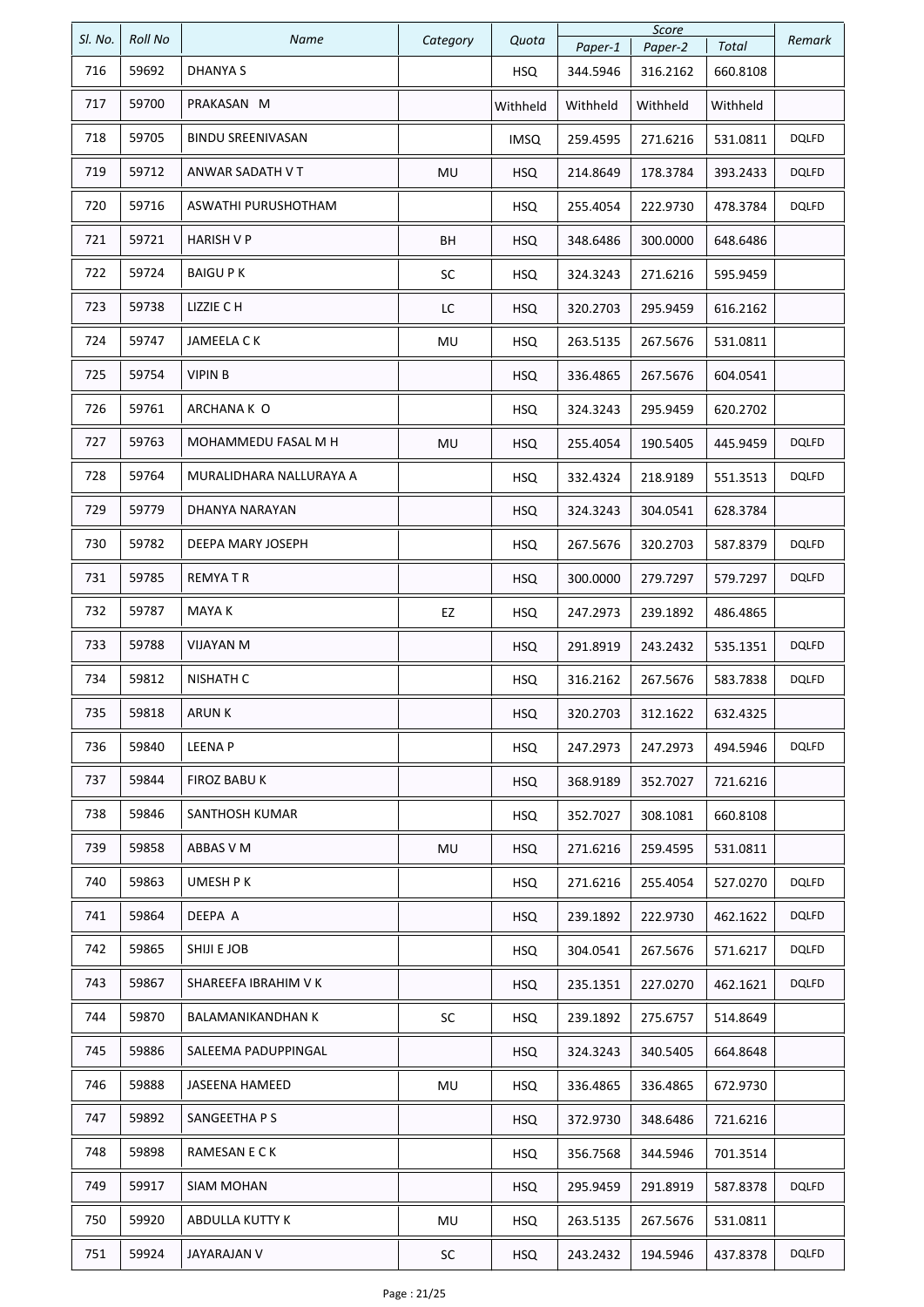| SI. No. | <b>Roll No</b> | <b>Name</b>              | Category | Quota       |                     | Score               |                   | Remark       |
|---------|----------------|--------------------------|----------|-------------|---------------------|---------------------|-------------------|--------------|
| 752     | 59929          | DR LEKSHMY L             |          | <b>HSQ</b>  | Paper-1<br>344.5946 | Paper-2<br>308.1081 | Total<br>652.7027 |              |
| 753     | 59931          | ANILKUMAR I K            |          | <b>HSQ</b>  | 340.5405            | 279.7297            | 620.2702          |              |
| 754     | 59933          | ANIL KUMAR P             | SC       | <b>HSQ</b>  | 295.9459            | 251.3514            | 547.2973          |              |
| 755     | 59941          | <b>WINNIE ANTONY K</b>   |          | <b>HSQ</b>  | 267.5676            | 239.1892            | 506.7568          | <b>DQLFD</b> |
| 756     | 59942          | PRINSON GEORGE           |          | <b>HSQ</b>  | 287.8378            | 271.6216            | 559.4594          | <b>DQLFD</b> |
| 757     | 59962          | BIJI K P                 |          | <b>MESQ</b> | 377.0270            | 377.0270            | 754.0540          |              |
| 758     | 59964          | HISHAM MOOSAN            | MU       | <b>HSQ</b>  | 381.0811            | 275.6757            | 656.7568          |              |
| 759     | 59972          | <b>SANDRA G</b>          | SC       | <b>HSQ</b>  | 308.1081            | 251.3514            | 559.4595          |              |
| 760     | 59975          | SEMEENA K                | MU       | <b>HSQ</b>  | 340.5405            | 300.0000            | 640.5405          |              |
| 761     | 59977          | ANOOP TN                 |          | <b>HSQ</b>  | 243.2432            | 206.7568            | 450.0000          | <b>DQLFD</b> |
| 762     | 59985          | AJITH KUMAR S L          |          | <b>HSQ</b>  | 300.0000            | 267.5676            | 567.5676          | <b>DQLFD</b> |
| 763     | 59987          | <b>SHABNA P</b>          |          | <b>HSQ</b>  | 320.2703            | 324.3243            | 644.5946          |              |
| 764     | 59988          | MOHAN M                  | SC       | <b>HSQ</b>  | 271.6216            | 235.1351            | 506.7567          |              |
| 765     | 59994          | <b>JUMJUMI P A</b>       |          | <b>HSQ</b>  | 312.1622            | 300.0000            | 612.1622          |              |
| 766     | 59995          | KHALEEL MAJID MAYYERI    | MU       | <b>HSQ</b>  | 377.0270            | 316.2162            | 693.2432          |              |
| 767     | 59997          | ROSHAN BIJLEE K N        | MU       | <b>IMSQ</b> | 271.6216            | 194.5946            | 466.2162          | DQLFD        |
| 768     | 59998          | SOFIYA PV                |          | <b>HSQ</b>  | 364.8649            | 316.2162            | 681.0811          |              |
| 769     | 59999          | LALU JONES R             |          | <b>HSQ</b>  | 275.6757            | 304.0541            | 579.7298          | DQLFD        |
| 770     | 60000          | SHEELA KRISHNAN          |          | <b>HSQ</b>  | 344.5946            | 332.4324            | 677.0270          |              |
| 771     | 60002          | ASHA JALAL               |          | <b>HSQ</b>  | 336.4865            | 320.2703            | 656.7568          |              |
| 772     | 60009          | SINDHU K NAIR            |          | <b>HSQ</b>  | 295.9459            | 255.4054            | 551.3513          | <b>DQLFD</b> |
| 773     | 60010          | <b>SUDHILTR</b>          | EZ       | <b>HSQ</b>  | 364.8649            | 324.3243            | 689.1892          |              |
| 774     | 60019          | DR RAJEEVAN V K          |          | <b>HSQ</b>  | 279.7297            | 206.7568            | 486.4865          | <b>DQLFD</b> |
| 775     | 60020          | ZAHID ODUNGATTU          |          | <b>HSQ</b>  | 332.4324            | 312.1622            | 644.5946          |              |
| 776     | 60022          | <b>BIJU THAYYIL</b>      |          | HSQ         | 352.7027            | 364.8649            | 717.5676          |              |
| 777     | 60036          | ABLA ABDULRAHMAN         | MU       | <b>HSQ</b>  | 348.6486            | 320.2703            | 668.9189          |              |
| 778     | 60060          | SASIKUMAR M V            | SC       | <b>HSQ</b>  | 312.1622            | 316.2162            | 628.3784          |              |
| 779     | 60062          | NAZRIN ANSARI            |          | <b>HSQ</b>  | 283.7838            | 308.1081            | 591.8919          | <b>DQLFD</b> |
| 780     | 60067          | RANJITHA KT              |          | <b>HSQ</b>  | 344.5946            | 291.8919            | 636.4865          |              |
| 781     | 60068          | SIJEESH T                |          | <b>HSQ</b>  | 287.8378            | 300.0000            | 587.8378          | DQLFD        |
| 782     | 60070          | RAHUL VARMA M            |          | <b>HSQ</b>  | 368.9189            | 348.6486            | 717.5675          |              |
| 783     | 60071          | PRIYANKA PR              |          | <b>HSQ</b>  | 255.4054            | 210.8108            | 466.2162          | <b>DQLFD</b> |
| 784     | 60072          | <b>MRUDULA S</b>         |          | <b>HSQ</b>  | 332.4324            | 324.3243            | 656.7567          |              |
| 785     | 60074          | BIJU P                   | EZ       | <b>HSQ</b>  | 291.8919            | 267.5676            | 559.4595          |              |
| 786     | 60077          | SUNIL LAL KANHIRATHINGAL |          | <b>HSQ</b>  | 308.1081            | 239.1892            | 547.2973          | DQLFD        |
| 787     | 60080          | <b>SUNIL PR</b>          |          | <b>HSQ</b>  | 279.7297            | 279.7297            | 559.4594          | <b>DQLFD</b> |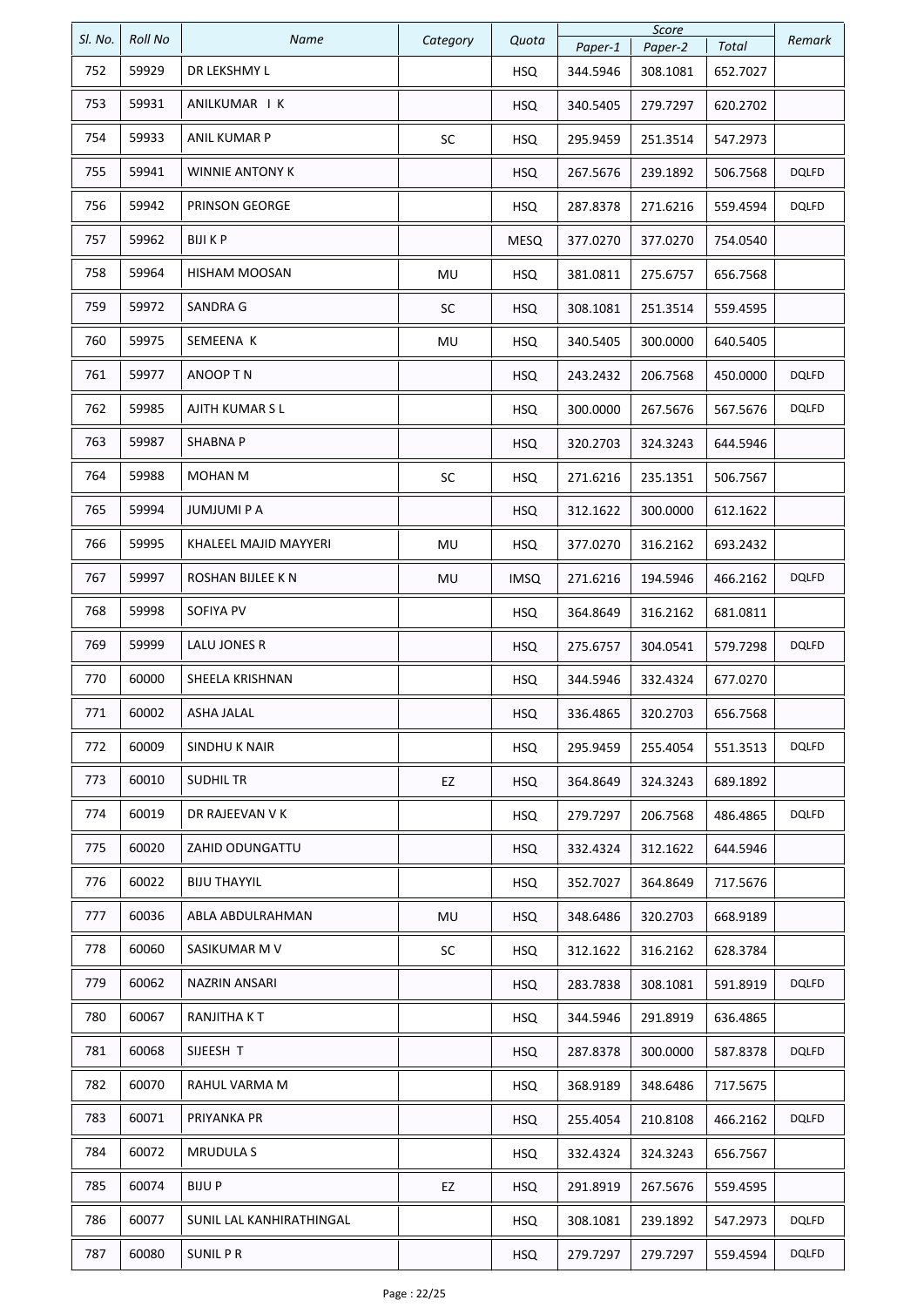| SI. No. | <b>Roll No</b> | Name                       | Category  | Quota       | Paper-1  | Score               | Total    | Remark       |
|---------|----------------|----------------------------|-----------|-------------|----------|---------------------|----------|--------------|
| 788     | 60082          | AKBAR SADIQUE K            | MU        | <b>HSQ</b>  | 267.5676 | Paper-2<br>324.3243 | 591.8919 |              |
| 789     | 60085          | SHINA V P                  |           | <b>HSQ</b>  | 170.2703 | 186.4865            | 356.7568 | <b>DQLFD</b> |
| 790     | 60088          | SUJITHKUMAR P              |           | HSQ.        | 413.5135 | 393.2432            | 806.7567 |              |
| 791     | 60089          | MOIDEEN KUTTY ULLAT        | MU        | <b>HSQ</b>  | 304.0541 | 295.9459            | 600.0000 |              |
| 792     | 60094          | SINDHU KATALA CHATHOTH     |           | <b>HSQ</b>  | 291.8919 | 295.9459            | 587.8378 | <b>DQLFD</b> |
| 793     | 60095          | MOIDEENSHAH PM             | MU        | <b>HSQ</b>  | 308.1081 | 271.6216            | 579.7297 |              |
| 794     | 60098          | DR SHANTY K K              |           | <b>HSQ</b>  | 239.1892 | 202.7027            | 441.8919 | <b>DQLFD</b> |
| 795     | 60099          | APARNA M N                 |           | <b>HSQ</b>  | 328.3784 | 316.2162            | 644.5946 |              |
| 796     | 60117          | SUJITHA MADHAVAN           | SC        | <b>HSQ</b>  | 344.5946 | 271.6216            | 616.2162 |              |
| 797     | 60123          | SHAJ KUNNATHULLY GOPALAN   |           | <b>IMSQ</b> | 316.2162 | 300.0000            | 616.2162 |              |
| 798     | 60135          | ABDUL SADIQ N K            | MU        | <b>HSQ</b>  | 275.6757 | 271.6216            | 547.2973 |              |
| 799     | 60138          | ANILKUMAR P K              |           | <b>HSQ</b>  | 287.8378 | 287.8378            | 575.6756 | <b>DQLFD</b> |
| 800     | 60139          | ZEENATH U                  |           | <b>HSQ</b>  | 283.7838 | 295.9459            | 579.7297 | <b>DQLFD</b> |
| 801     | 60160          | <b>BINY B</b>              | <b>ST</b> | <b>HSQ</b>  | 283.7838 | 291.8919            | 575.6757 |              |
| 802     | 60162          | SYAM K                     |           | <b>HSQ</b>  | 198.6486 | 214.8649            | 413.5135 | <b>DQLFD</b> |
| 803     | 60165          | RAJAGOPALAN T P            |           | <b>HSQ</b>  | 304.0541 | 235.1351            | 539.1892 | <b>DQLFD</b> |
| 804     | 60166          | SANDHYA KURUP K            |           | <b>HSQ</b>  | 340.5405 | 267.5676            | 608.1081 |              |
| 805     | 60167          | <b>MAHESH R P</b>          |           | <b>HSQ</b>  | 320.2703 | 259.4595            | 579.7298 | <b>DQLFD</b> |
| 806     | 60171          | ANZAR M                    |           | <b>HSQ</b>  | 279.7297 | 267.5676            | 547.2973 | <b>DQLFD</b> |
| 807     | 60173          | <b>SUGHOSH K</b>           |           | <b>HSQ</b>  | 267.5676 | 263.5135            | 531.0811 | <b>DQLFD</b> |
| 808     | 60175          | SHAMEER K P                |           | <b>HSQ</b>  | 218.9189 | 190.5405            | 409.4594 | <b>DQLFD</b> |
| 809     | 60196          | <b>DIVYA K</b>             | BH        | <b>HSQ</b>  | 304.0541 | 271.6216            | 575.6757 |              |
| 810     | 60203          | ALI K V                    | MU        | <b>HSQ</b>  | 239.1892 | 214.8649            | 454.0541 | <b>DQLFD</b> |
| 811     | 60210          | ANURADHA T C               |           | <b>HSQ</b>  | 312.1622 | 279.7297            | 591.8919 | <b>DQLFD</b> |
| 812     | 60228          | ALIGAR BABU C              |           | <b>HSQ</b>  | 348.6486 | 352.7027            | 701.3513 |              |
| 813     | 60233          | HAFEESURAHMAN CH           |           | <b>HSQ</b>  | 300.0000 | 308.1081            | 608.1081 |              |
| 814     | 60238          | SHEEJA PC                  | ST        | <b>HSQ</b>  | 210.8108 | 239.1892            | 450.0000 | <b>DQLFD</b> |
| 815     | 60241          | PRIYA V S                  |           | <b>HSQ</b>  | 340.5405 | 316.2162            | 656.7567 |              |
| 816     | 60242          | NARENDRANATH P K           |           | <b>HSQ</b>  | 206.7568 | 194.5946            | 401.3514 | DQLFD        |
| 817     | 60243          | SHAMIN P R                 |           | <b>HSQ</b>  | 300.0000 | 275.6757            | 575.6757 | <b>DQLFD</b> |
| 818     | 60251          | BALKEES P P                |           | HSQ         | 312.1622 | 291.8919            | 604.0541 |              |
| 819     | 60252          | PREJEESH KUMAR M C         | EZ        | <b>HSQ</b>  | 360.8108 | 304.0541            | 664.8649 |              |
| 820     | 60254          | <b>RANJITH G</b>           |           | <b>HSQ</b>  | 247.2973 | 227.0270            | 474.3243 | <b>DQLFD</b> |
| 821     | 60263          | RAHUL G                    | SC        | <b>IMSQ</b> | 308.1081 | 259.4595            | 567.5676 |              |
| 822     | 60274          | JAYARAJAN PURATHE VALAPPIL |           | <b>HSQ</b>  | 336.4865 | 283.7838            | 620.2703 |              |
| 823     | 60279          | SHIHABUDHEEN V             | MU        | HSQ         | 316.2162 | 332.4324            | 648.6486 |              |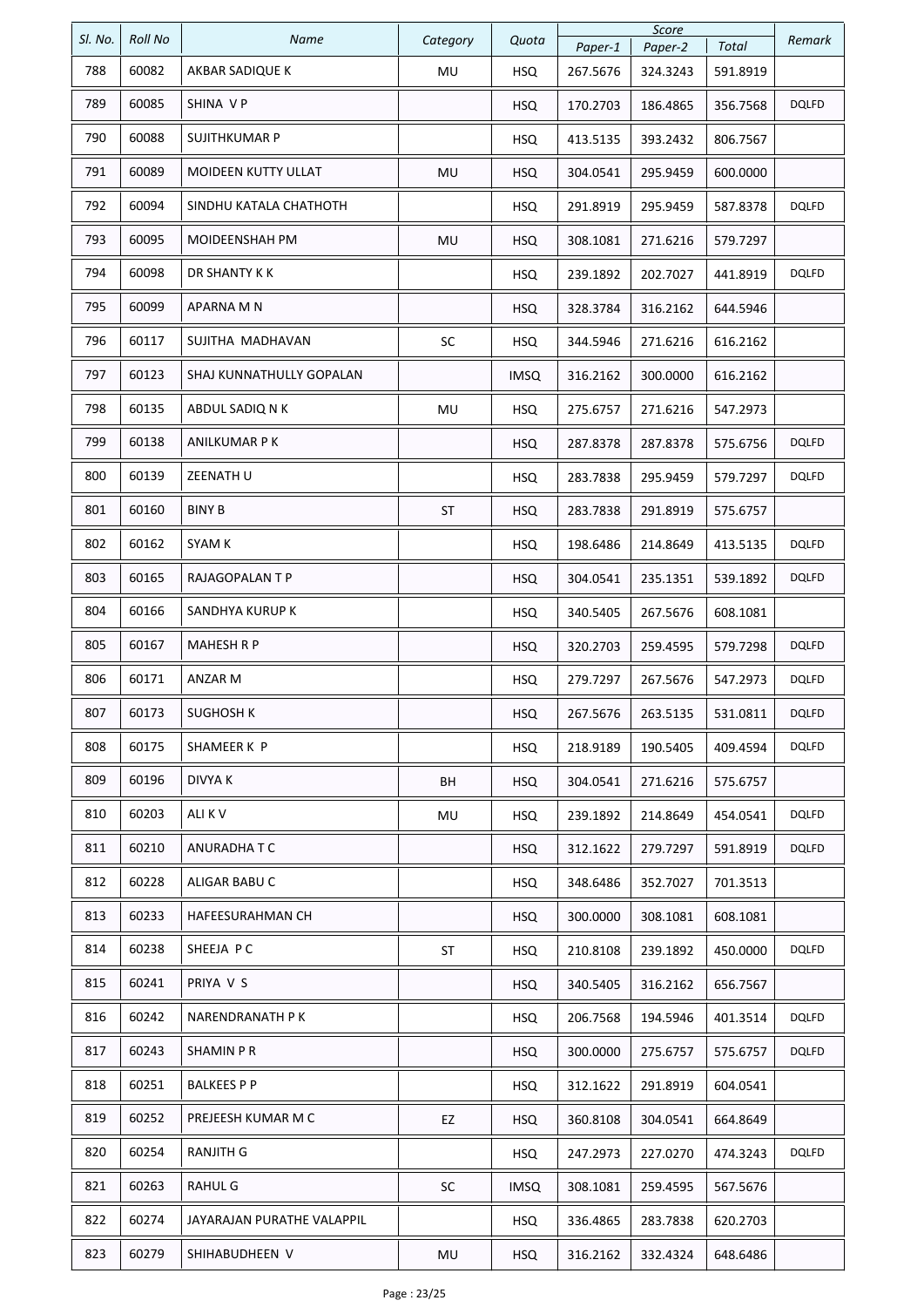| SI. No. | <b>Roll No</b> | Name                     | Category  | Quota       |                     | Score               |                   | Remark       |
|---------|----------------|--------------------------|-----------|-------------|---------------------|---------------------|-------------------|--------------|
| 824     | 60280          | PRESCILLA MASCARENHAS    | LC        | <b>HSQ</b>  | Paper-1<br>332.4324 | Paper-2<br>295.9459 | Total<br>628.3783 |              |
| 825     | 60285          | SRINATH M                |           | <b>IMSQ</b> | 300.0000            | 324.3243            | 624.3243          |              |
| 826     | 60294          | SANTOSH A B              | <b>ST</b> | HSQ.        | 300.0000            | 267.5676            | 567.5676          |              |
| 827     | 60302          | <b>SHUBIN C</b>          | EZ        | <b>HSQ</b>  | 247.2973            | 247.2973            | 494.5946          |              |
| 828     | 60304          | <b>RAJESH KT</b>         | EZ        | <b>HSQ</b>  | 344.5946            | 312.1622            | 656.7568          |              |
| 829     | 60306          | PRASANTH G               |           | <b>HSQ</b>  | 336.4865            | 263.5135            | 600.0000          |              |
| 830     | 60308          | <b>REKHAN</b>            |           | <b>HSQ</b>  | 279.7297            | 235.1351            | 514.8648          | <b>DQLFD</b> |
| 831     | 60315          | MUHAMMAD KAMARUDDIN D    | MU        | <b>HSQ</b>  | 352.7027            | 316.2162            | 668.9189          |              |
| 832     | 60316          | JEEJA M P                |           | <b>HSQ</b>  | 336.4865            | 332.4324            | 668.9189          |              |
| 833     | 60320          | <b>BIJOY E</b>           |           | <b>HSQ</b>  | 247.2973            | 263.5135            | 510.8108          | <b>DQLFD</b> |
| 834     | 60321          | DR REKHA KM              |           | <b>HSQ</b>  | 332.4324            | 300.0000            | 632.4324          |              |
| 835     | 60324          | JAYAGOPALAN P P          |           | <b>HSQ</b>  | 263.5135            | 271.6216            | 535.1351          | DQLFD        |
| 836     | 60325          | <b>HAFEEZAT</b>          | MU        | <b>HSQ</b>  | 332.4324            | 295.9459            | 628.3783          |              |
| 837     | 60327          | DEEPTHI P N              |           |             |                     |                     | 600.0000          |              |
| 838     | 60328          |                          |           | <b>HSQ</b>  | 316.2162            | 283.7838            |                   |              |
|         | 60329          | <b>JUNAIDH NEDIYIL</b>   |           | <b>HSQ</b>  | 328.3784            | 287.8378            | 616.2162          |              |
| 839     |                | <b>EBRAHIM KT</b>        |           | <b>HSQ</b>  | 300.0000            | 328.3784            | 628.3784          |              |
| 840     | 60332          | NASEEM K A               |           | <b>HSQ</b>  | 308.1081            | 304.0541            | 612.1622          |              |
| 841     | 60333          | <b>LANSLET THOMAS</b>    |           | <b>HSQ</b>  | 352.7027            | 291.8919            | 644.5946          |              |
| 842     | 60355          | SAKEER HUSAINE CT        | MU        | <b>HSQ</b>  | 320.2703            | 308.1081            | 628.3784          |              |
| 843     | 60374          | SATISH <sub>C</sub>      | SC        | <b>IMSQ</b> | 247.2973            | 231.0811            | 478.3784          | <b>DQLFD</b> |
| 844     | 60382          | SAKEER C                 | MU        | <b>HSQ</b>  | 279.7297            | 279.7297            | 559.4594          |              |
| 845     | 60387          | RAJESHWARI RAJ           | SC        | <b>HSQ</b>  | 320.2703            | 263.5135            | 583.7838          |              |
| 846     | 60391          | JOSE G D'CRUZ            |           | <b>HSQ</b>  | 263.5135            | 222.9730            | 486.4865          | <b>DQLFD</b> |
| 847     | 60397          | <b>JAMAL AHMAD A</b>     |           | <b>HSQ</b>  | 235.1351            | 170.2703            | 405.4054          | <b>DQLFD</b> |
| 848     | 60404          | HAKKEEM N K              |           | <b>HSQ</b>  | 247.2973            | 251.3514            | 498.6487          | <b>DQLFD</b> |
| 849     | 60405          | <b>GOPALAKRISHNAN K</b>  | SC        | <b>HSQ</b>  | 263.5135            | 247.2973            | 510.8108          |              |
| 850     | 60407          | SINDHU THERESA MAMMACHEN |           | <b>HSQ</b>  | 336.4865            | 332.4324            | 668.9189          |              |
| 851     | 60413          | <b>FENNY KP</b>          |           | <b>HSQ</b>  | 332.4324            | 328.3784            | 660.8108          |              |
| 852     | 60414          | DR ANWAR SADATH V        | MU        | <b>HSQ</b>  | 364.8649            | 340.5405            | 705.4054          |              |
| 853     | 60415          | SAJEEB K P               | MU        | <b>HSQ</b>  | 352.7027            | 287.8378            | 640.5405          |              |
| 854     | 60433          | SHARMILA A P             | SC        | HSQ         | 304.0541            | 308.1081            | 612.1622          |              |
| 855     | 60447          | <b>CYNTHIA A K</b>       |           | <b>HSQ</b>  | 352.7027            | 344.5946            | 697.2973          |              |
| 856     | 60451          | DEEPA K                  | SC        | <b>IMSQ</b> | 308.1081            | 312.1622            | 620.2703          |              |
| 857     | 60463          | MARY TRESA               |           | <b>HSQ</b>  | 324.3243            | 247.2973            | 571.6216          | <b>DQLFD</b> |
| 858     | 60474          | DIVYA M                  |           | <b>HSQ</b>  | 295.9459            | 251.3514            | 547.2973          | <b>DQLFD</b> |
| 859     | 60478          | RAVIVARAN B              | SC        | <b>HSQ</b>  | 324.3243            | 304.0541            | 628.3784          |              |